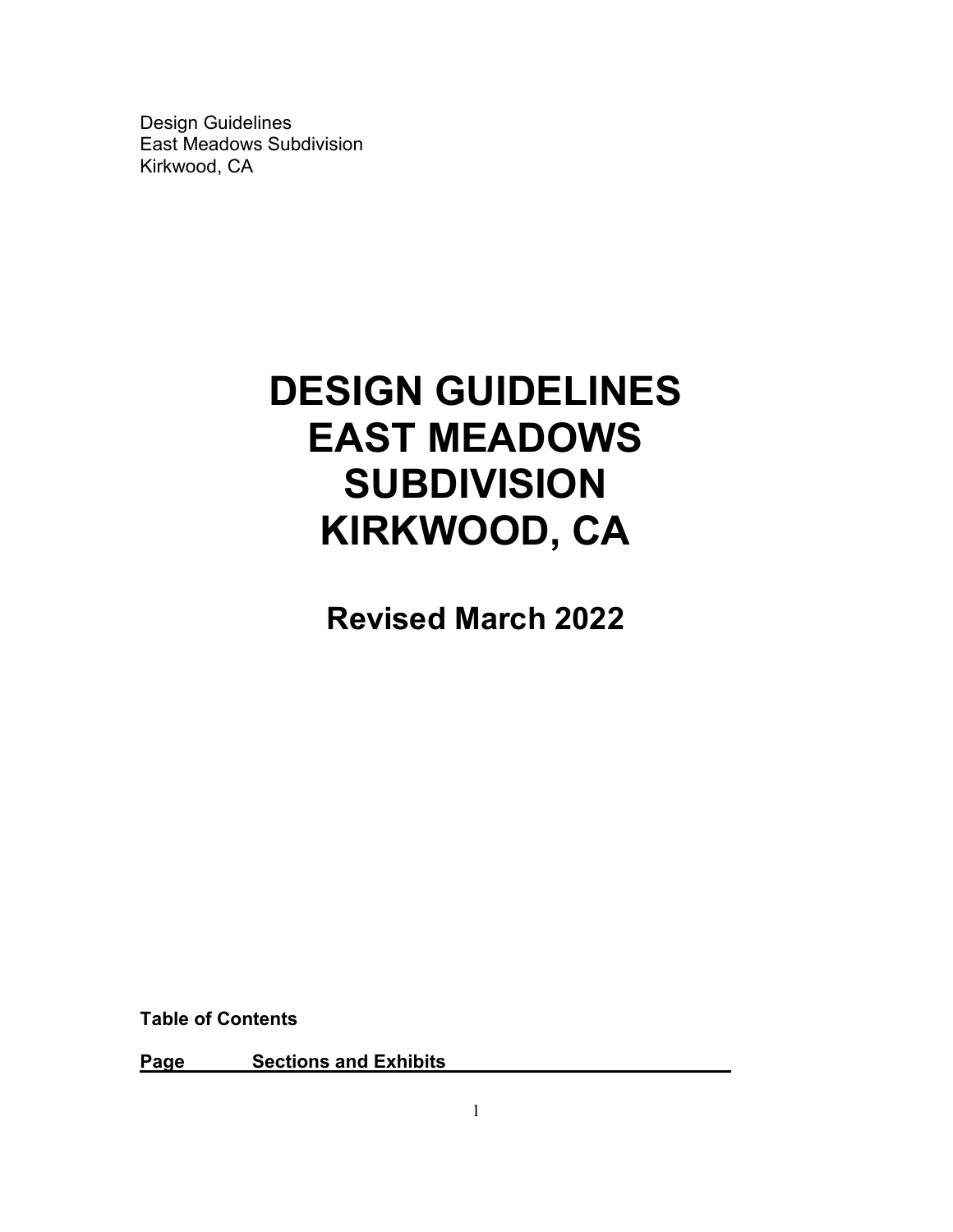- **2 Table of Contents**
- **3 Introduction**
- **4 Purpose and Goals**
- **5 Architectural Control Committee**
- **5 Planning and Design Guidelines**
- **8 Administrative Procedures**
- **15 Restrictions and Requirements**
- **26 Submittal of Plans**
- **30 Review Checklists**
- **35 Public and Private Agency Contacts**
- **37 Exhibit A - Building Envelope Modifications and Variances**
- **41 Exhibit B - U.S. F. S. Approved Color List**
- **44 Exhibit C - 3500 Square Foot Land Coverage Variance**
- **45 Exhibit D - Driveway Design Alternatives**
- **46 Exhibit E - Tree Removal Guidelines (incl Defensible Space)**
- **56 Exhibit F - Erosion Control Guidelines**
- **59 Exhibit G- Administrative Process and Information**
- **60 Exhibit H - Native Tree and Shrub Short List**

## **Introduction**

Extensive ecological and environmental planning went into the East Meadows Subdivision design so that you may enjoy this unique residential resort secure in the knowledge that its natural beauty will be protected.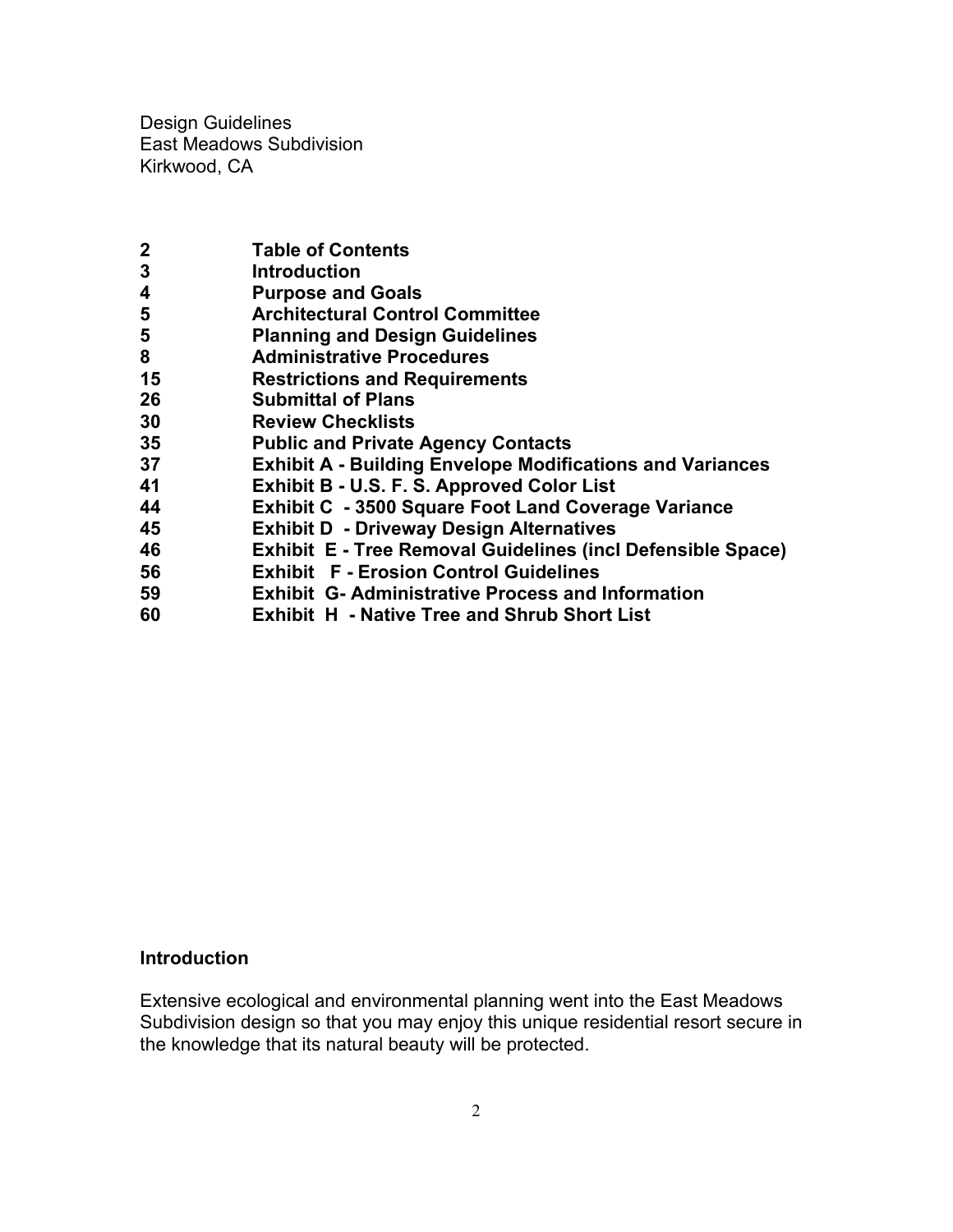In the planning and development process, the developers of East Meadows Subdivision anticipated that homes would be designed and constructed by individuals from varied backgrounds with different goals and attitudes. Therefore, together with the minimum design and use requirements set forth in the Declaration of Covenants, Conditions and Restrictions (CC&Rs), the developer provided for the creation of a Design Guidelines document and the appointment of an Architectural Control Committee (EMACC). The EMACC's duty and responsibility is to review and either approve or disapprove the design of all homes proposed to be constructed on East Meadows Subdivision home sites based on these Design Guidelines.

The Architectural Control Committee has prepared and adopted, and the Board of Directors of the East Meadows Homeowners Association has approved, these Design Guidelines to communicate acceptable design concepts and to assist you in planning your home. It is our goal to establish a broad framework within which quality of design will be ensured while giving full range to the creative abilities of the architects and designers. We ask your cooperation and assistance in continuing to make East Meadows Subdivision a unique and beautiful community.

These guidelines do not supersede the requirements of the Environmental Impact Report, the Environmental Impact Statement for the Kirkwood Ski Area Development, or Governing Jurisdictions.. If there is a direct conflict between these documents, the EIR/EIS shall apply. Phase 3 has special requirements within the EIR/EIS

document. In instances where one is stricter than the other, the stricter of the two shall apply.

These Design Guidelines are subject to periodic revision. Please verify that you have the most current set of Guidelines by contacting the East Meadows ACC office (see section titled "Public and Private Agency Contacts").

## **Purpose and Goals**

The design and review process exists to assist you and your neighbors in creating the best possible environment for enjoying your property while preserving the natural beauty of East Meadows Subdivision. The design criteria on the following pages seek to encourage harmony between the buildings and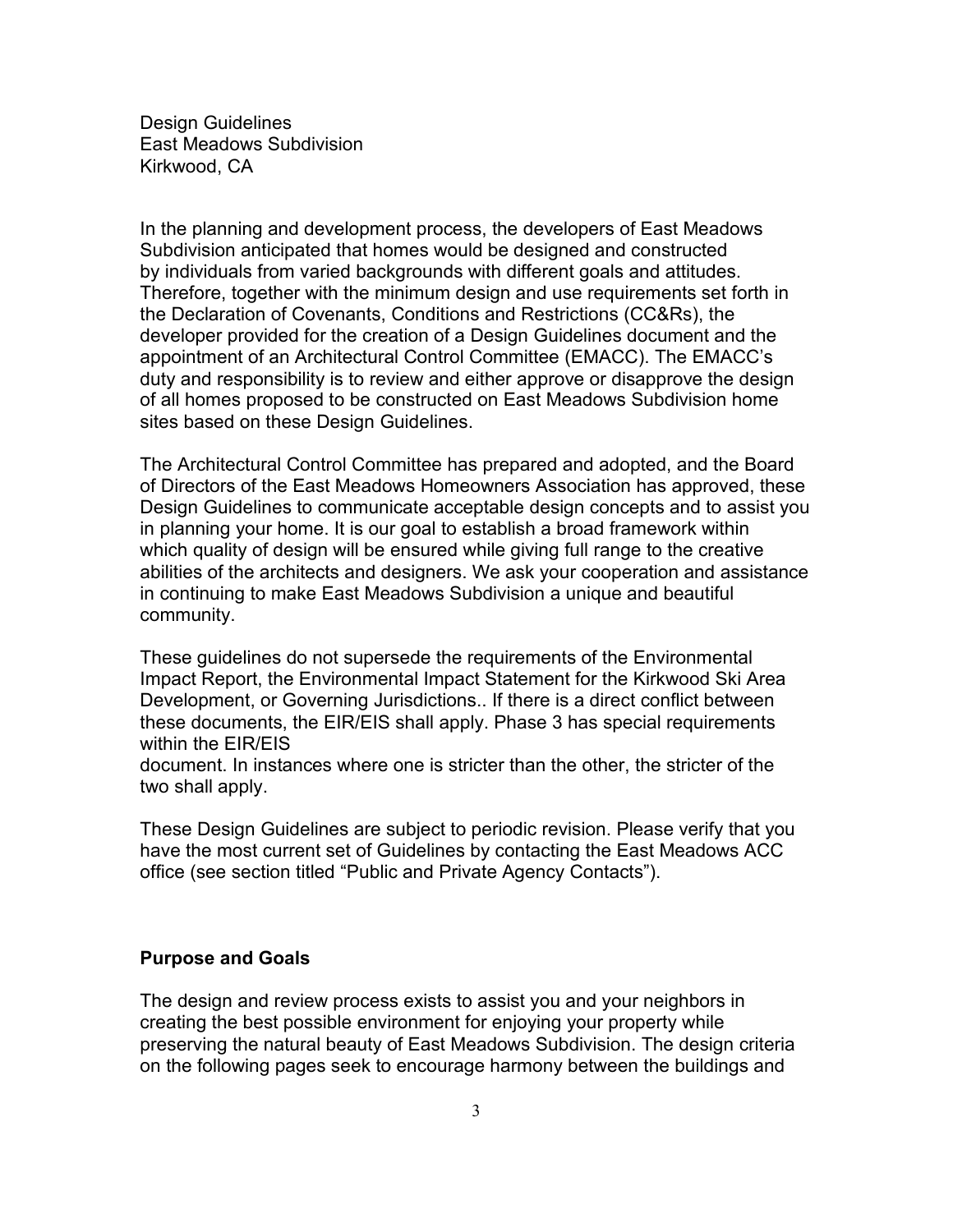the sites and to relate to the existing neighborhood. The design guidelines are also intended to maximize safety and practical functionality in the challenging and extremely high snowfall environment of Kirkwood.

All owners are encouraged to seek professional design assistance in the planning and design of their homes, particularly because of the special site conditions at East Meadows Subdivision. Professionals familiar with the mountain environment can provide the owner with an understanding of the site possibilities and assist in realizing the special qualities desirable for this area. In addition, the professional will be able to present the required submissions in a form which is adequate for design review procedures and for permits required by governmental agencies.

Prior to beginning your design, you should contact the Alpine County Building Department to obtain their current design requirements. Each County has specific specifications for snow loads, snow depths and other pertinent design criteria. You should also contact the Kirkwood Meadows Public Utility District (KMPUD) KMPUD. As the providers of fire fighting and utility services, they have specific criteria with which you may also have to comply.

Preservation of the natural environment while achieving a harmonious relationship with neighboring man-made structures is a main objective of the design review process. Each structure at East Meadows must have a respect for the natural terrain. The minimum possible area should be developed for buildings, decks, paving and other impervious surfaces. Building forms should relate to natural surroundings, but buildings in close proximity to one another must also have compatible design qualities.

Equally important to the design review process is the safety and practical handling of large snow volume. History in this challenging snowfall environment has clearly and repeatedly shown its significance.

## **Architectural Control Committee**

Members of the East Meadows Architectural Control Committee (EMACC) are appointed by the Board of Directors of the East Meadows Homeowners Association to provide the service of design review and approvals, within the limitations provided in the Declaration of Covenant, Conditions and Restrictions.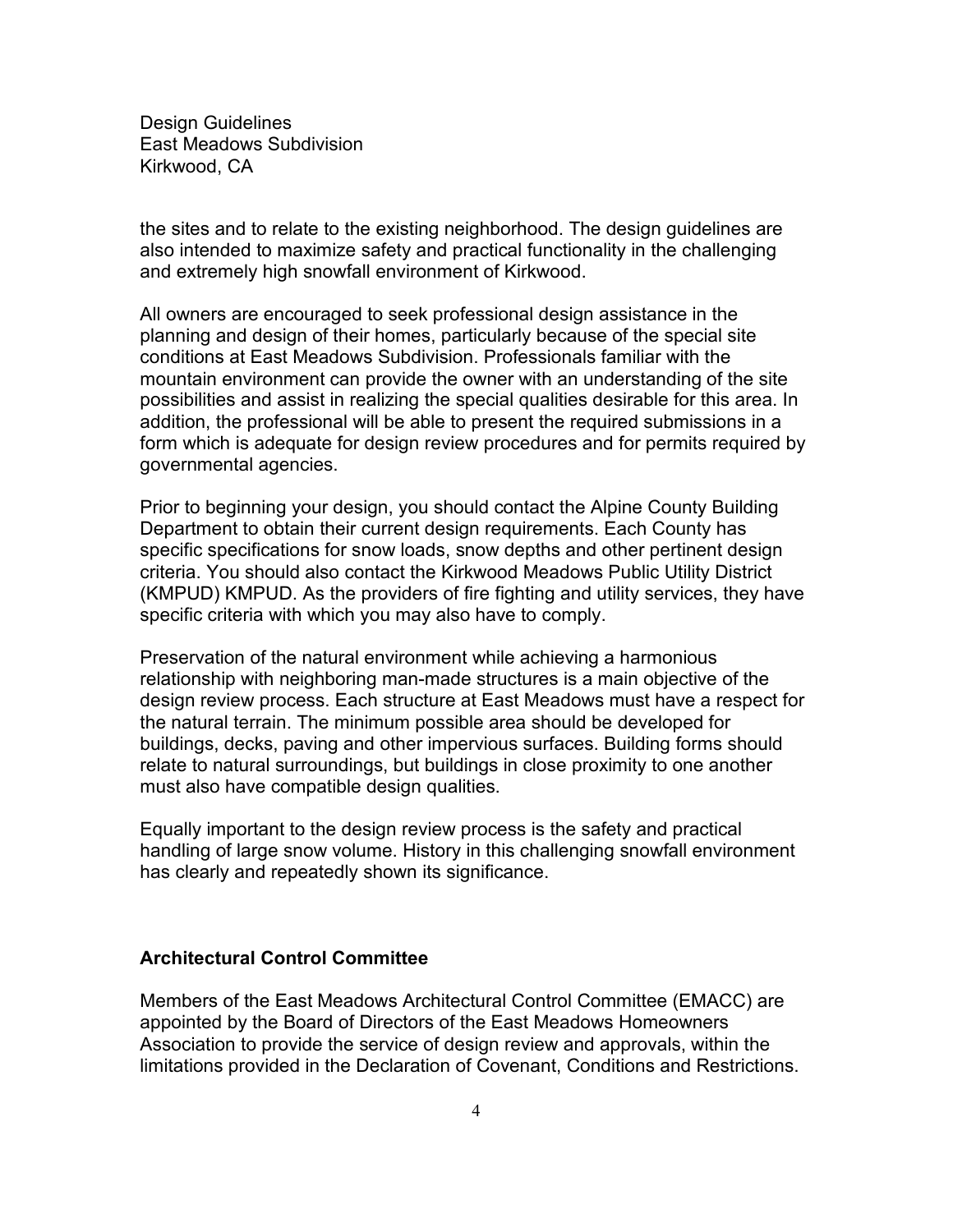This process is a key to the successful achievement of quality in design and construction at East Meadows.

The EMACC's primary consideration is to aid you and your architect or designer in maintaining the high quality standards set herein. This will serve to protect your investment in East Meadows property.

Once you have decided to build, the steps, procedures and requirements outlined herein will be valuable in assisting you, from planning through completion of your new home.

The EMACC meets regularly at a place and time to be determined by the EMACC. Contact the EMACC (see section titled "Public and Private Agency Contacts") for the date and location of the meetings.

## **Planning and Design Guidelines**

A topographic map prepared by a civil engineer or registered land surveyor is required for site planning for submittal on your preliminary plans. The degree of slope, the orientation of sun, wind and view, location of trees, boulders and drainages are of great significance. The location, height and activity zones (decks, parking, etc.) of contiguous neighboring houses should be taken into consideration during the planning process. To prevent building delays due to excessive snow years, you may want to complete the process a year ahead of time. To save time at the beginning of the next building season, you can remove any specific trees that were EMACC-approved for removal, but not until you have your building permit, Contractor Constraints document is signed and deposits have been received.

## The Site

Site planning should begin with data collection. Maps of building envelopes are available at the Alpine County Public Works Department (a.k.a. Alpine County Community Development Department) and the Kirkwood Real Estate Office. The purpose of the building envelope is to restrict the building site for each lot. It is not the intent for the entire building envelope to be covered.

Building envelopes and property lines should be shown on your plan. Easements for utilities, drainage, pedestrian and other access should be delineated. Water, sewer, electricity, gas, telephone and TV cable lines as well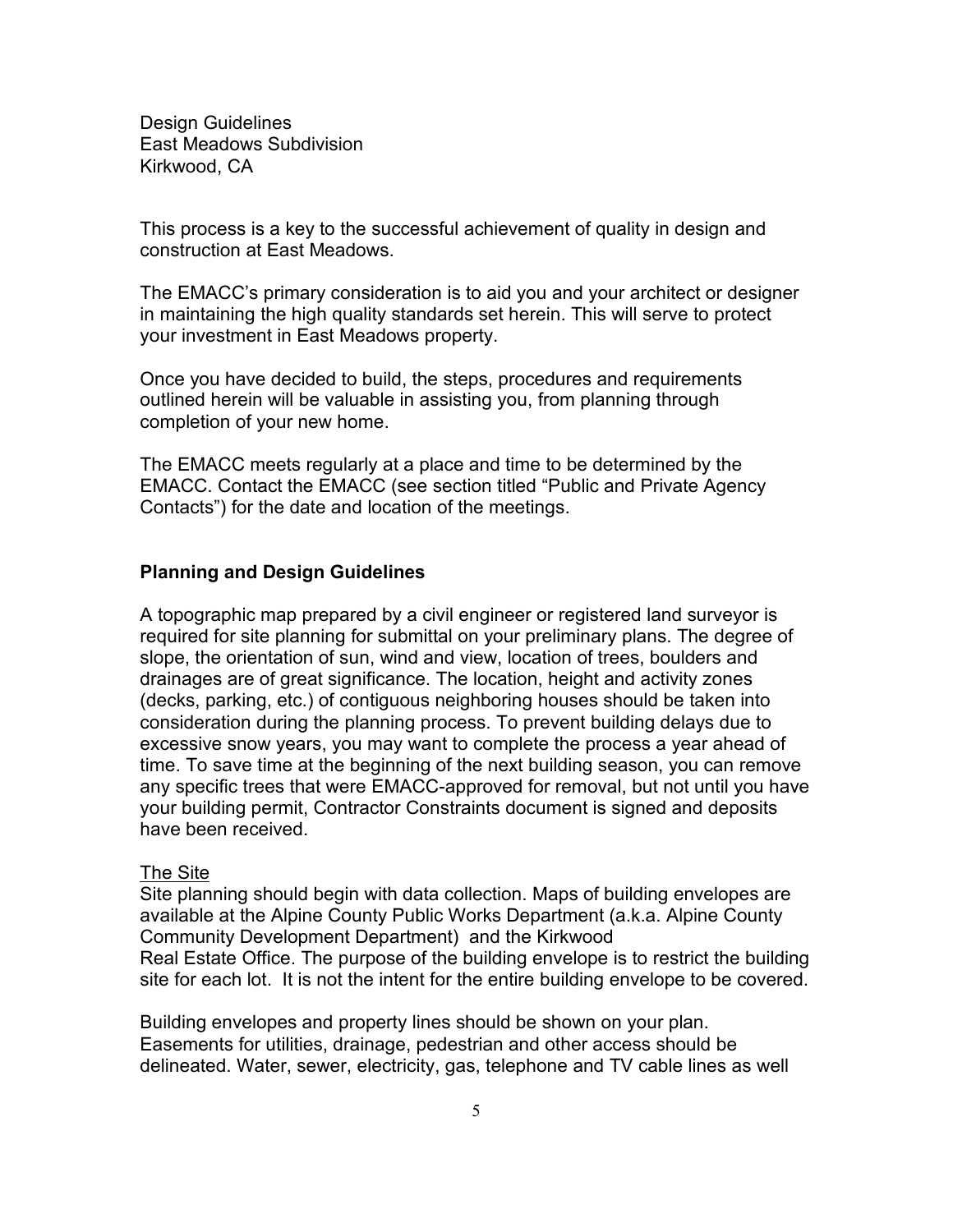as edge of pavement should be indicated. Significant views and orientation to the sun should be noted for determining their effect in the site planning process.

The actual site of the proposed structures should relate to the natural terrain. Grading should be minimized and every effort should be made to preserve the natural features of the site. Tree removal should be minimized and must be approved (See Exhibit E ). Trees within the building envelope may be removed for the structure only. They still must be identified on your site plan, as do all natural features. Trees and natural elements outside the building envelope cannot be removed. Building design should take into account grade changes, locations of trees, boulders and orientation to sun and views, and, importantly, snow shedding and drifting. Privacy and impact on adjacent neighbors should be considered both in site planning and in the architectural elements of the structure. Trees and natural vegetation should be incorporated and utilized to enhance the overall design.

Site drainage and spring run-off should be carefully considered in the drainage solution. Natural drainage courses must be preserved and existing vegetation (ground cover, shrubs, and trees) must be left undisturbed on the site except where the structures are located and where construction is necessary. The construction and access area should be as limited as possible and temporarily flagged with orange protective fencing as further described under re-vegetation.

The protection of adjacent environs is critical.

#### The Structure

Natural materials such as redwood or cedar board siding, cedar shingles and shakes are particularly appropriate for their natural appearance and weathering qualities. Metal roofs in natural tones are very functional and durable as well. When properly selected and applied, these materials have a minimum of maintenance requirements and can enhance the appearance of your home.

Garages shall be designed as an integral part of the house. Semidetached garages will be considered on their individual merit. No garages shall be completely detached. An attached covered walkway will be the minimum acceptable attachment for a semi-detached garage. Minimum interior garage dimensions need to provide 10 ft width x 20 ft length for each car.

There are some lots in the subdivision which are located within highly sensitive visual areas. The improvements on these lots will be subject to more stringent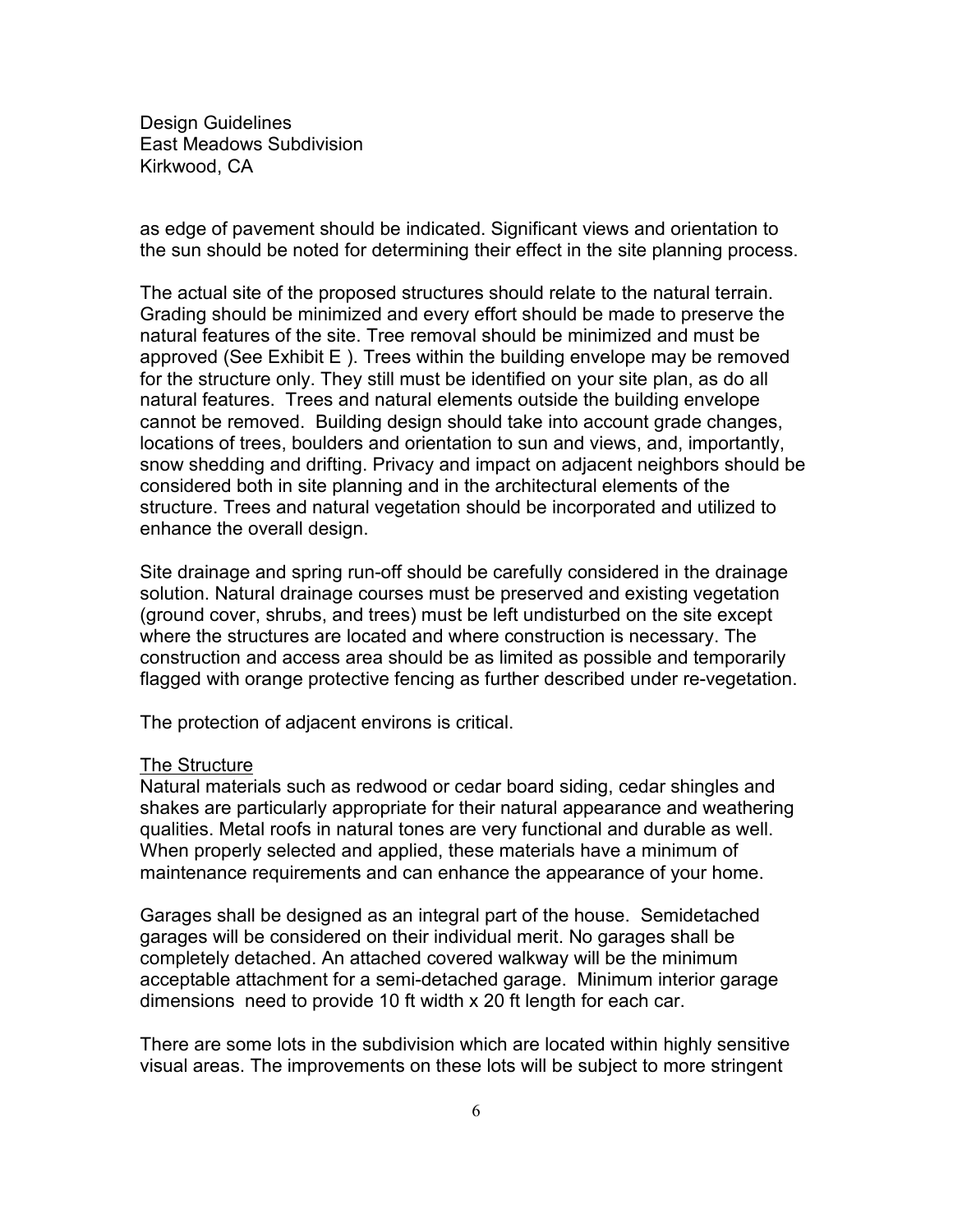criteria, especially for roofs and exterior colors. The U.S. Forest Service via the Tri-County Technical Advisory Committee (TC-TAC) agenda considers all homes built on lots north of and including 212, 301, & 409. Specifically, the U.S. Forest Service must approve all exterior colors. (See Exhibit B.)

Approval from TC-TAC for all Phase 3 lots (701-713) is necessary. This approval focuses on impact on the "view shed" in the direction of Highway 88 of the individual residence, site design, tree removal, and structural design.

All improvements within East Meadows must comply with Alpine County's requirement that colors shall, from a distance, blend with the natural landscape.

#### Re-vegetation Guidelines

Final plans must be accompanied by a re-vegetation plan and erosion control measures. Re-vegetation is required in all areas disturbed by construction. The most destructive impact upon the environment is the disturbance of the existing soil and vegetation during construction. In the mountain environment, the wounds of construction heal very slowly. To destroy and then not repair the very elements that attract us to East Meadows is contrary to the interest of all property owners. Please impress this fact upon your architect, contractor and subcontractors.

It is necessary to scarify the soil after construction in order to loosen the soil to support re-vegetation efforts. The continued existence of native species, and especially of those endemic to special areas, may be threatened by the introduction of non-native species. Therefore, you should use only locally native species in an effort to restore original vegetation. Typical plant materials that are native to East Meadows usually can be found in the local nurseries.

Suggested species and guidelines are included in the Re-vegetation and Landscaping Guidelines located on the EMHOA website at www.emhoa.org A "Short List" of native trees and shrubs are provided in Exhibit H. To reduce impacts to the site, the area of site disturbance including equipment access shall not exceed twelve feet (12') from the footprint of the structure, driveway, or cut/fill slopes. These construction zone limits shall be shown on the submitted plans and be fenced with orange protective fencing during construction. Exceptions may be granted for utility installation and access, existing disturbed areas, or particular site characteristics that may impact the 12 foot limit (e.g. rock outcropping). These exceptions will be addressed during the on-site Contractor Constraints meeting.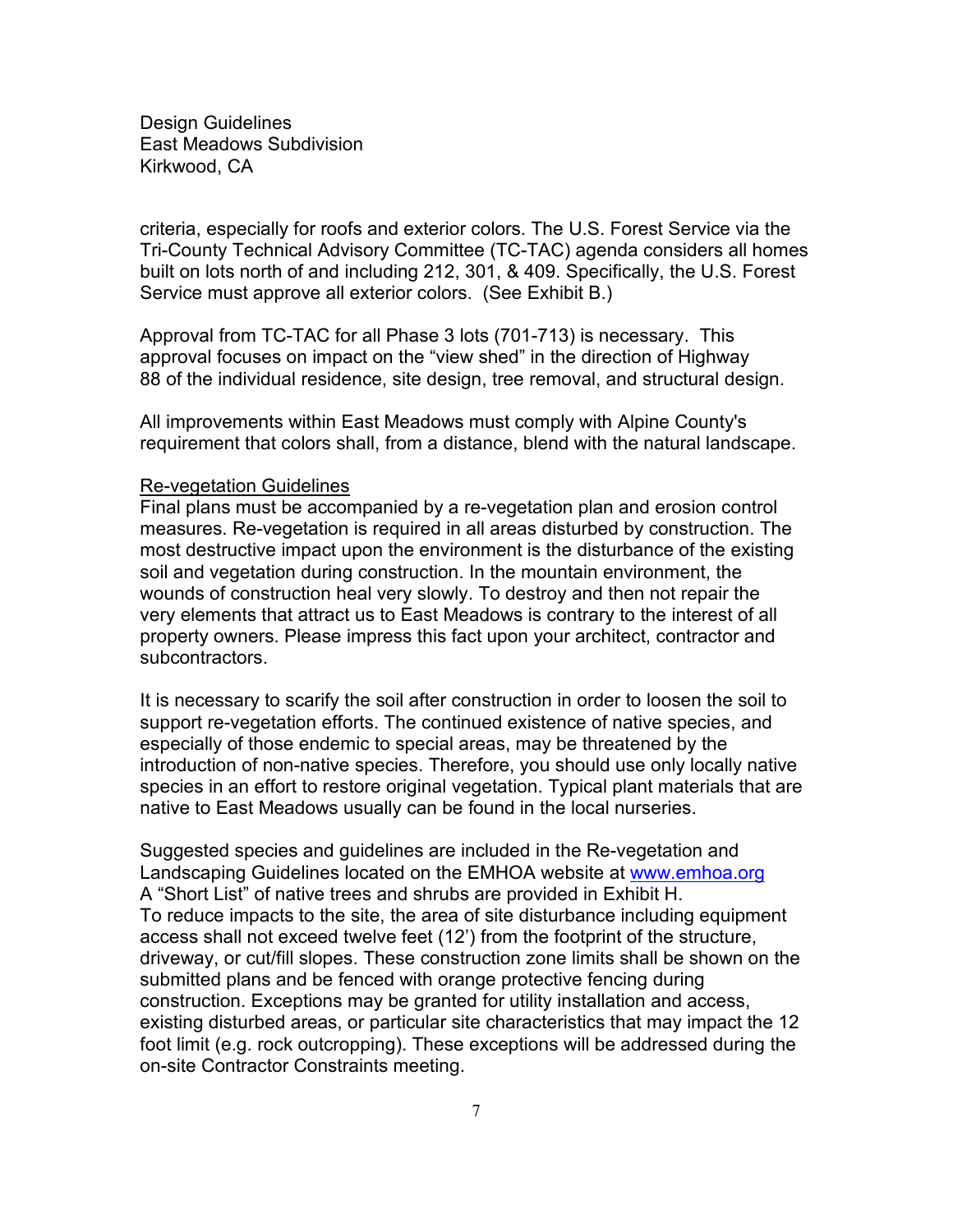#### Erosion Control

Those areas disturbed by construction are not only unsightly but are also susceptible to erosion, which further destroys the environment. Erosion control plans must be submitted for all construction. This plan should address measures to be utilized during construction, measures to be utilized during the winter months, and permanent re-stabilization and re-vegetation. All construction sites must have the approved measures for winter and/or permanent measures in place prior to November 1st of each year unless the EMACC deems it necessary to have the measures installed earlier. Refer to Exhibit F for Erosion Control Guidelines.

## **Administrative Procedures**

No Improvements including without limitation residences, buildings, fences, walls, obstructions, balconies, screens, patio covers, awnings or other structures of any kind, shall be commenced, located, erected, painted or maintained within the Development, nor shall any exterior addition to or change or alteration therein or alteration to the finished grade elevation, be made until the plans and specifications showing the nature, kind, shape, color, height, size, materials, and location of the same shall have been submitted to and approved in writing by the EMACC as to (i) conformance to these Design Guidelines, (ii) quality of workmanship and design, (iii) harmony of external design in relation the nature and character of the Development and the Improvements thereon, and (iv) location in relation to surrounding structures, topography, finished grade elevation. This also includes, but is not limited to, exterior hot tubs, patios, decks, steps, retaining walls, parking areas, landscaping, solar panels, etc. Please refer to "Submittal of Plans" below for further requirements.

Existing Improvements: Repainting or re-staining, re-roofing, window replacement, deck repair, repair of retaining wall, and resurfacing of a driveway, when done with identical colors and/or materials, does not require EMACC approval, but the owner must notify the EMACC in writing prior to the commencement of the work so that any potential issues that may arise after initial construction of the home and issues of material storage or debris can be addressed. This category does not apply to existing non-standard or noncompliant features of a home.

Any proposal for Lots 201, 202, 203, or 204 shall include with the submittal a written statement by the owner of each side of the duplex/condo approving the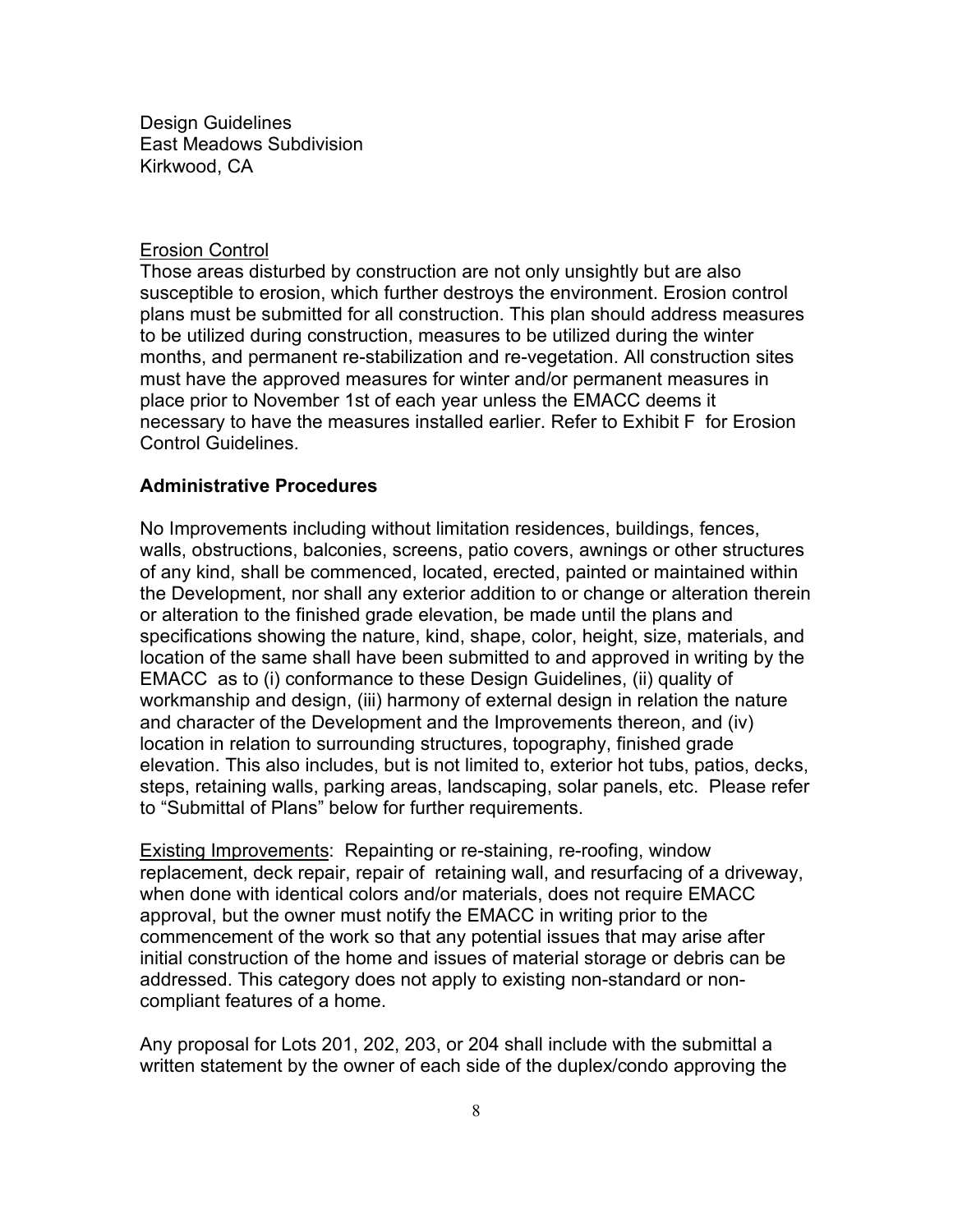## proposed work.

All lots north of and including #212, 301 & 409 will also have to submit colors to the U.S. Forest Service via the Tri-County Technical Advisory Committee (TC-TAC).

All lots in Phase 3 (701-713) will have to submit complete plans to TC-TAC in addition to EMACC.

Preliminary & Final Plan Submissions: see section titled "Submittal of Plans" for requirements. Plan Review follows the check lists contained in this document in the section titled "Review Checklists."

# Fees and Deposits

Review fee and deposit amounts are as follows. Review Fees are not refundable. Note that the activities covered by the EMACC Review Fees should apply to most situations. Additional review activities and fees should occur only occasionally, if homeowners and designers submit plans that comply with these Design Guidelines. Additional Review Fees shall be charged against an owner's Compliance Deposit when the Deposit is received as part of Final Plan Review. Additional fees for ACC Consultant's time during the construction phase shall be billed directly to the homeowner.

- A. New Residence Construction
- EMACC Review Fee: \$2,000.00 to cover the costs of
	- one Preliminary Plan Review
	- one Final Plan Review
	- one Contractor Constraints meeting and agreement
	- up to 4 hours of ACC Consultant's time for routine site visits and discussions to monitor compliance with and changes to approved plans and contractor constraints
	- one Final Inspection within 60 days of notification that the project construction is complete
	- up to two Re-vegetation inspections, each done within 60 days of notification that vegetation has been reestablished in areas disturbed by construction.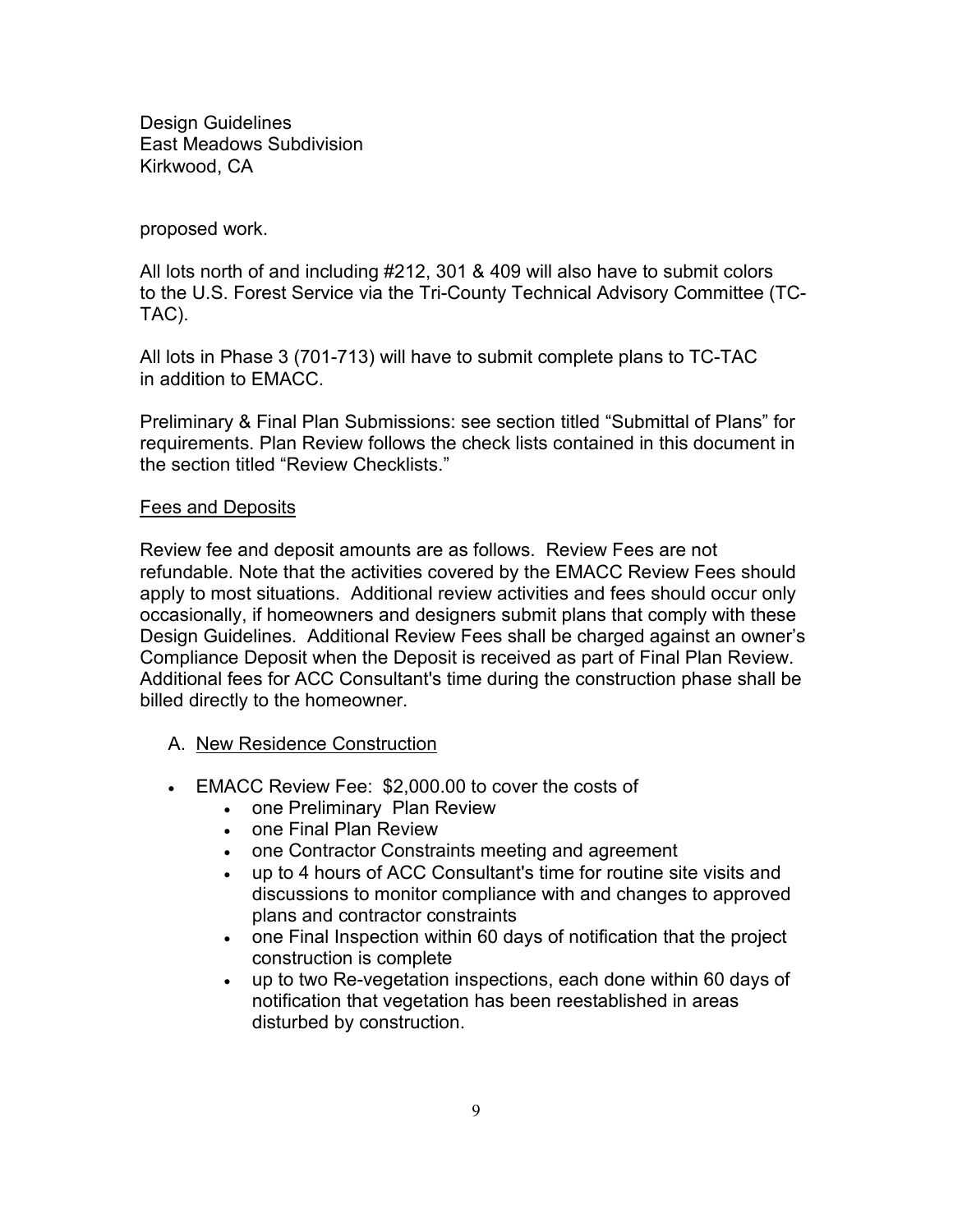- Additional Review Fees: \$400 for each Preliminary Review, Final Review, Contractor Constraints meeting, or Final Inspection beyond that which is covered by the Review Fee described above.
- Additional Construction Phase Fees: to the extent that the ACC Consultant's time for routine site visits and discussions exceeds 4 hours, an additional fee will be calculated by multiplying the additional time by the ACC Consultant's normal billing rate.
- Compliance Deposit (Construction): \$3,500
- Compliance Deposit (Re-vegetation): \$2,500
- Contractor Deposit: \$5,000.00
- Land coverage variances fee: \$100.00
- \$ 400 additional reviews
- B. Minor Exterior Remodels: This category includes new paint or stain color (USFS and TC-TAC approval may also be necessary depending on lot number), new roof type and/or color (USFS,TC-TAC), new siding, new rock work, new railings, deck expansion, new deck, new walkway or stairs, relocation of windows or doors, new exterior light fixtures, new retaining walls, and modification/upgrade of an existing walkway. Minor driveway modifications may be included in this category of project, at the discretion of the ACC.

# EMACC Review Fee: \$250.00 for

- one Plan Review
- one Contractor Constraints meeting and agreement
- one Final Inspection for both compliance and re-vegetation
- Additional Review Fees: \$200.00 for each additional Plan Review or Final **Inspection**
- Construction Compliance Deposit: \$500.00 (includes re-vegetation deposit)
- Contractor Deposit: \$500.00
- C. Major Exterior Remodel/Addition: This category includes a home or garage addition or expansion, or a driveway/parking expansion. Submittal procedures are the same as those for a new design. A preliminary and final review of the plans may be required, so adequate planning of your project schedule is advised.
	- EMACC Review Fee: \$1,000.00 for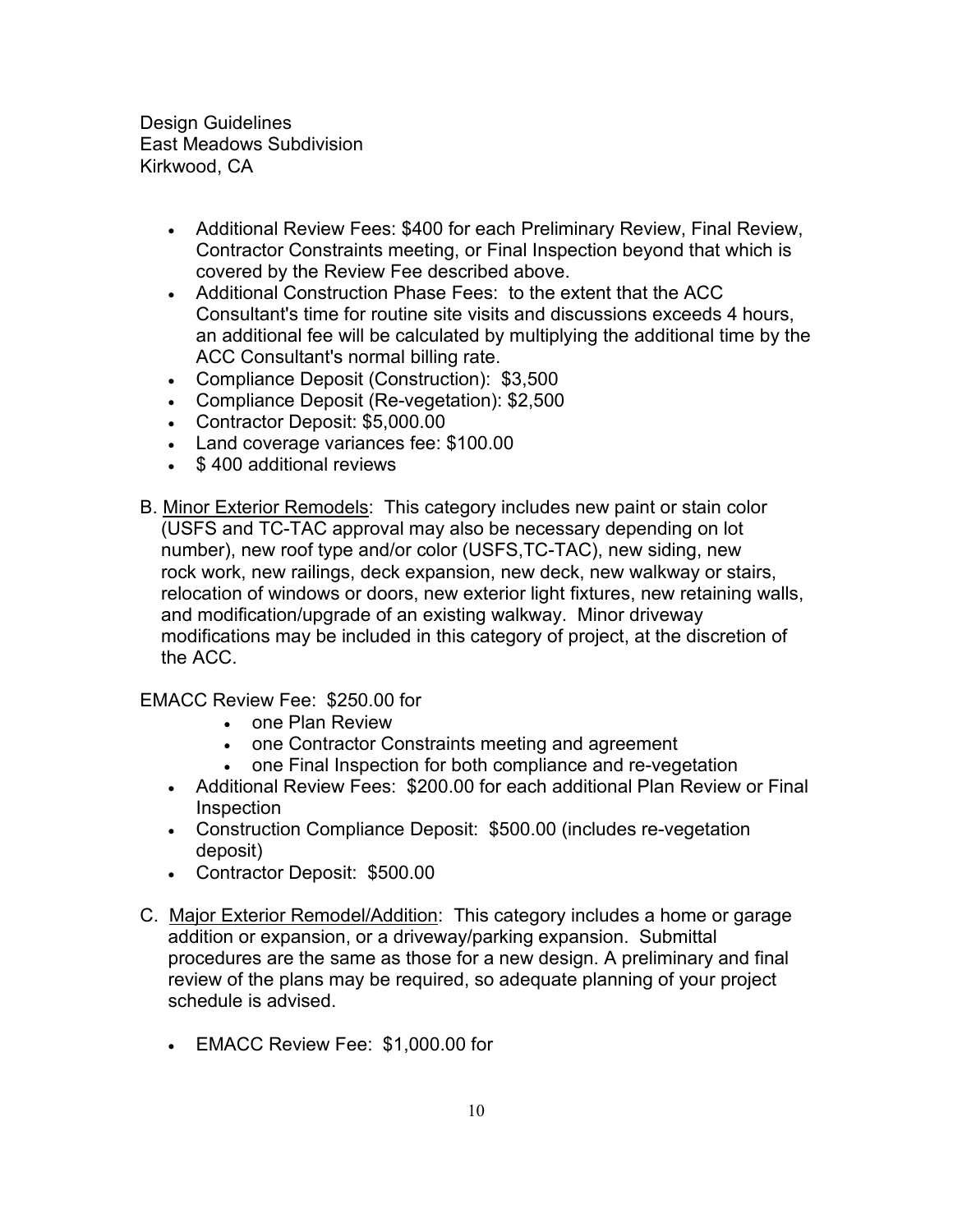- one Preliminary Plan Review if requested (not required for this type of project)
- one Final Plan Review
- one Contractor Constraints meeting and agreement
- up to 2 hours of ACC Consultant's time for routine site visits and discussions to monitor compliance with and changes to approved plans and contractor constraint
- one Final Inspection within 60 days of notification that the project construction is complete
- one Re-vegetation inspection, done within 60 days of notification that vegetation has been reestablished in areas disturbed by construction.
- Additional Review Fees: \$200 for each Preliminary Review, Final Review, Contractor Constraints meeting, or Final Inspection beyond that which is covered by the Review Fee described above.
- Additional Construction Phase Fees: to the extent that the ACC Consultant's time for routine site visits and discussions exceeds 2 hours, an additional fee will be calculated by multiplying the additional time by the ACC Consultant's normal billing rate.
- Compliance Deposit: \$2,000.00 (for both construction and re-vegetation)
- Contractor Deposit: \$2,000.00

D. Landscape / Other: This category includes any landscaping or site improvements not included in one of the categories above.

• EMACC Review Fee: \$200.00

## Compliance Deposits

The Compliance Deposit is non-interest bearing. The deposit must be submitted before the EMACC will give final approval of plans to build.

For New Residence Construction, refund of the first \$3,500 of the deposit, minus any Additional Review Fees, may be requested by notifying the EMACC, in writing, that the construction project, including site clean-up, is complete. EMACC will inspect the property within 60 days of this notification ("Final Inspection"). This portion of the deposit will be refunded when the completed project is verified by the EMACC to have been built according to the plans approved by the EMACC. Failure to adhere to the approved plans will result in the forfeiture of the deposit or a portion thereof. In addition, failure to complete the work specified and have a successful Final Inspection by the ACC within one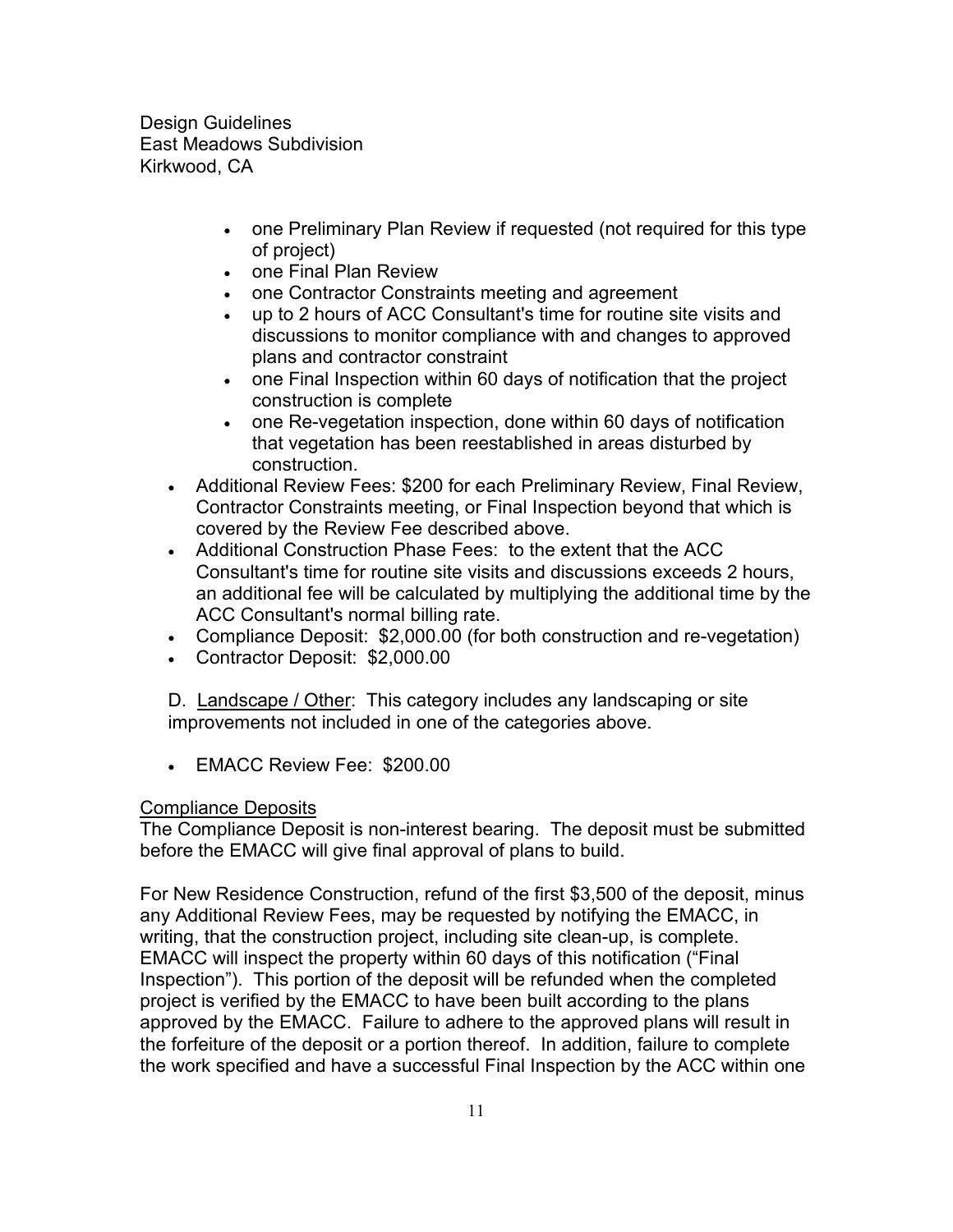year from the date of the final inspection by the Alpine County Building Department will result in the forfeiture of the deposit or a portion thereof.

The remaining \$2,500 of the deposit, minus any Additional Review Fees, will be refunded when the Homeowner notifies the EMACC, in writing, that re-vegetation of disturbed areas is complete. EMACC will inspect the property within 60 days of this notification. This portion of the deposit will be refunded when revegetation is verified to meet the standard described under "Fulfillment of Revegetation Guidelines" below. Successful re-vegetation and acceptance by the ACC must occur within five years from the date of receipt of deposit, otherwise re-vegetation deposits will be forfeited.

If owner and contractor have been cited by EMACC for violations to the Contractor Constraints document, and fees for EMACC consultants have been incurred by EMACC to track correction of violations, the cost of the fees may be deducted from the Compliance Deposit.

For projects other than New Residence Construction, owners must, upon completion of the work, notify EMACC in writing. EMACC will inspect the property within 60 days of this notification to determine if the project has been built in accordance with the approved plans. Refund of the compliance deposit for these projects will occur once all criteria have been met, including revegetation requirements. Successful Final Inspection by the ACC, including inspection of re-vegetation, must be completed within three years of receipt of deposits, otherwise deposits will be forfeited.

Compliance inspections are done during snow-free months so that the entire building can be seen.

## **Contractor Deposit**

The Contractor Deposit is non-interest bearing. The deposit is due at the time of the on-site meeting between the Contractor and the EMHOA Primary Consultant.

The contractor deposit shall be used to offset any fines issued against the contractor during the course of construction in accordance with the fine policy that is part of the Contractor Constraints. The Contractor Deposit (or portion remaining) shall be refunded once an inspection determines that the home has been completed in accordance with the approved plans and any site issues, including final-clean-up, have been completed. This inspection shall occur after EMACC receives the required written notification from the homeowner as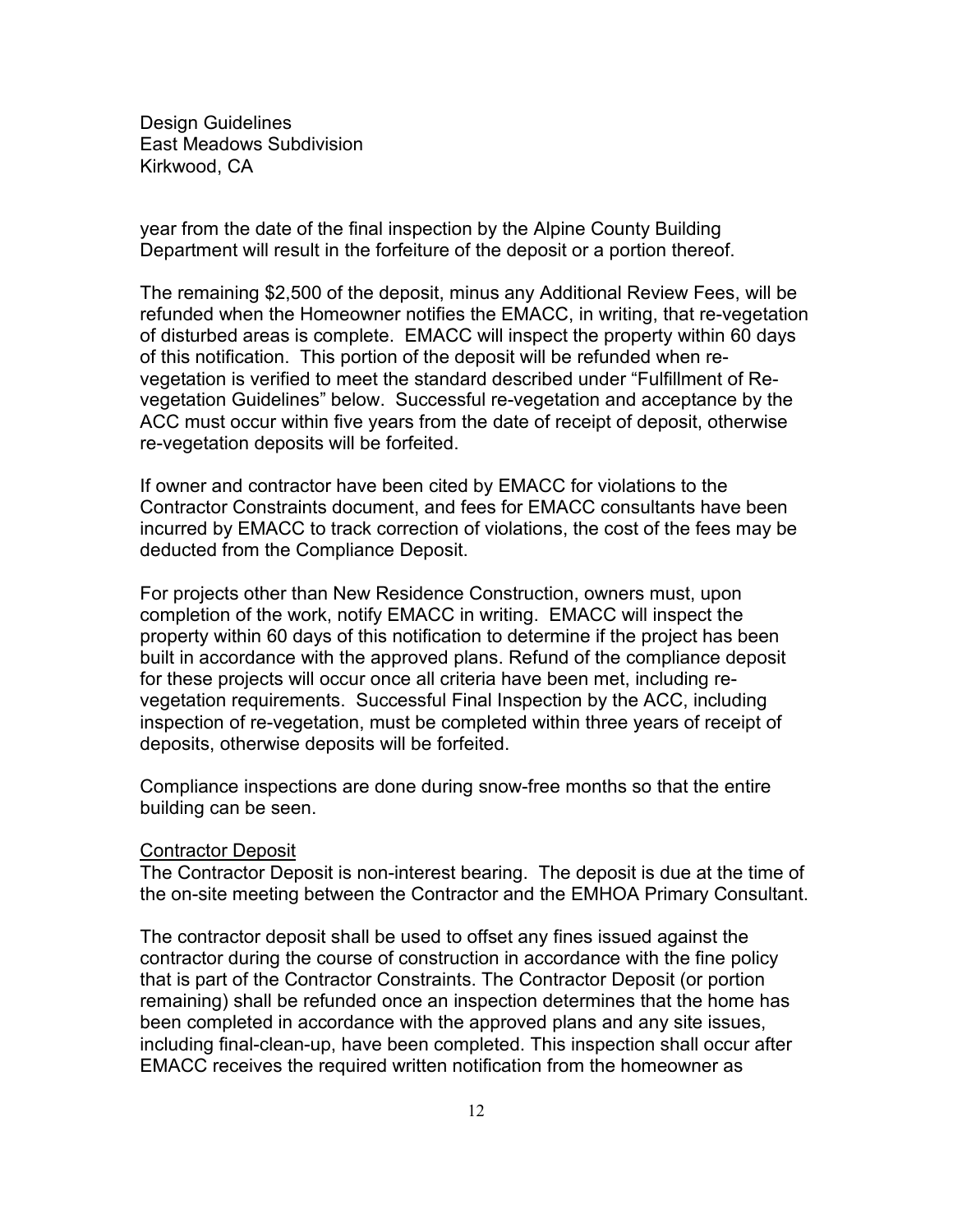indicated above. Under no circumstances will the deposit be refunded if it is impossible to determine if final clean-up of the site has occurred due to site and weather conditions.

#### Fulfillment of Re-vegetation Guidelines

The re-vegetation guidelines are considered fulfilled when suitable steps have been taken to re-vegetate the land disturbed during construction with native plant/locally adapted species and when those species are seen to take hold. Revegetation efforts involve any land disturbed during construction including median strips and neighboring land that has been used for material storage or parking.

Owners, architects, and contractors must be aware that soil that has been compacted during the building process typically will not support re-vegetation. Scarifying compacted soil with mechanical equipment is necessary to loosen the soil sufficiently to support plant growth.

As re-vegetation can take several years, owners who sell their homes before their deposit has been refunded should consider making arrangements with the new owners to assume the deposit.

At a minimum, the property's re-vegetation should appear as it did prior to the commencement of any clearing, grading, or building. A photograph of the undisturbed property taken during the summer may be submitted to assist in determining whether the property has once again attained a natural vegetated state.

Re-vegetation inspections are done during or at the end of a growing season so that re-vegetation results can be evaluated.

## Plan Review

Plan Reviews are done at regular EMACC meetings, and require that adequate information is submitted in accordance with the section titled "Submittal of Plans." Lack of required information on the Preliminary or Final submittal can be the primary reason for rejection of the proposal and delay of the building schedule.

Due to many factors that affect design of a structure at Kirkwood, approval of plans by the EMACC may require more than one meeting. Owners should be aware that revisions might be required to their plans prior to the EMACC's acceptance of the plans.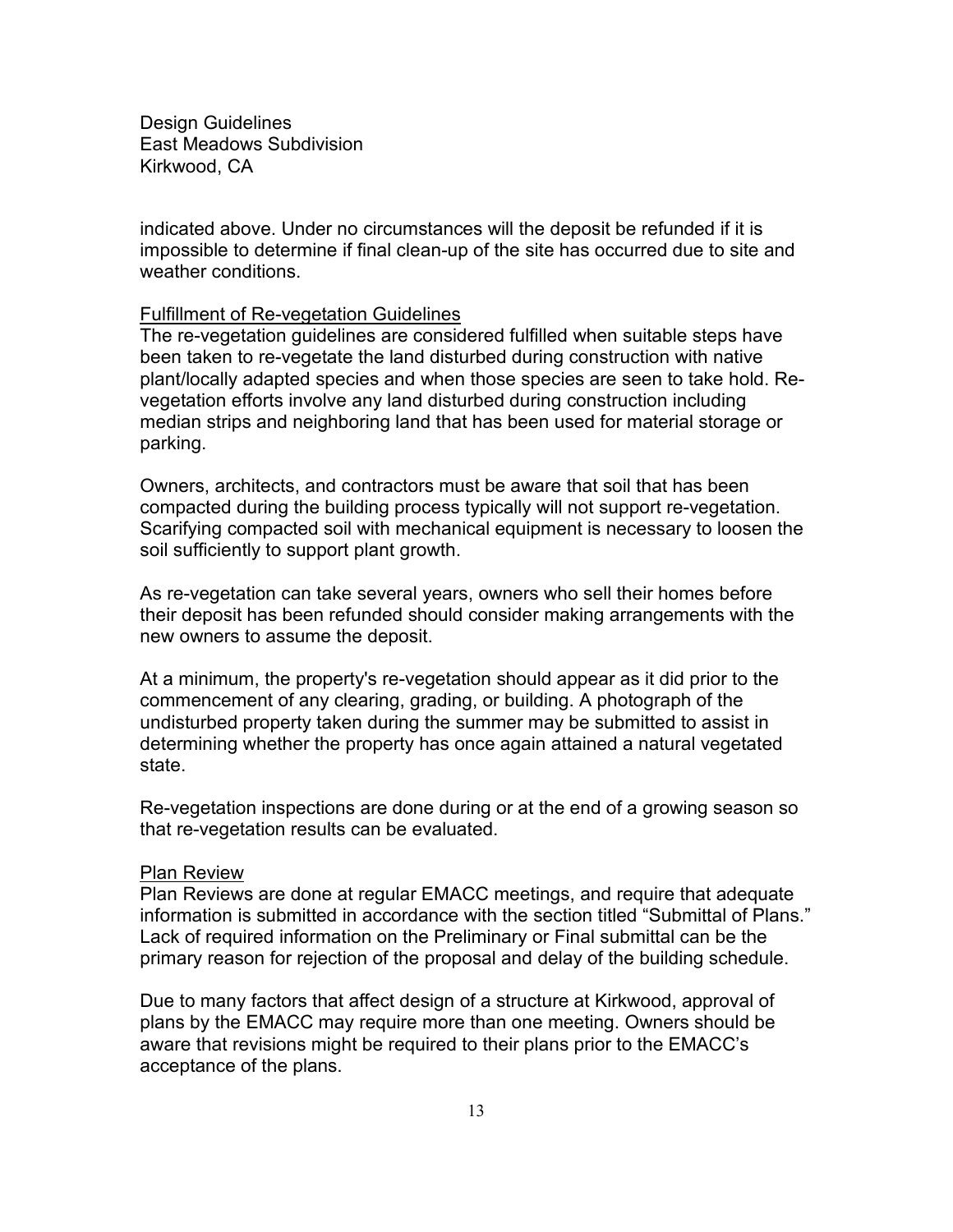Changes during construction must be submitted to the EMACC and approval must be received prior to making the changes. Action on changes will be expedited by the EMACC to the extent possible.

#### Variances

Variances from standards within the guidelines will be considered by the EMACC upon receipt of a written request from the owner outlining the specific reasons for the requested variance. A variance granted to one individual should not be considered as a precedent for other such requests. All design reviews will be done on an individual basis and takes into consideration the specifics of each site.

Building envelope modifications and/or variances must be reviewed and approved by EMACC and TC-TAC. Approval from both entities is required, and can be processed simultaneously. Please refer to Exhibit A. Variances to exceed the 3,500 sq. ft. land coverage limit must be reviewed and approved by the EMACC. Please refer to Exhibit C .

#### Violations

Any violations of the procedures, standards and restrictions, and any construction activity or preparation not in accordance with plans approved by the EMACC are subject to fines in accordance with the fine policy and/or will be referred to the Board of Directors of the East Meadows Homeowners Association. The East Meadows Board of Directors is responsible for taking action if such violations or differences cannot be resolved within the design review or fine process.

#### Appeals

In the event that the EMACC disapproves plans and specifications, the project proponent may appeal the decision to the Board of Directors of the East Meadows Homeowners Association by filing a petition in writing within 10 days after being notified in writing of the disapproval, stating reasons for the appeal. The Board shall have the right and authority to review the matter and shall either confirm, modify or reverse the decision of the EMACC. The decision of the Board of Directors of the East Meadows Homeowners Association shall be final and conclusive.

## **Disclaimer**

The failure of the EMACC, or the Board of Directors of the East Meadow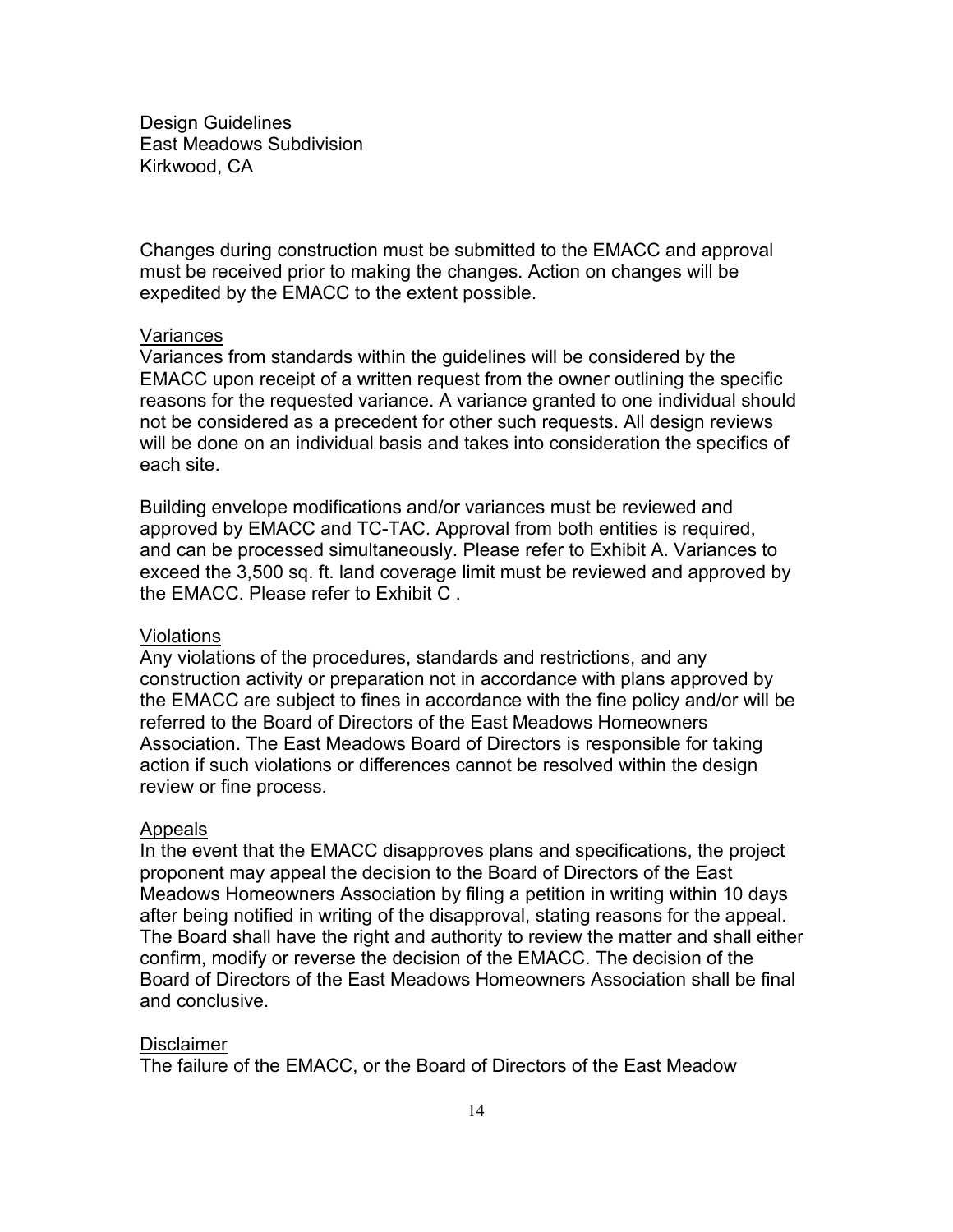Homeowners Association to enforce any of the Covenants, Conditions and Restrictions, shall in no way be deemed a waiver of the right to enforce such conditions thereafter. Neither the EMACC nor any member or representative thereof shall be responsible for architectural, engineering or other defects of any nature whatsoever in the plans and specifications or in any structure erected. The EMACC is only responsible for checking the plans for their conformance with these guidelines. The EMACC is not responsible for any variances that have not been specifically submitted upon written request by the owner. It is not the responsibility for the EMACC to find differences within the detail of the plans. The EMACC is not responsible for checking the plans for their conformance to local building codes or Governing Jurisdictions and makes no effort to do so.

#### Home Owner Association Dues

Owners must be current with their Home Owner Association dues before the EMACC will review their preliminary and/or final plans.

#### Revisions to Procedures

Revisions to these procedures, restrictions and standards may be issued from time to time.

#### **Restrictions and Requirements**

No work of improvement, grading, excavation, landscaping, tree or shrub planting or removal shall be undertaken upon any lot without the prior approval of the EMACC. All residences and appurtenant improvements shall be subject to the following restrictions and limitations as well as requirements which may be imposed by the EMACC and the other provisions of these Design Guidelines.

All dwellings need to comply with two types of size requirements: Dwelling Size (also referred to as Building Area) and Land Coverage. These are two separate calculations.

#### Dwelling Size

All one-story Dwellings shall have a minimum size of one thousand eight hundred (1,800) square feet (excluding garages, accessory buildings, and covered or uncovered patios and porches). All two-story Dwellings shall have a minimum size of two thousand (2,000) square feet (excluding garages, accessory buildings and covered and uncovered patios and porches). All duplex dwellings shall have a minimum of one thousand eight hundred (1,800) square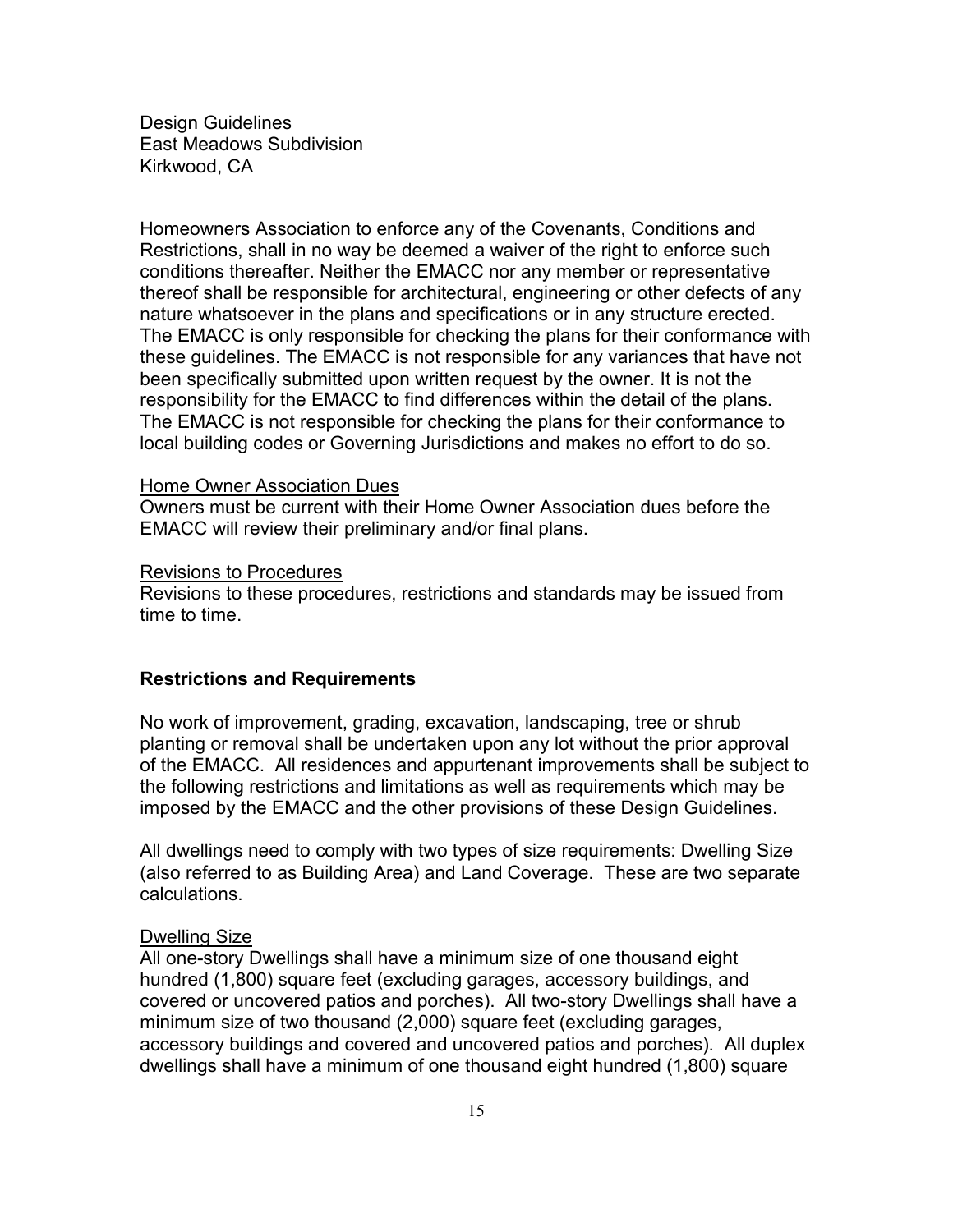feet per dwelling unit. No dwelling shall exceed a maximum size of five thousand (5,000) square feet (including garages, but excluding covered and uncovered patios and porches). For the purpose of calculating size of a Dwelling, the following interpretations shall apply:

a) The size of the dwelling shall include all enclosed building area, whether conditioned (i.e. heated or cooled) or unconditioned, and including garages and accessory buildings, measured from the outside wall surfaces; but shall exclude unenclosed covered or uncovered patios and porches.

b) Building Area excludes underfloor and attic spaces.

c) Underfloor means a space at or below grade that has unfinished floor, walls, and ceiling, is unconditioned (neither heated nor cooled), and either (1) has clear headroom of less than seven feet or (2 ) has a ground slope greater than 5%.

d) Attic means a space beneath a roof that has unfinished floor, walls and ceiling, is unconditioned, and has an average clear headroom of less than seven feet.

e) Enclosed means a space enclosed by a roof or ceiling and by walls on more than 2 sides of the space. Walls with greater than 3/4 of their surface areas open *(openings without weather stripped doors or windows)* are not enclosing walls. Surface area of a wall is measured floor to ceiling and corner to corner.

f) Porches and patios are excluded from building size calculation only if they are unenclosed.

#### Location & Building Envelopes

One hundred percent (100%) of the proposed improvements, including all roof overhangs, patios, decks, and walks, must be constructed within the building envelope with the exception of driveways and rip-rap required to stabilize graded slopes or drainage channels.

Zoning setback requirements from property lines are superseded by the location of the specific building envelope for each lot.

Structure is required to be located in the building envelope where it least alters the natural terrain and tree cover. Wherever possible, new structures should be separated from existing ones by vegetation. Building envelope modifications are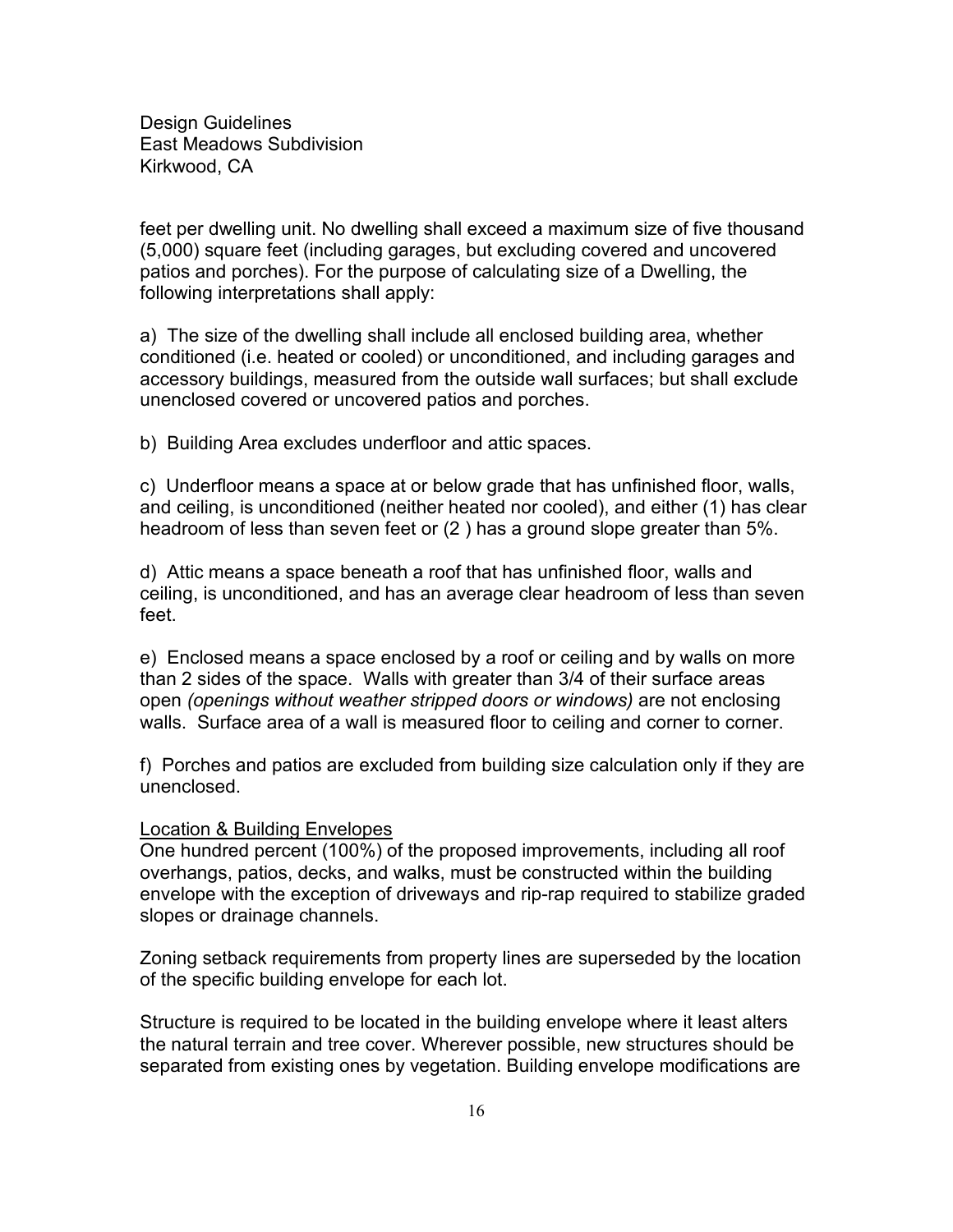discouraged and must be approved by TC-TAC and the EMACC, according to the procedure in Exhibit A.

## Land Coverage

Total coverage of the land by single-family buildings, driveway within the building envelope, parking, walks, patios or decks shall not exceed 3,500 square feet of the building envelope. This coverage does not include roof overhangs unless the overhang has a support to the ground. Roof overhangs with ground support are included in the coverage.

For the purpose of calculating land coverage, the following shall apply: a) If a portion of a building is entirely below grade, with no building or other improvement that is included in land coverage calculation directly above it, then the area of the building below grade shall be included in the land coverage calculation, except that if the land above it is restored to its original undisturbed grade and is re-vegetated, then it shall not be included in the land coverage calculation.

b) Patios shall include terraced or graded areas, whether paved or not, that are able to be used for recreational, dining, or similar purposes. Areas that are graded or terraced solely for the purposes of proper site drainage or erosion control shall not be included in the land coverage calculation.

## Height Restriction

The height restriction for every building constructed on all lots except Lots #411- 424 & #706 & 707 shall have a height restriction of 35 feet. Lots #411-424 have a height restriction of 40 feet. Lots #706 & 707 have a 30-foot height restriction. This height restriction is the allowable distance above a specific base elevation. The base elevation for a dwelling is taken as the average of the ground elevation (natural grade) at each of the four major house corners. The EMACC and Alpine County must approve any variance in the height restriction. Improvements which are located within10 feet of the front property line shall have a height restriction of 20 feet above the edge of the road.

## **Occupancy**

Structures are limited to single-family occupancy except on Lots 201-204, which are designated for duplex living. In-law apartments with separate kitchen facilities are not allowed.

## Grading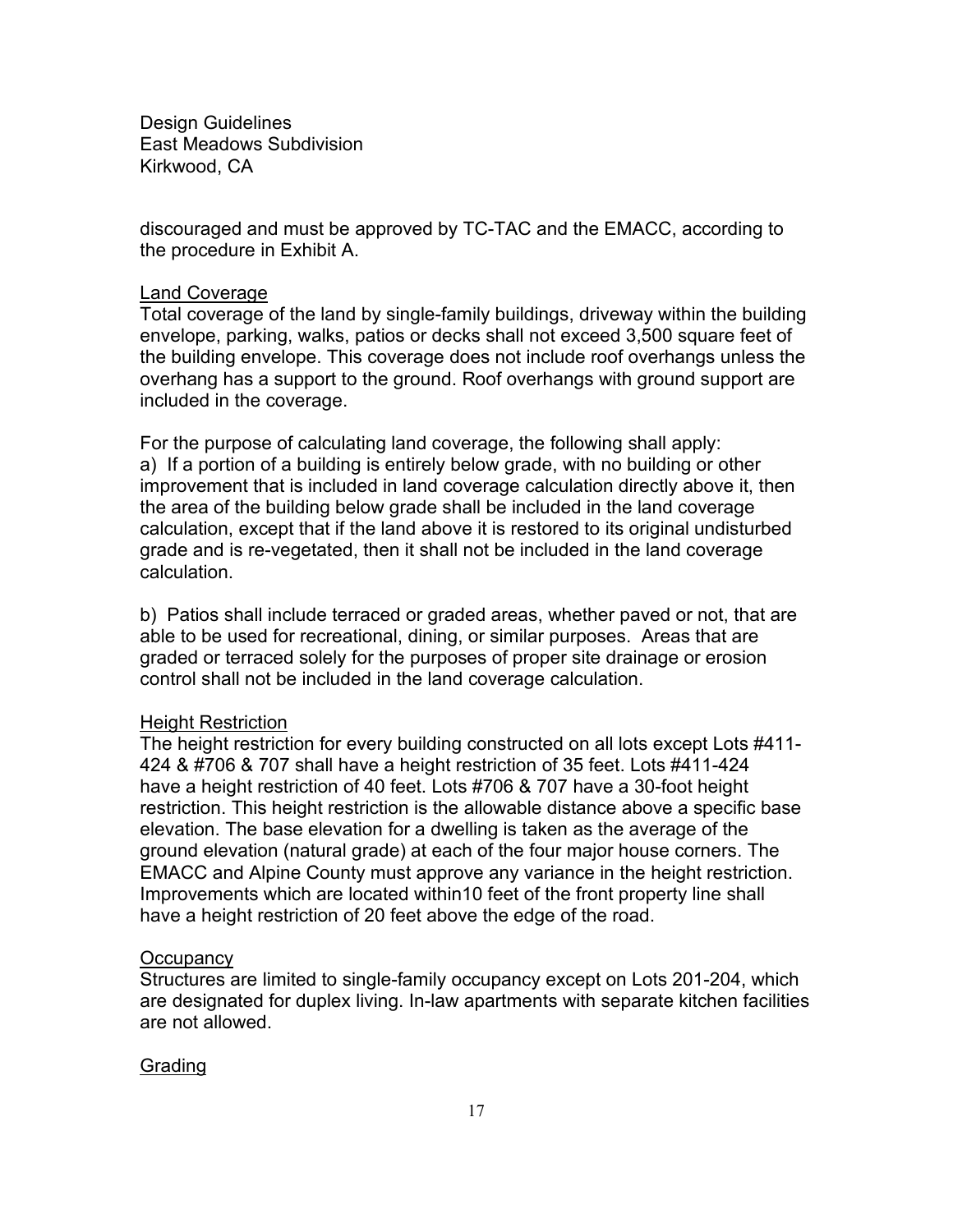Excavation or fill shall be limited to 4'-0" vertical outside of the structure where exposed to view. Any deviations beyond 4'-0" will be considered on a case by case basis. Cut and fill shall be replanted with native or locally adapted plant material. Retaining walls are required at vertical cuts. Cut and fill slopes greater than 2' horizontal and 1' vertical need to have some provision such as rip-rap or terrace, as recommended by a soils or geotech engineer. This provision is intended to ensure that cut and fill slopes are stable and can be successfully revegetated.

The use of rip-rap should be minimized. Areas of rip-rap should be harmonious with their surroundings in the type, size and color of the rock and should blend with rip-rap on adjacent lots.

No excavation, filling, or removal of trees or vegetation shall be done before the Contractor Constraint document is signed and building permit is in hand. Temporary erosion controls and construction zone fencing are required on all construction sites. Erosion control measures are included in the Design Guidelines as Exhibit E.

## Trees

No trees, alive or dead, shall be cut or removed, nor may trenching or disturbance of any roots occur, without prior approval by EMACC, building permit in hand, and Contractor Constraint document signed. All tree work must be in accordance with Exhibit E , the Kirkwood Tree Ordinance. Any tree removed after the construction of a home also requires the approval of EMACC (CCR4.6). For replanting of trees, please see landscaping guidelines at [www.emhoa.org.](http://www.emhoa.org/) See also Exhibit H for a short list of native tress and shrubs.

## Roofs

Structures built in open areas should have the majority of their roof surfaces pitched at a rise of greater than 4 in 12. In other locations, flatter roofs will be reviewed on their individual merit.

Roofs shall be designed so that the roof does not shed snow or ice onto uphill slopes or entrances. *It is critical that snow and ice not shed in front of entrances and exits, garage doors, onto driveways, roads, decks, railings or uphill slopes. Snow shed into these areas is a safety hazard and is prohibited.* Roofs shall also be designed to eliminate the possibility of snow sliding into the driveway or roadway via an adjacent slope of land. Approved snow retention devices may be required to eliminate the driveway safety hazard.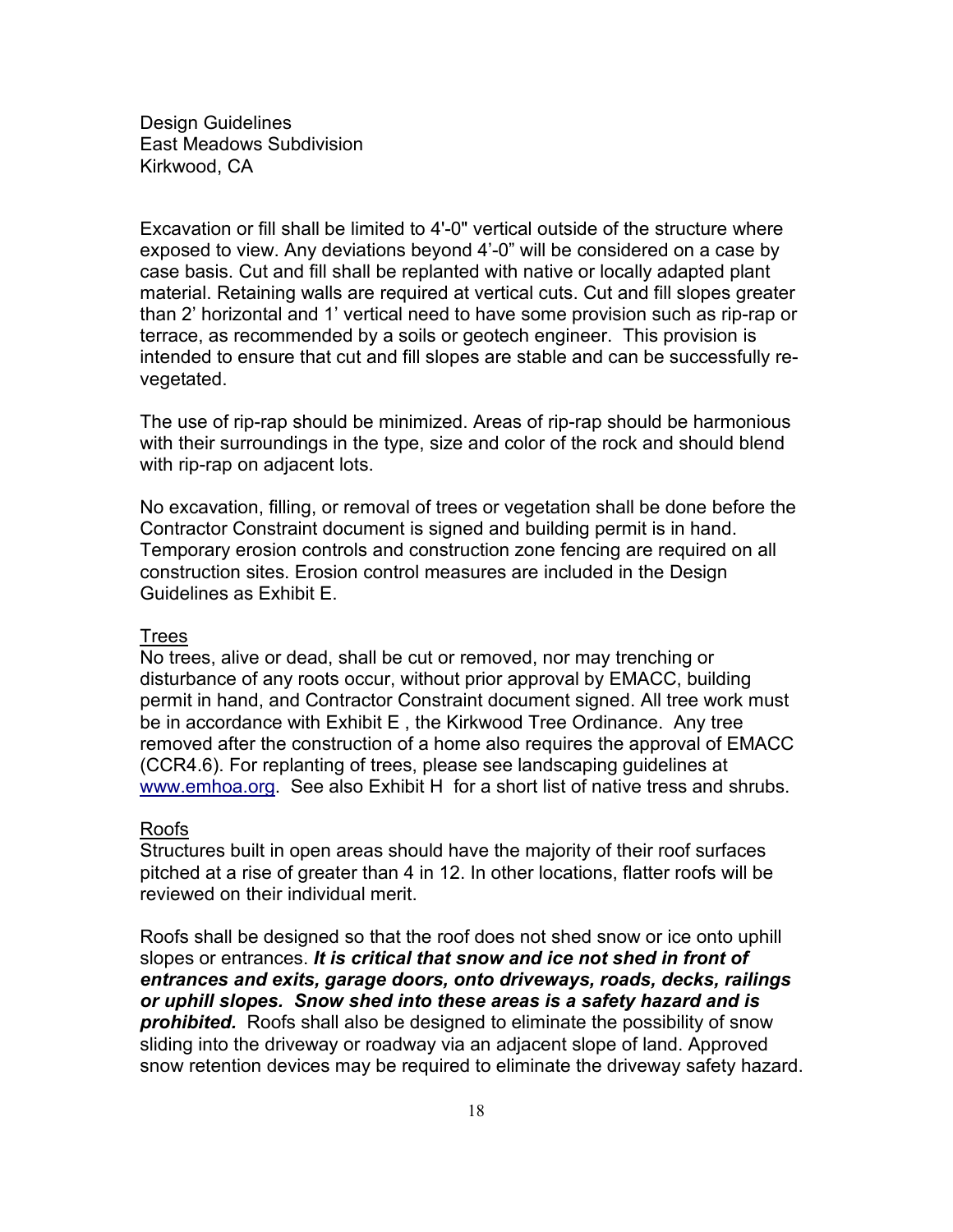Valleys provide a point of ice damming and pose long-term maintenance problems for the owner and are not recommended. Roofs shall be designed to avoid or minimize the number of roof valleys.

Metal roofs will be considered on individual merit with particular consideration to quality, color and longevity of finish. Highly reflective and brightly colored roofs, specifically blue, bright green and red, are not allowed. Metal roofs may include:

- Copper with measures taken to establish patina and reducing glare prior to or within one year of installation. (In this environment, untreated copper can take much longer to oxidize.)
- Aluminum or galvanized iron having a factory-applied fluorocarbon resin coating, or an acceptable alternative treatment.
- The natural tone color range warranted by the manufacturer for not less than twenty (20) years, a sample of the proposed metal roof, sample of proposed color and a copy of manufacturer's literature shall be submitted for approval. The finish of this roof must be maintained through its lifetime.

Other alternatives for roofing materials include:

- Asphalt shingles
- Cedar shingles Class A rated

# Exterior Metal

Exterior metal, aluminum doors, windows and screens shall be anodized or factory-finished baked enamel. Foundation, vents, flashing and other exposed metal shall be painted to conform to overall exterior finish or with a finish approved by the EMACC.

## Exterior Color

Exterior colors shall generally be restricted to those found in the surrounding

area. Colors found in nature will be favored. Samples must be submitted for approval.

## Antennae/Satellite Dishes

The current 18" size satellite dish must be located in a manner so that it does not visually impair neighboring structures or a negative visual impact to the public right-of- way.

# Screening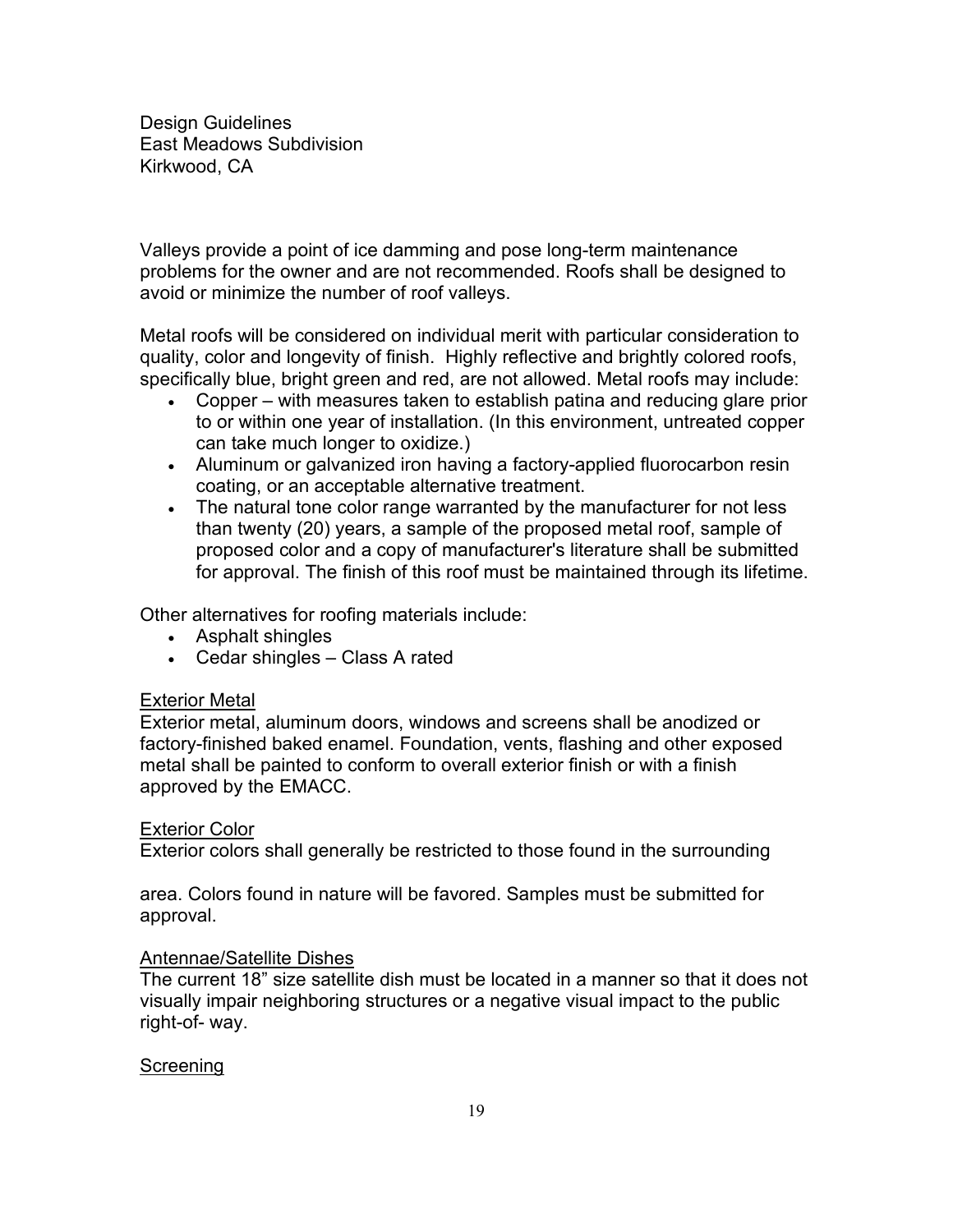Hot tubs shall be screened from neighbors' view and from the view of public areas such as streets and hiking trails and placed in such a location so that the hot tub facility does not intrude upon a neighbor's privacy.

#### Solar Panels

Solar panels shall be integrated into the architectural design and all exposed metal shall be anodized a dark color or factory finish that is consistent with the adjacent surfaces.

#### Utility Installations

All utility sources shall be adequately screened from view with materials compatible with the structure. All meters must be located in an area protected from snowfall and the roof's snow shed. KMPUD must approve the location of gas and electric meters. This includes all piping, wiring and service connection boxes. All utilities shall be installed underground. Tanks are not permitted. Small generators with a maximum of 5 horsepower will be allowed for use in emergency situations only. These generators cannot be used as the sole source of power for a structure nor can they be used to supply power during construction. The generator must be enclosed by and be an integral part of the structure.

The County requires propane detectors. Minimum requirements are propane detectors with a local alarm. Due to past experience, propane detectors connected to an outside service are strongly recommended to prevent the house from filling up with propane, and potentially exploding, while owners are away.

#### Knox Box

EMHOA requires homeowners to install a Knox box at their house. This box is a lock box mounted outside the house that contains a key to the house, instructions on where appliances are located and how the security system (if applicable) is to be disarmed and rearmed. There will be two keys to the Knox box – one in the custody of the Kirkwood Volunteer Fire Department Chief and the other in the custody of the KMPUD General Manager.

You can pick up an order form for the Knox box at KMPUD or you can order it directly from:

Knox Company (www.knoxbox.com) 1601 W. Deer Valley Road Phoenix, AZ 85027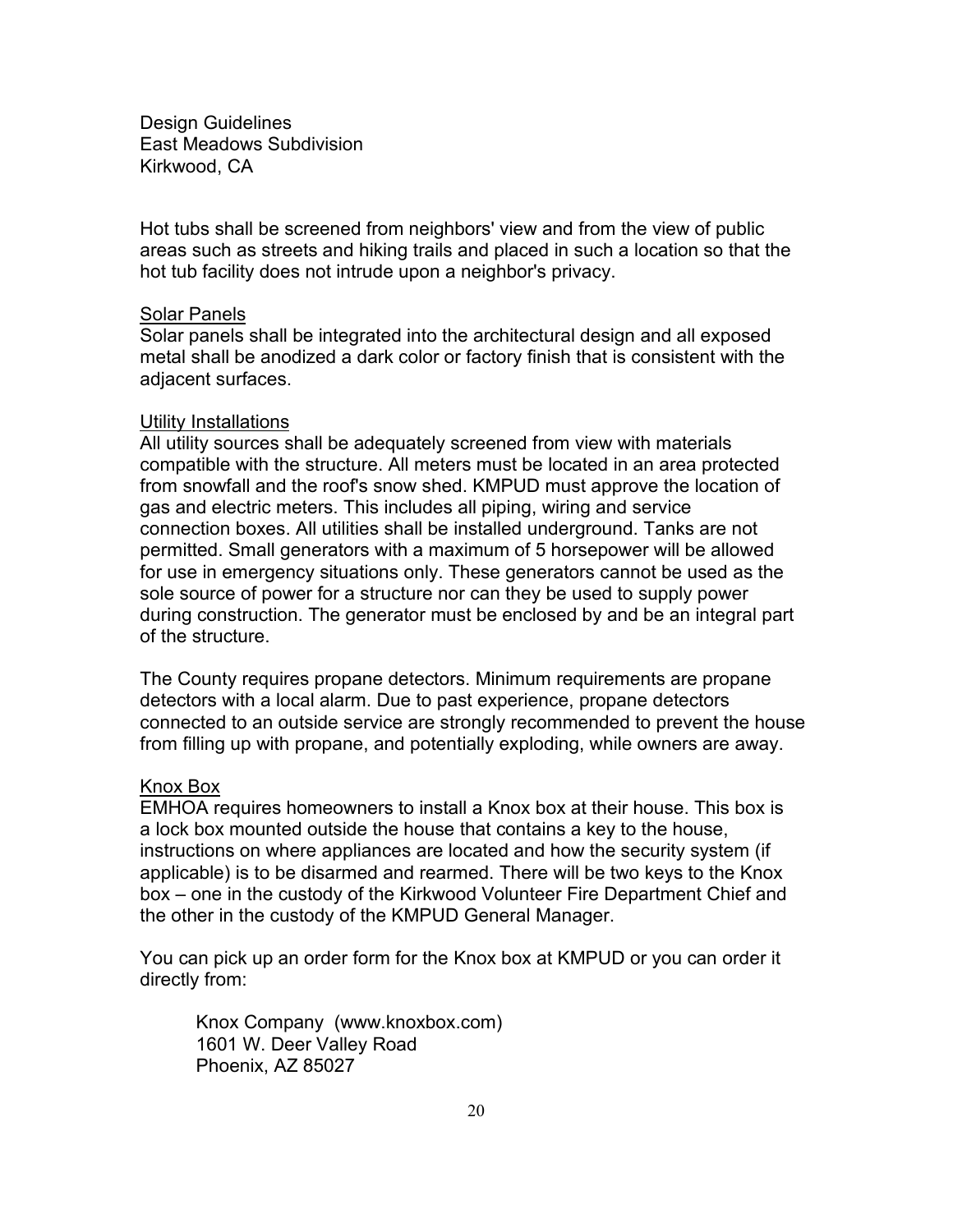Tel: 800 552-5669

Contact the Kirkwood Volunteer Fire Department Chief at 209-258-4444 for instructions on how to install your Knox box. After you receive the box and have mounted it on your house the Fire Department Chief will come to your house to activate the box.

## Outside Lights

All exterior lighting must have a concealed source. Concealed source refers to the light bulb being concealed from direct view by metal, wood, obscure glass enclosure or lens, or by recess into soffits or decks.

Motion detector lights are required over garage for snow removal purposes. They are to be set to a sensitivity level so they do not to come on when someone is walking by or driving by on street.

All exterior lighting must be approved by the EMACC prior to installation. Catalog sheets or photographs must be submitted with final plans. Light bulbs in exterior lights other than snow removal lighting should be no greater than 40w.

## Garbage/Trash Containers

Garbage or trash containers shall be suitably concealed from view by providing storage within the structure in an area that will be secure from bears and other animals. The Kirkwood Meadows Public Utility District provides centralized garbage depots within the Valley, available to all residents for a monthly fee that is automatically included in the regular KMPUD bill. During construction, debris of all types should be properly contained and promptly disposed of. Under no circumstances is debris of any type to be placed on burn piles, community collection bins or any other area within East Meadows.

## Decks, Patios and Access Routes

Underpinning for decks more than three feet above grade shall be designed without cross bracing or with a continuous screen wall to conceal structural supports. Deck supports shall be of a dimension not less than 6" x 6".

To decide placement of decks and patios, consider the crucial safety issue of determining where and how snow will slide off the roof. Snow sliding from the roof onto decks may cause damage to life and limb, not to mention recurring property damage. For this reason, roof snow shedding onto decks and patios is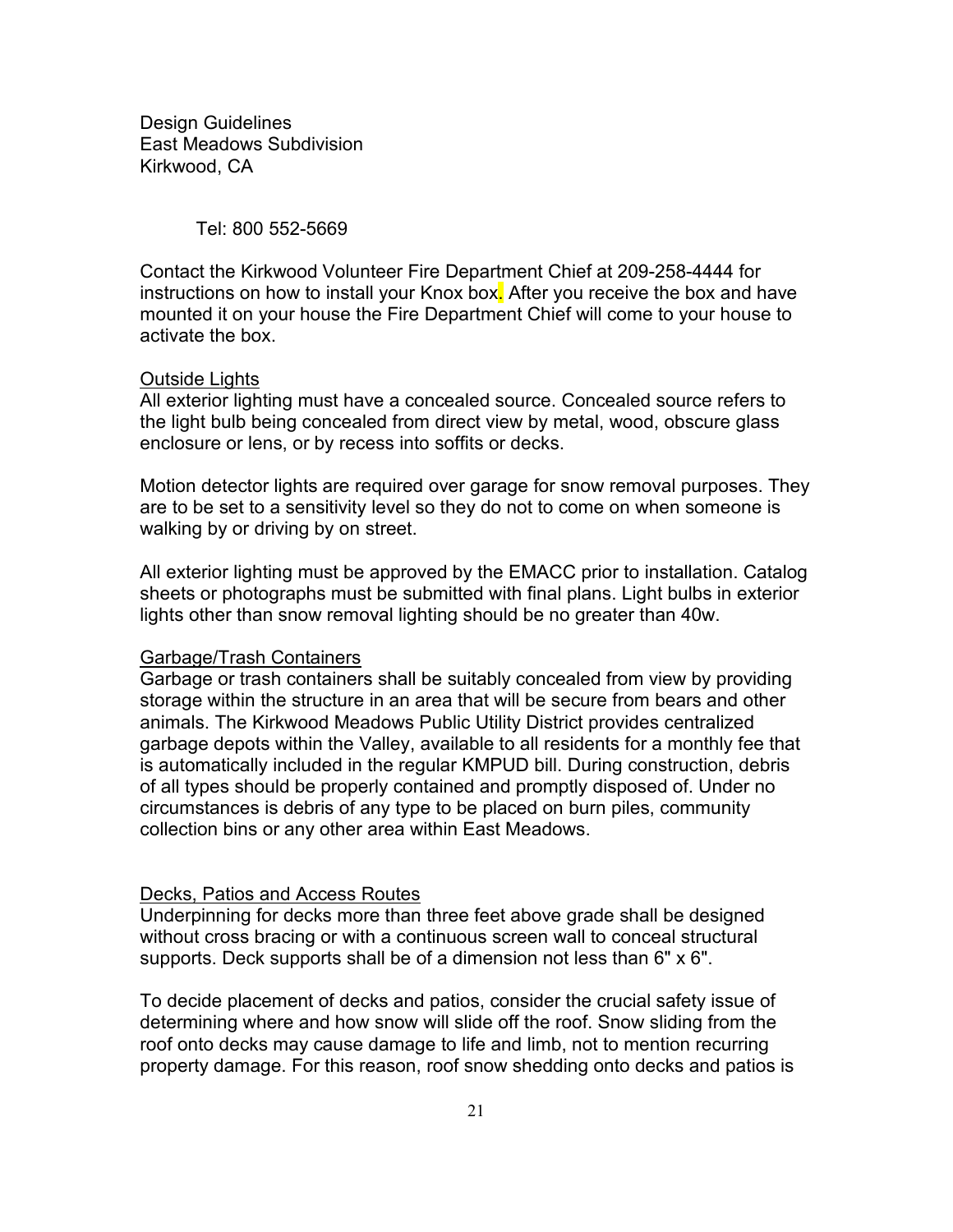#### prohibited.

On grade patios shall be shown on the plans and must fall within the building envelope, regardless of the materials in which the patio is constructed. Note that for purposes of these Design Guidelines, "patio" means any terraced surface, whether paved or not, intended for recreational, dining, or similar purposes.

Patios which extend outside of the building envelope must be submitted to TC-TAC for an approved envelope revision and require prior approval from the EMACC before construction.

Lot access routes (stairs, stepping stones, etc.) constructed of stones, pavers, railroad ties, gravel, log stumps, and other natural or man-made products are permissible, however generally not allowed outside of the building envelope. Exceptions are granted but require prior approval from the EMACC before construction or placement.

## Recreational Activities

Disturbing natural vegetation and grades on lots is discouraged. However, recreational items such as horseshoe pits and other quiet recreational areas may be proposed, and approval will be based on visual, lighting, and noise impact on neighbors and public areas, and extent of disturbance of natural grade and vegetation proposed. Recreational areas must be entirely contained within building envelopes, and their areas shall not cause total developed area (as defined in Land Coverage) to exceed 3,500 sf.

## **Site Drainage and Trenching**

Structure shall be planned to minimize conflict with natural surface drainage. Trenches shall be located in such a way that no tree roots will be damaged. Protection of major roots by wrapping with burlap and keeping moist until backfill is completed is required.

# Parking Spaces and Driveways

A minimum of two covered parking spaces is required for each living unit; e.g., a duplex must have four covered parking spaces. In addition, each living unit must have a minimum of one uncovered parking space on the lot. Adequate driveway space can count as this one uncovered space. All driveways must be paved. (CCR 4.1.3f-vi). Driveway section is to be minimum 2-1/2" asphalt concrete over 4"compacted aggregate base, or, 4" asphalt concrete. Concrete appropriately designed and sealed for the environment is also acceptable.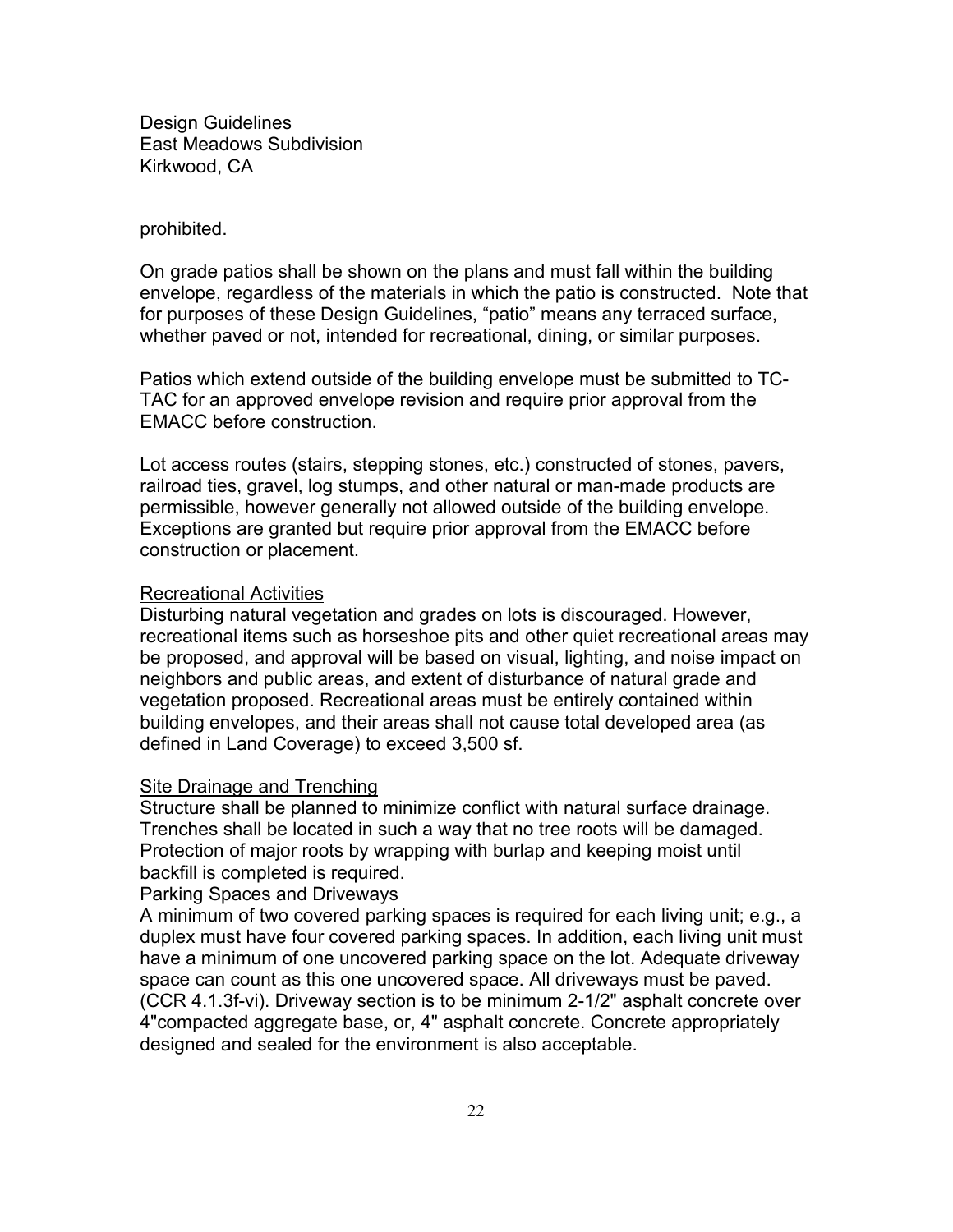Garages with zero setbacks to the right of way must be aligned so that the side of the garage is adjacent to the right-of-way. Access roads, driveways and uncovered parking may be no wider than 24 feet at the street with a 5-foot radius at each corner, where practical (note that Alpine County may require a larger radius in some circumstances). Driveways require a minimum width of 12 feet. Where possible, parking areas should be obscured from vision by natural planting.

Any driveway with retaining walls must have some type of marker clearly indicating its location for snow removal purposes.

All driveways must have permanent conduit holes and a steel conduit riser for removable snow stakes in accordance with the specifications of EMHOA. A detail drawing containing the specifications can be obtained from the EMACC.

There are specific maximum driveway centerline grades depending upon the driveway design. Refer to Exhibit D , Driveway Design Alternatives, for these criteria. Owner, the architect, and contractor must comply with driveway grades approved by the EMACC. These grades must be adhered to during construction. On driveways proposed for 7% or greater, a survey is required prior to the foundation pour to insure that excavation has been performed to an adequate depth and that the driveway can be constructed as approved. Special attention must be paid to the design of the driveway to make sure it can be built as designed.

Note that Alpine County has driveway requirements that in some circumstances may be stricter than the driveway requirements in these Design Guidelines.

Driveway surface area is a major cause of snow removal costs, and should be minimized. Driveway snow removal costs may be billed on a per square foot basis to each homeowner at some future date.

## Access

Neighboring properties are not to be used for access to building sites, parking, or for storage of materials without written permission of the owner of the property affected, unless shown on the recorded Final Map for access purposes only. Should such an encroachment onto adjoining property be necessary, it must be approved by the EMACC and the property owner before the fact for their consent and written approval.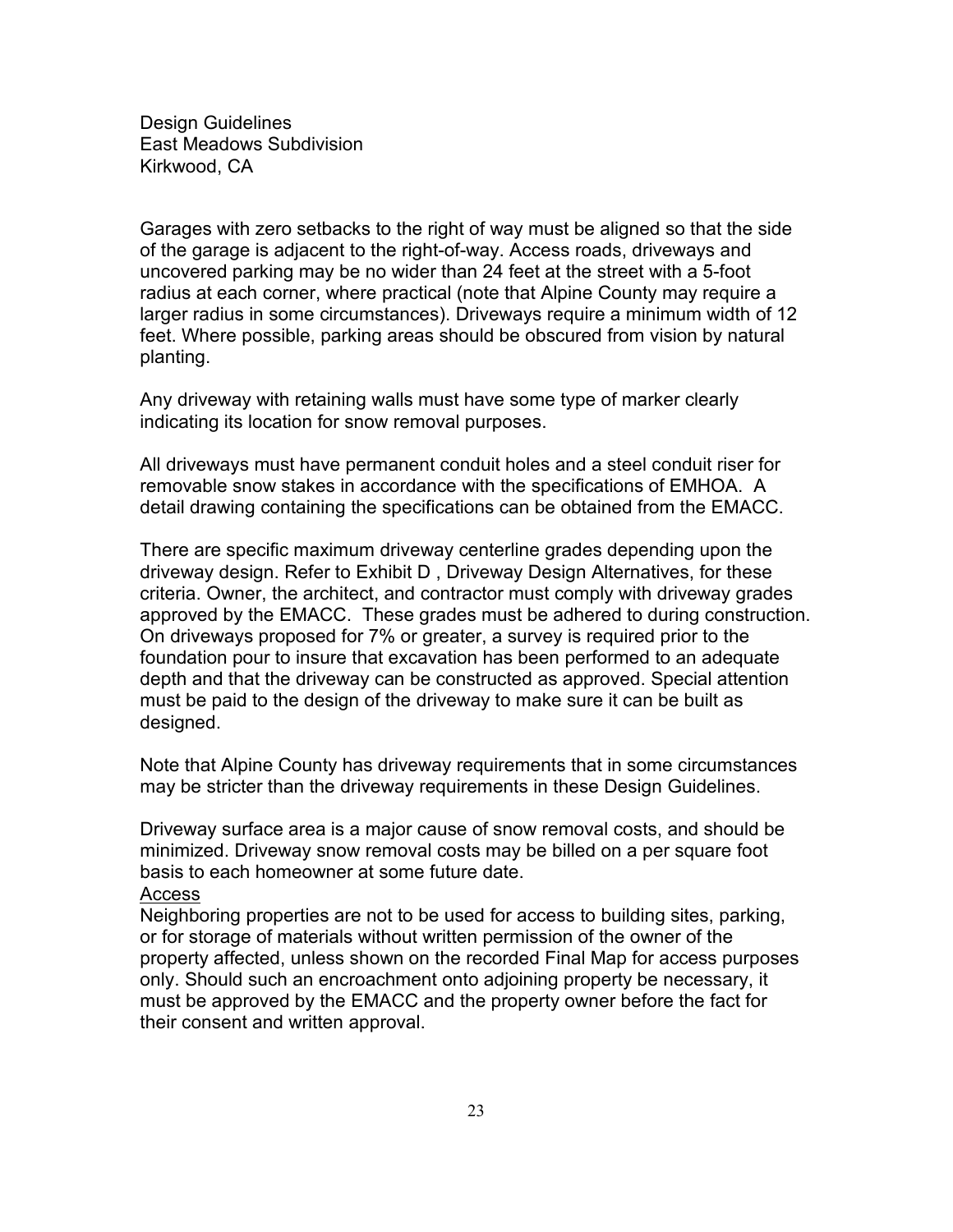If storage of materials on the road is anticipated, it must be shown and approved by the EMACC as part of the application/approval process. Storage and parking of all vehicles connected with the project shall be on the uphill side of the road or nearby parking turnouts from May 15 – October 15.

From October 15 – May 15, all construction parking must be either in the driveway or in a parking turnout. One lane of the road shall always remain open during on-street parking months to provide fire vehicle access. All vehicles are required to stay on the paved roadway. Vehicles are not to be driven or parked on any unpaved area except as is absolutely necessary within the boundaries of the parcel under construction and only within the fenced construction zone area. When this is necessary, the road berms must be adequately protected from damage. Under no circumstances is it permissible to leave a construction vehicle parked on the site overnight.

A speed limit of 25 M.P.H. must be observed at all times throughout East Meadows.

## **Materials**

Materials used in/on homes today have evolved considerably in the last 20 to 30 years. Durable non-flammable surfaces make more sense today than they did in the past for both fire and snow concerns.

Use of certain types of exterior materials are not permitted and use of others will be allowed with constraints:

Materials not permitted include, but are not limited to:

- Asphalt
- Plywood, including T-111
- Exposed concrete blocks
- Imitation Rock

Materials that will be allowed with constraints include:

- Poured concrete may be used as a totally exposed wall or facade under certain circumstances based on architectural merit.
- Stucco or plaster will be allowed when used with other materials to break up the starkness or monotony associated with "cover-all" applications. Use may not exceed 60% of any totally exposed wall or facade.
- Split-faced masonry block may be used as a foundation surface and/or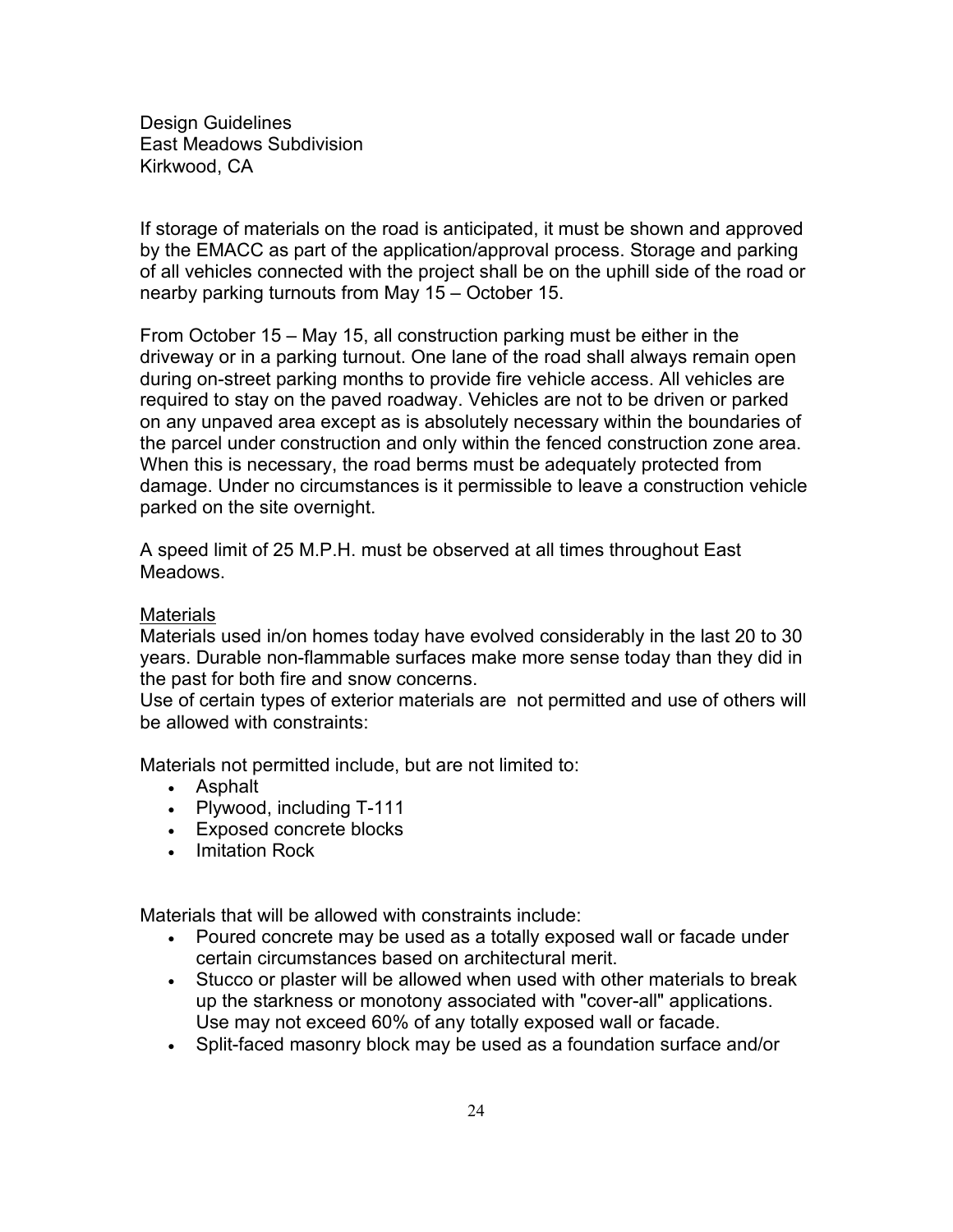- wall up to 8 feet above grade level only; other cases will be considered on their architectural merit.
- Limited amount of glass block on the exterior of homes. This allows glass block to be used for accent purposes.
	- Metal siding, Imitation Brick and/or Rock, along with other noncombustible materials, and noncombustible WUI-compliant finishes will be considered on individual merit with particular consideration to quality, color, and longevity of finish, as well as fire resistance and architectural merit.

# No Fencing

In order to preserve the natural quality and aesthetic appearance of the existing geographic area within the properties, all property lines shall be kept free and open to one another and no fences shall be permitted on any lot or lot lines.

## Appliances

All residences are required to have) dryers, heat, ovens, cook tops / ranges, and water heaters. Alternative methods of heating such as solar or hydronic are encouraged.

## Certificate of Temporary Occupancy

No residence shall be occupied until it has been substantially completed in accordance with its plans and specifications and receives the appropriate County's approvals for occupancies. Owner shall provide notification to EMACC upon receipt of Certificate of Temporary Occupancy from the County.

## Additional Requirements

Refer to all the Exhibits found at the end of this document for additional requirements.

## Conflict

In the event of a conflict between the declaration of CC&Rs and the requirements of the EMACC, the more restrictive standard shall apply. **Submittal of Plans**

## Preliminary Plans

Sets of blue line or black line prints are to be submitted showing the names of the owner, the designer and the date. Please contact the EMACC to get onto the agenda and receive instructions for sending plan sets. Plans and the EMACC Review Fee must be submitted at least 14 days in advance of the meeting at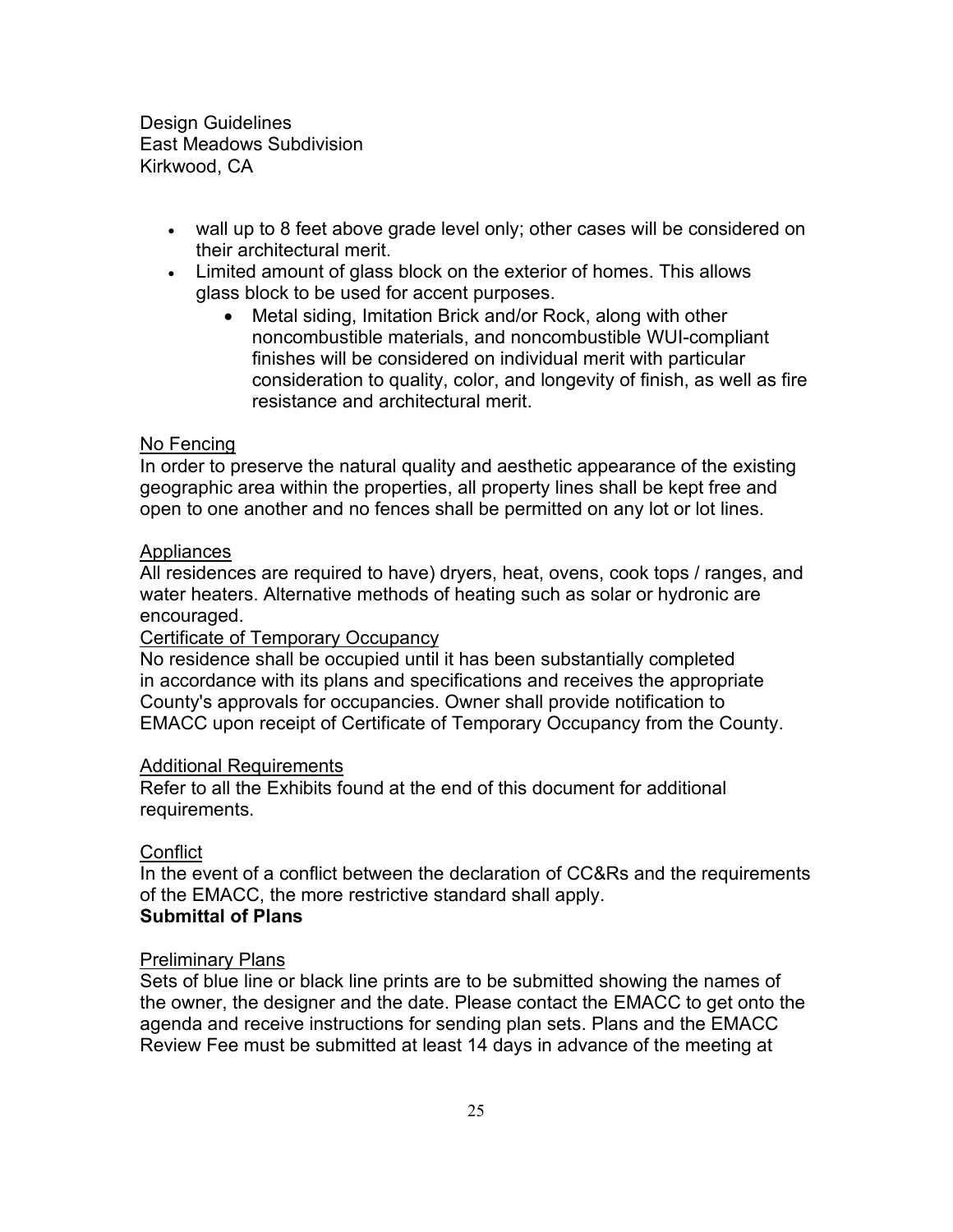which they are to be reviewed. See Exhibit F. For new homes, each set shall include the following:

Site plan based upon topography by a registered land surveyor or civil engineer and drawn to a scale of 1/8" to 1'0", indicating the following.

- The lot, unit number and pre-assigned street address
- Name, address, license number and signature of registered land surveyor or civil engineer and date of drawing
- Name and address of owner
- Existing and proposed contour lines at 1'-0" intervals adjacent to the structure and of 2'-0" intervals elsewhere
- Easements, building envelopes, property lines and dimensions and contiguous roads
- Location of all utility lines (sewer, water, electrical, gas and TV)
- Source of survey data and survey reference datum
- The directions of views
- Location of all trees measuring six inches or greater in diameter 4'6" above grade at the high side of the tree
- Trees the owner proposes to remove
- Location of rock outcroppings and boulders
- Site section wherever grade changes are proposed (perpendicular to contour)
- Location and height of proposed retaining walls
- Location of required parking area with finish grades indicated
- Location of proposed paved areas with grades and materials indicated
- Location of decks, walks, walls, etc.
- Location, if known, of improvements on adjacent lots to a distance of 30 feet from property lines.

Architectural plans shall include dimensioned floor plans, roof plan, section through the structure and all exterior elevations which may be drawn at a scale of 1/8" = 1'-0" for preliminary plans. Final submission plans are required to be

drawn at a scale of 1/4" = 1'-0". The preliminary plans shall include the following:

- General construction type
- Dwelling size and land coverage totals
- Roof slopes and roof material
- Type of doors, windows and their materials
- Exterior siding materials
- Exposed foundation material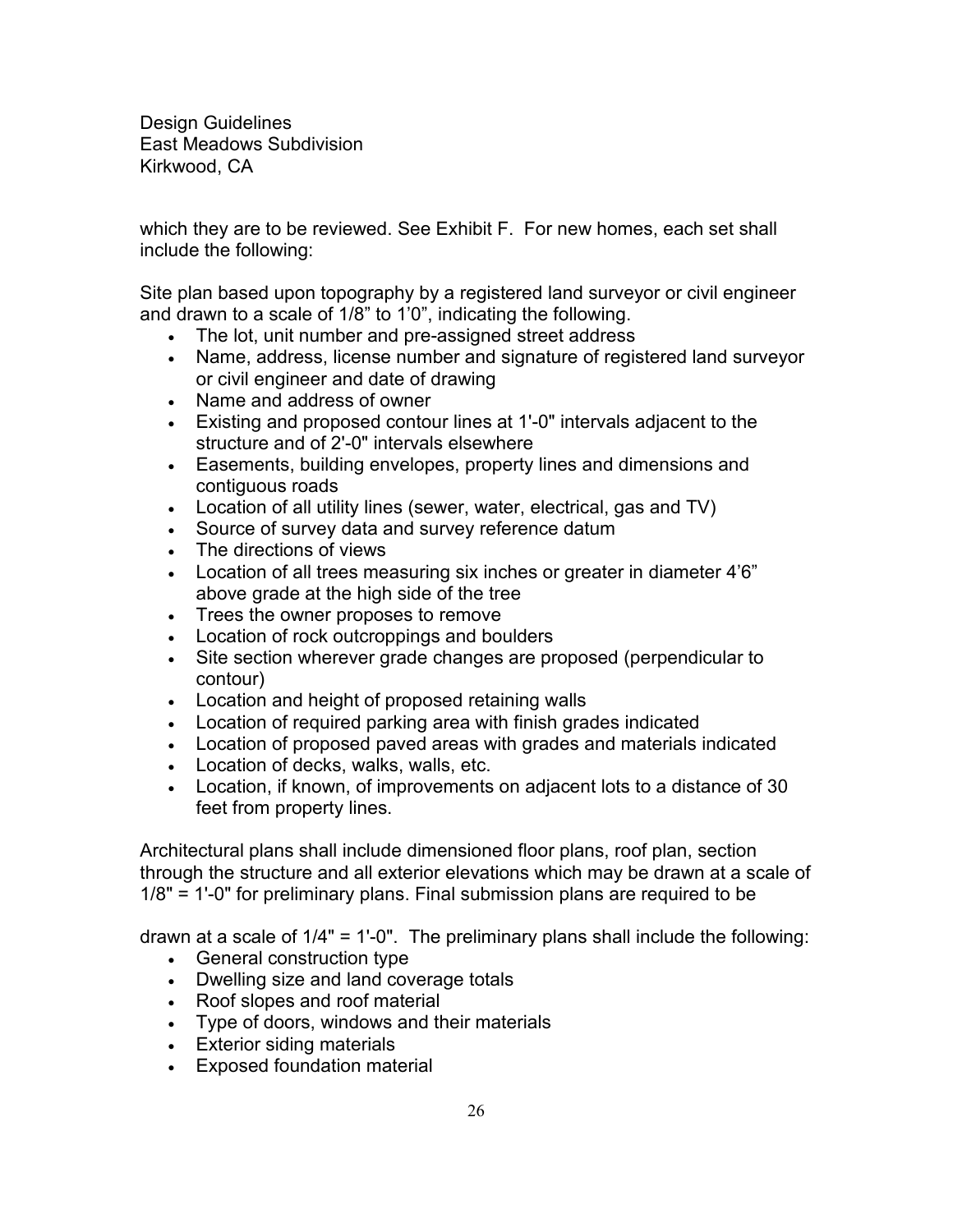- Chimney material/fireplace type
- Deck, railing and stair materials
- Garden walls and walk materials
- Floor elevations
- Building height above base elevation. Indicate the four building corners to calculate the base elevation.
- Erosion control plan as specified in Exhibit F

Color descriptions shall include description of all colors to be applied to exterior siding, exterior metal, windows, chimney, roof, solar panels, etc. Samples of exterior materials can be included in the preliminary submission to the EMACC and are required for final review and approval. Samples provided to the EMACC shall be substantial in size and must be of the actual material that is proposed to be used. Due to color variation, brochures or color chips will not be accepted.

Preliminary Review submissions should include a Preliminary Review Check List shown later in this section, with design, drawing, and materials information filled in.

## Approval of Preliminary Plans

The EMACC shall notify the owner in writing of the action taken with the preliminary plans. Final Plans need to be submitted within 90 days of Preliminary Plan Approval. Approval of preliminary plans expires after 90 days unless the owner submits final plans before this deadline or the EMACC grants a longer period. (CCR 10.17(b)). After obtaining approval of preliminary plans, the owner is required to submit final plans (as required below) to the EMACC for final approval. No construction, alterations or improvements can take place on the lot without EMACC approval of the final plans, Contractor Constraint document signed, deposits received, and building permit in hand.

If a submitted plan does not receive preliminary approval, an inactive period of twelve months is allowed between preliminary reviews of a project. If at the end of twelve months of inactivity, a project submittal is not moving forward, then the application will be deemed withdrawn, and the application fee minus costs incurred by EMACC will be refunded to the owner.

## Final Plans

Within 90 days after approval of preliminary plans, the owner shall submit to the EMACC sets of black line or blue line prints of all the final plans, drawn at a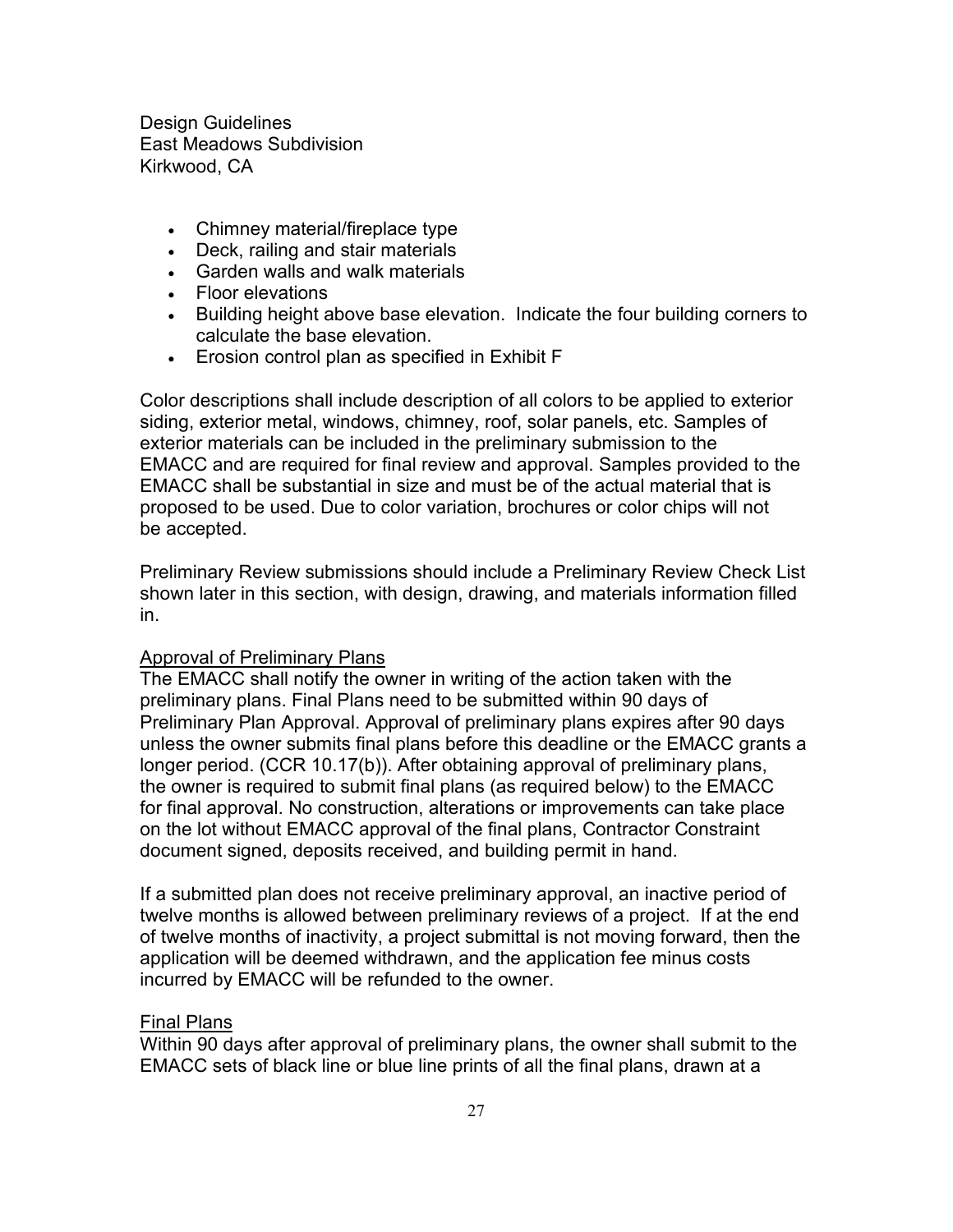scale of  $\frac{1}{4}$ " = 1'-0" and a sample board with examples and specifications of exterior materials for the EMACC to keep with our records. Plans must be submitted at least 14 days prior to the review meeting. The final plans shall include the following:

- All drawings listed under Preliminary Plans plus grading, foundation and framing plans, and details of all exterior architectural features.
- A sample board or boards measuring  $8\frac{1}{2} \times 11$  inches with substantial color samples of actual materials for all exterior finishes, including: siding, garage doors, windows, decks, railing and stairs, foundation surface, chimney material, roof, metal trim and an example of all rock work including rip-rap. Brochures or cut sheets may be submitted for exterior lights and entry doors. The EMACC Consultant or Representative will keep this sample board and refer to it while monitoring construction and when evaluating refund of your deposit for construction compliance.
- Re-vegetation plans drawn to scale. This plan may be a separate landscape plan or may be included on the plot plan. The re-vegetation plan shall include the location, size and kinds of plants to be planted. Planting specifications, soil loosening techniques, and instructions for maintenance shall be included. Refer to Re-vegetation and Landscaping Guidelines located on the EMHOA website at www.emhoa.org. The construction zone fencing shall be shown on the re-vegetation or erosion control plans.
- Proposed location of the storage of building materials with the proposed length of time.
- Proposed location of temporary access to building site by contractors.
- Proposed disposal area for surplus soil.
- Instructions that all trees adjacent to the construction site shall be fenced and protected with substantial wood fencing.
- Instructions that temporary power shall not be nailed to trees.
- Instructions that trenches shall be located in such a way that trees will not be damaged.
- Location and types of exterior light fixtures.
- All Plans fully dimensioned.
- Location of garbage enclosure/construction trash dumpster.
- The location of a portable toilet, per Section 416 of the California Health and Safety Code.
- Design solutions to items and issues brought up at Preliminary Review must be indicated clearly on Final Plans.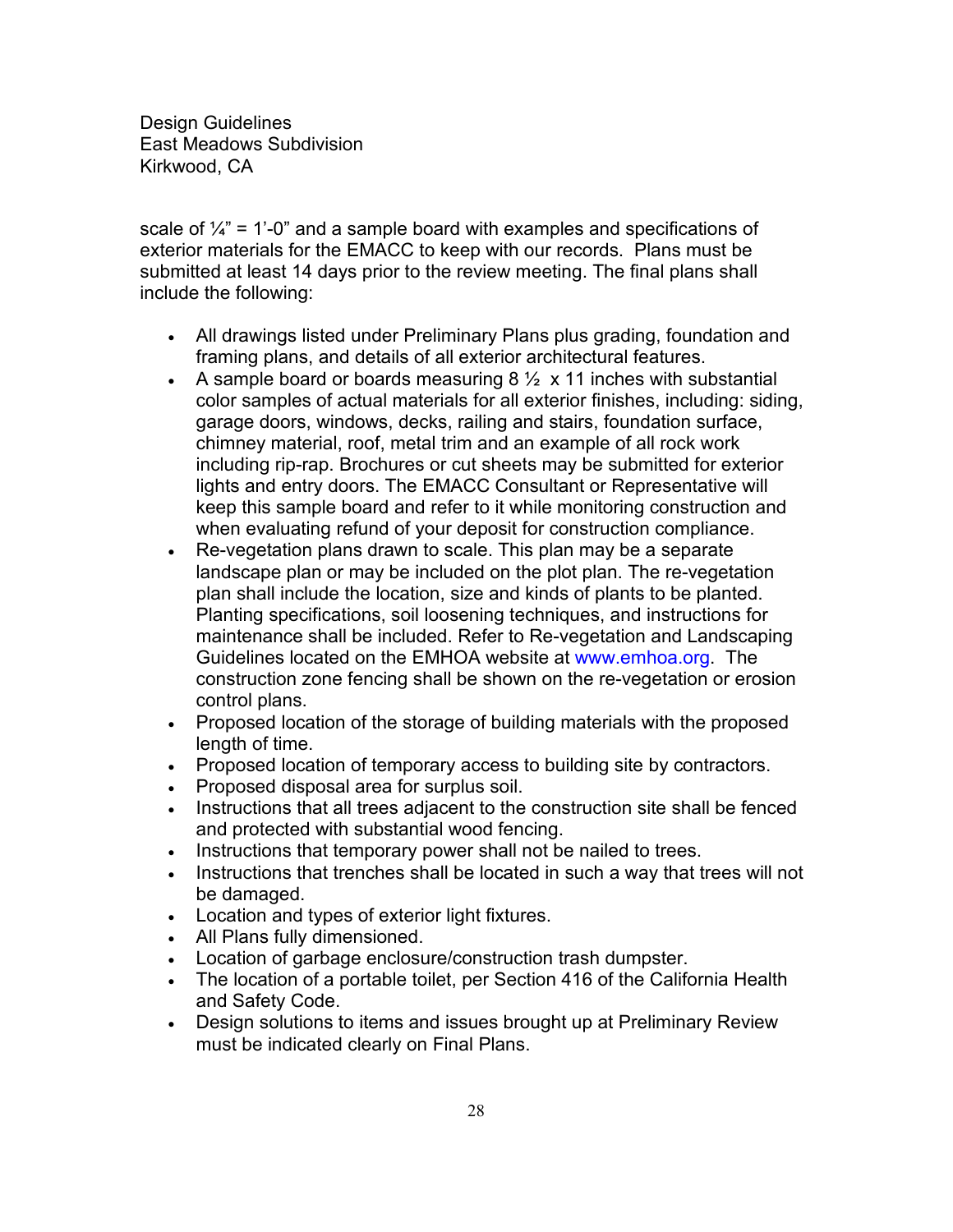Final Review submissions should include a Final Review Check List shown later in this section, with design, drawing, and materials information filled in.

The EMACC shall notify the owner or their representative of the approval of the Final plans. Approval of the plans shall become effective 31 days after receipt of the EMACC stamp. No building or excavation of any kind is to start prior to: 1) 31 days after receipt of stamp for signed/approved plans from the EMACC, 2) signed Contractor Constraint document, 3) receipt of deposits, and 4) building permit from the Alpine County Building Department.

Final Plan approval shall expire 120 days from the date of approval unless construction has begun or the EMACC has granted an extension of time.

Construction shall commence within 90 days of the effective date of approval unless the EMACC has granted a written extension based upon weather. (CCR 10.14).

## Minor and Major Remodel Project Plans

Plans shall be submitted for each alteration (remodel) project. The plans submitted shall contain all of the information necessary from the lists above to provide EMACC with a clear understanding of the proposed project. Color and material samples shall also be submitted, as necessary, for changes in existing color or materials.

The Owner and Architect should contact the EMACC to initially determine what information the EMACC will need. Major projects may require a preliminary and final review, depending on the nature of the project.

Final Plan approval shall expire 120 days from the date of approval unless construction has begun or the EMACC has granted a written extension of time. Approval becomes effective 31 days after EMACC stamps and signs the plans. Construction shall commence within 90 days of the effective date of approval unless the EMACC has granted a written extension based upon weather. Contractor Meeting

Prior to the start of construction, your contractor will be required to meet on-site with the EMACC Consulting Engineer. This meeting will cover all of the necessary contractor constraints and the EMHOA fine policy for the project.

During the on-site meeting final locations for such things as material storage, soil, storage containers, and access will be identified. At the time of this meeting,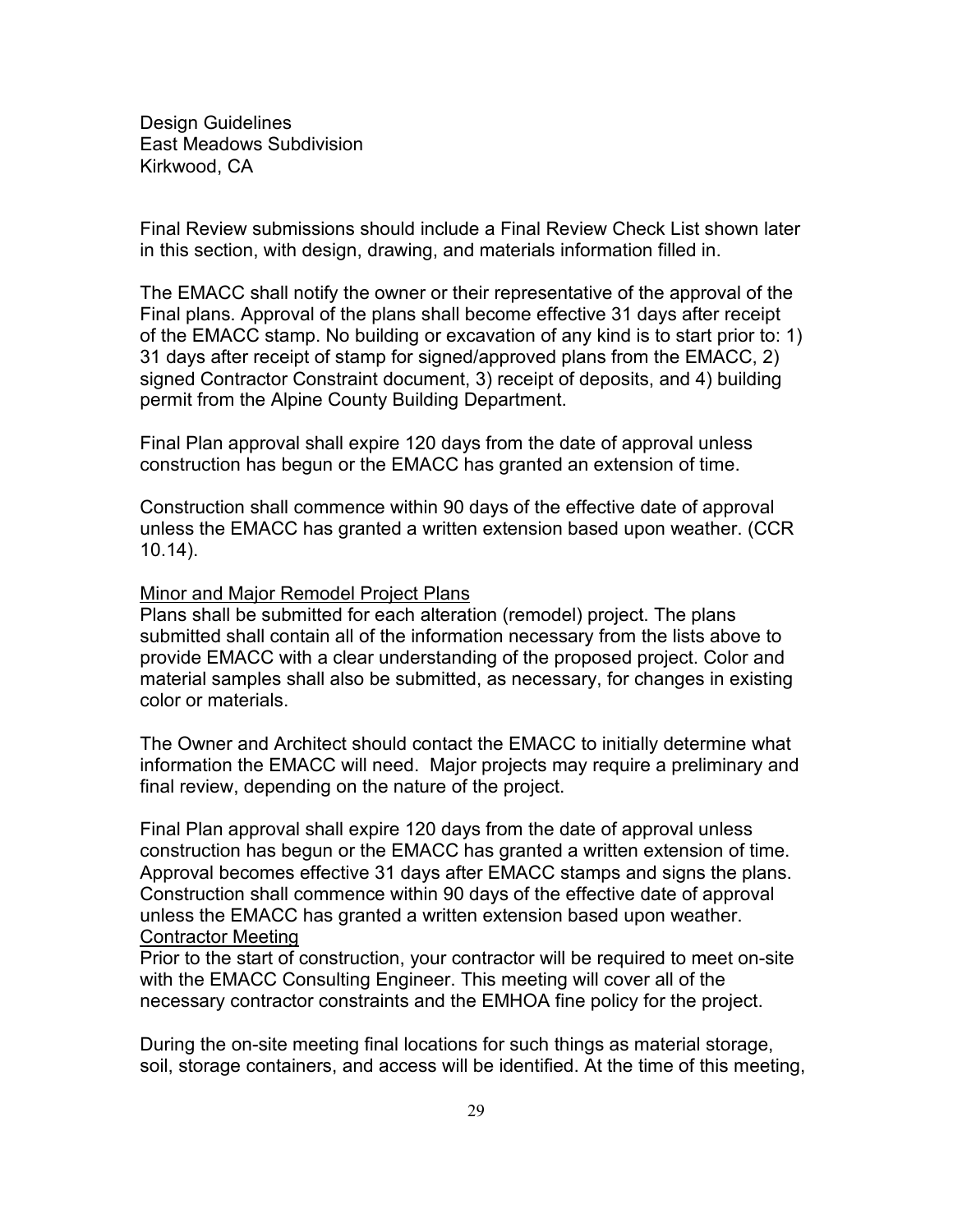temporary erosion control measures shall be installed, construction zone fencing shall be installed, and the contractor deposit must be provided. This meeting must be arranged at least one week before the start of construction.

Your contractor shall contact the EMACC Consultant to arrange this meeting. You can find a copy of the Contractor Constraints document on the EMHOA website [www.emhoa.org](http://www.emhoa.org/)

Construction cannot proceed until this meeting has occurred, the EMACC Primary Consultant, Contractor, and Owner have signed the Contractor Constraints, and Contractor's deposit has been received. Owner's signature can be faxed to the EMACC Consultant or representative.

## Final Inspection

All construction is subject to a final inspection by the EMACC Consultant or representative to ensure all such construction is in conformance with the approved plans and that final clean-up has taken place. Owner shall notify EMACC in writing when project is complete.

## **Review Check Lists**

Owner & Lot #: Homeowner's Dues are Current : Yes No Meeting Date and EMACC Members Present at Meeting:

## Preliminary Review

| Date Y/N |                                                                                                                                         |
|----------|-----------------------------------------------------------------------------------------------------------------------------------------|
|          | Site Plan:                                                                                                                              |
|          | Plans 1/8"-1"                                                                                                                           |
|          | Plans have been reviewed by EMACC consulting architect,                                                                                 |
|          | engineer and snow removal contractor                                                                                                    |
|          | Plans based upon topography by a registered land surveyor or civil<br>engineer w/ name, address, license # and signature.               |
|          | Contour lines 1' intervals adjacent to structure and 2' elsewhere.<br>Plans indicate easements, building envelope, proposed structure & |
|          | property lines.                                                                                                                         |
|          | Plans indicate site section wherever grade changes are proposed.<br>(Perpendicular to contour)                                          |
|          | Plans indicate erosion control in accordance with guidelines.<br>(Exhibit F)                                                            |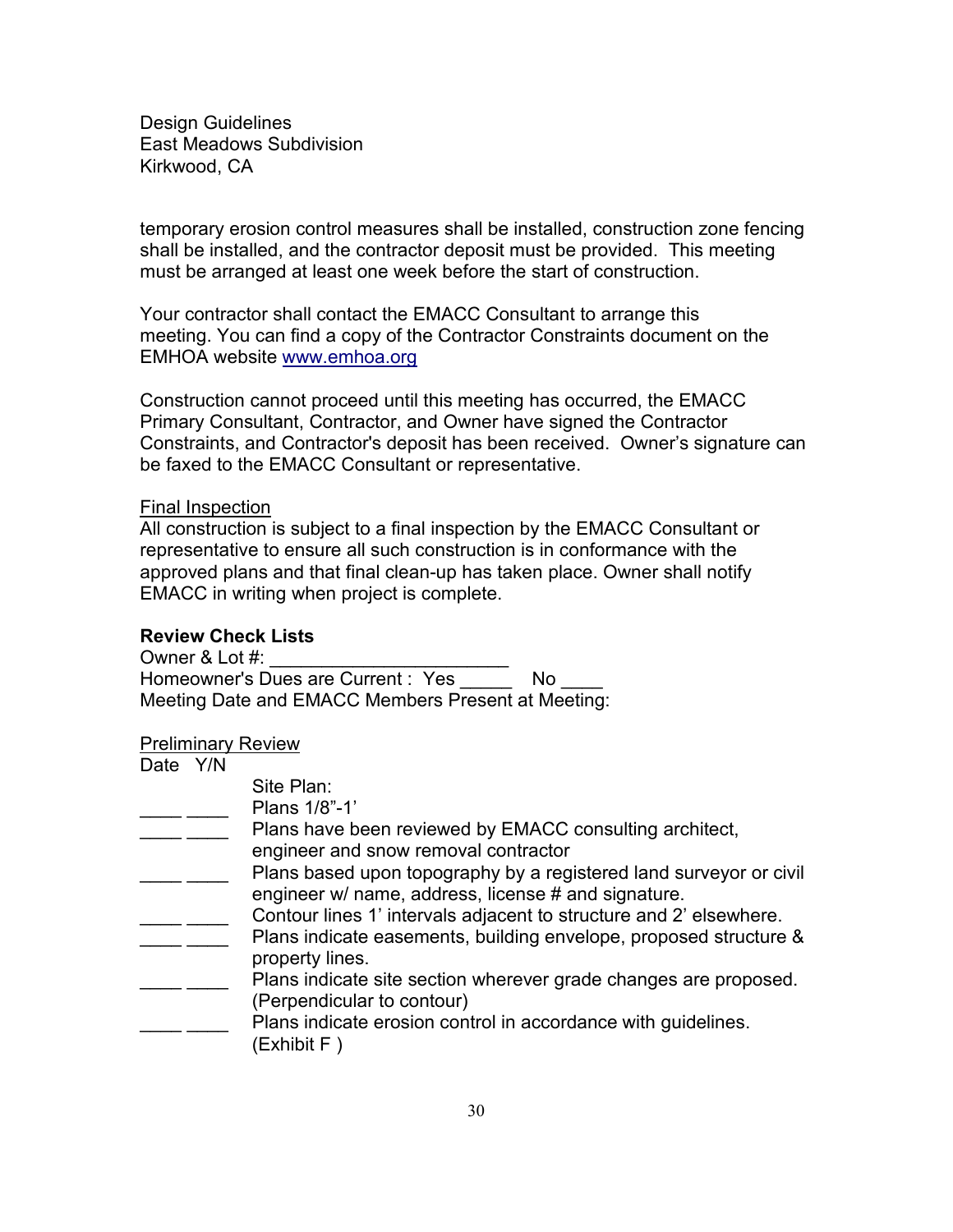|          | 100% of the improvements are constructed within the building<br>envelope with the exception of driveways and rip-rap required to<br>stabilize graded slopes or drainage channels.<br>Height is maximum 35 ft. (40 ft. lots 411-424 only.) If 10 ft. from<br>front property line only 20 ft. above edge of road. (30 ft. for lots 706<br>& 707).                                                                                             |
|----------|---------------------------------------------------------------------------------------------------------------------------------------------------------------------------------------------------------------------------------------------------------------------------------------------------------------------------------------------------------------------------------------------------------------------------------------------|
|          | The 4 corners used to calculate building height are indicated on                                                                                                                                                                                                                                                                                                                                                                            |
|          | plan.<br>Dwelling size is a minimum of 1800 sq. ft. if one story or a minimum<br>of 2000 sq. ft. if two or more stories (Note size<br>sq ft)<br>Dwelling does not exceed 5,000 sq. ft. (calculation of the size of<br>the dwelling in accordance with these Guidelines).<br>Land coverage including building, driveway, parking, walks, decks<br>and patios not to exceed 3500 sq. ft. within building envelope (Note<br>sf ft)<br>coverage |
|          | Tree removal marked on plans and location of all trees 6" DBH                                                                                                                                                                                                                                                                                                                                                                               |
|          | marked on plans including trees in path of utility trenches and                                                                                                                                                                                                                                                                                                                                                                             |
|          | sewer line. (Exhibit E)                                                                                                                                                                                                                                                                                                                                                                                                                     |
|          | Location of utility lines and meters are shown (sewer, water,<br>electrical, gas and TV).                                                                                                                                                                                                                                                                                                                                                   |
| Date Y/N |                                                                                                                                                                                                                                                                                                                                                                                                                                             |
|          | General construction materials are shown                                                                                                                                                                                                                                                                                                                                                                                                    |
|          | Floor and top of wall plate elevations are shown                                                                                                                                                                                                                                                                                                                                                                                            |
|          | Driveways:                                                                                                                                                                                                                                                                                                                                                                                                                                  |
|          | Width is at least 12 ft. wide and no wider than 24 ft. at the street w/                                                                                                                                                                                                                                                                                                                                                                     |
|          | 5 ft. radius @ each corner.<br>Grades are as specified in Exhibit C in guidelines. Profile is drawn<br>to show slope changes and transitions.                                                                                                                                                                                                                                                                                               |
|          | County driveway requirements for grades and radii are shown.<br>Paved section are noted as 2 1/2" A.C. over 4" A.C. or 4" compacted                                                                                                                                                                                                                                                                                                         |
|          | A.B. or concrete appropriately designed and sealed for the<br>environment.                                                                                                                                                                                                                                                                                                                                                                  |
|          | Swale or culvert is shown if needed.                                                                                                                                                                                                                                                                                                                                                                                                        |
|          | Driveway design has been reviewed by Snow Removal contractor                                                                                                                                                                                                                                                                                                                                                                                |
|          | Roofs:<br>Roof does not shed onto uphill slopes, entrances, or driveways.                                                                                                                                                                                                                                                                                                                                                                   |
|          | Roof does not shed in such a manner as to slide from adjacent                                                                                                                                                                                                                                                                                                                                                                               |
|          | slope into driveway or road.                                                                                                                                                                                                                                                                                                                                                                                                                |
|          | Valleys in roof are designed to mitigate potential problems with the                                                                                                                                                                                                                                                                                                                                                                        |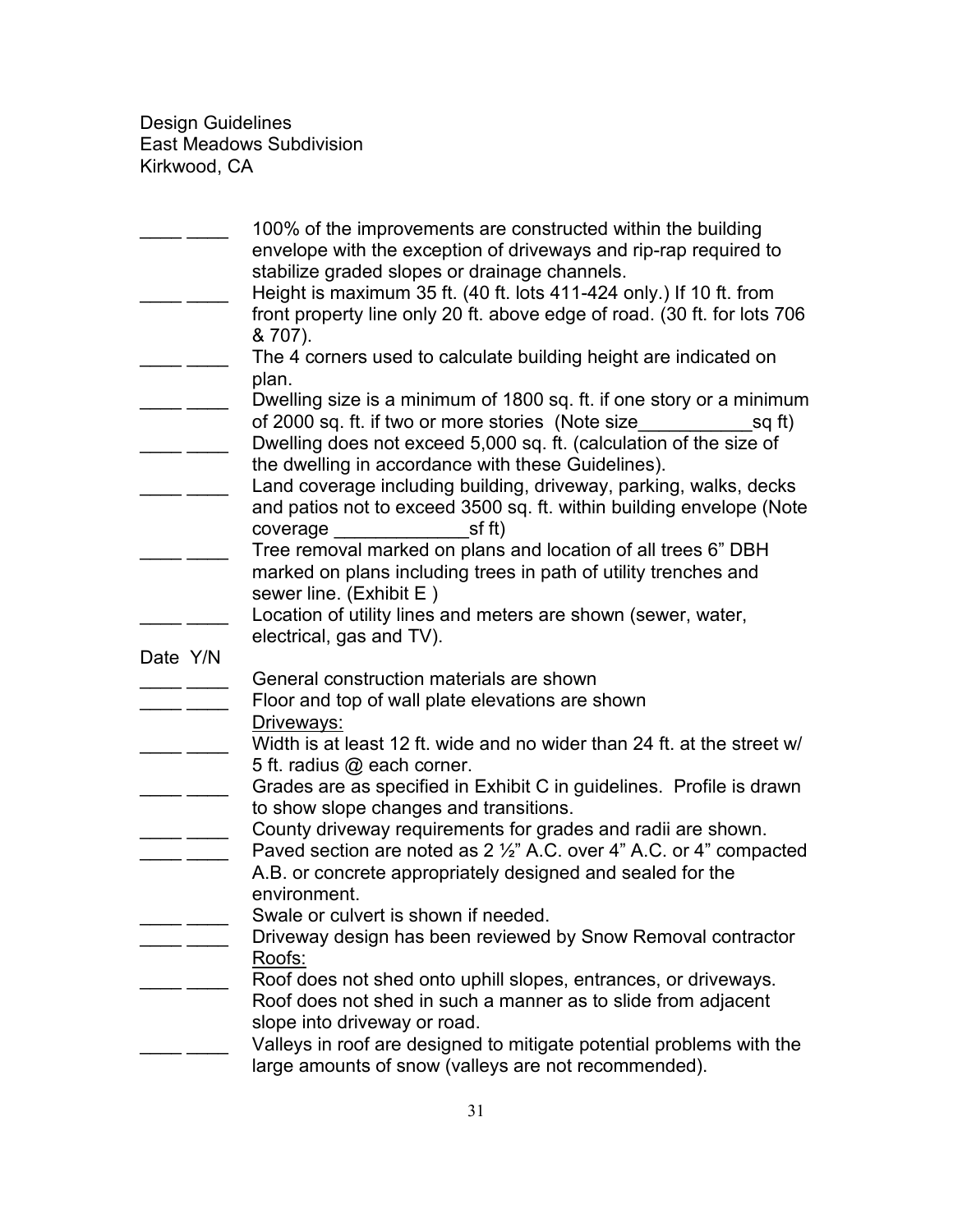Design prevents snow from falling on entrances, decks, railings, garage doors or uphill slopes Decks, Patios, & Walks: Locations of decks, patios, walks, & retaining walls are shown Bracing of decks meets guidelines of 6"x6" posts and no cross bracing.

Foundation and Finish Materials:

- Split face block used as a foundation surface and/or wall does not exceed 8 feet above grade level.
- **No imitation rock is proposed as a finish material.** 
	- All finish materials proposed meet the standards of these
		- guidelines (colors and samples will be reviewed as part of Final)

# **Fees & Approvals:**

# **New Constrution:**

|                 | \$2,000.00 Preliminary Review Fee received |                                                                |
|-----------------|--------------------------------------------|----------------------------------------------------------------|
| Ck#             | from                                       |                                                                |
|                 | \$3,500 Construction Compliance Deposit    |                                                                |
| CkH             | from                                       |                                                                |
|                 | \$2,500 Revegetation Compliance Deposit    |                                                                |
| Ck#             | from                                       |                                                                |
|                 | \$5,000 Contractor Deposit                 |                                                                |
| C <sub>k#</sub> | from                                       |                                                                |
|                 |                                            | Other applicable Fees: Land coverage variance fee \$100; \$400 |
|                 |                                            | Minor Exterior Remodel: \$250 Review Fee; \$500 Construction   |
|                 | Compliance: \$500 Contractor Deposit       |                                                                |
|                 | <b>Landscape Review Fee: \$200</b>         |                                                                |
|                 |                                            |                                                                |
|                 |                                            | Approval of Preliminary Plans; Expiration Date of 90 days:     |

Requirements Prior to Final Review:

Date: Y/N

Approval of colors from U.S. Forest Service and TC-TAC for lots north of and including #212, 301, & 409.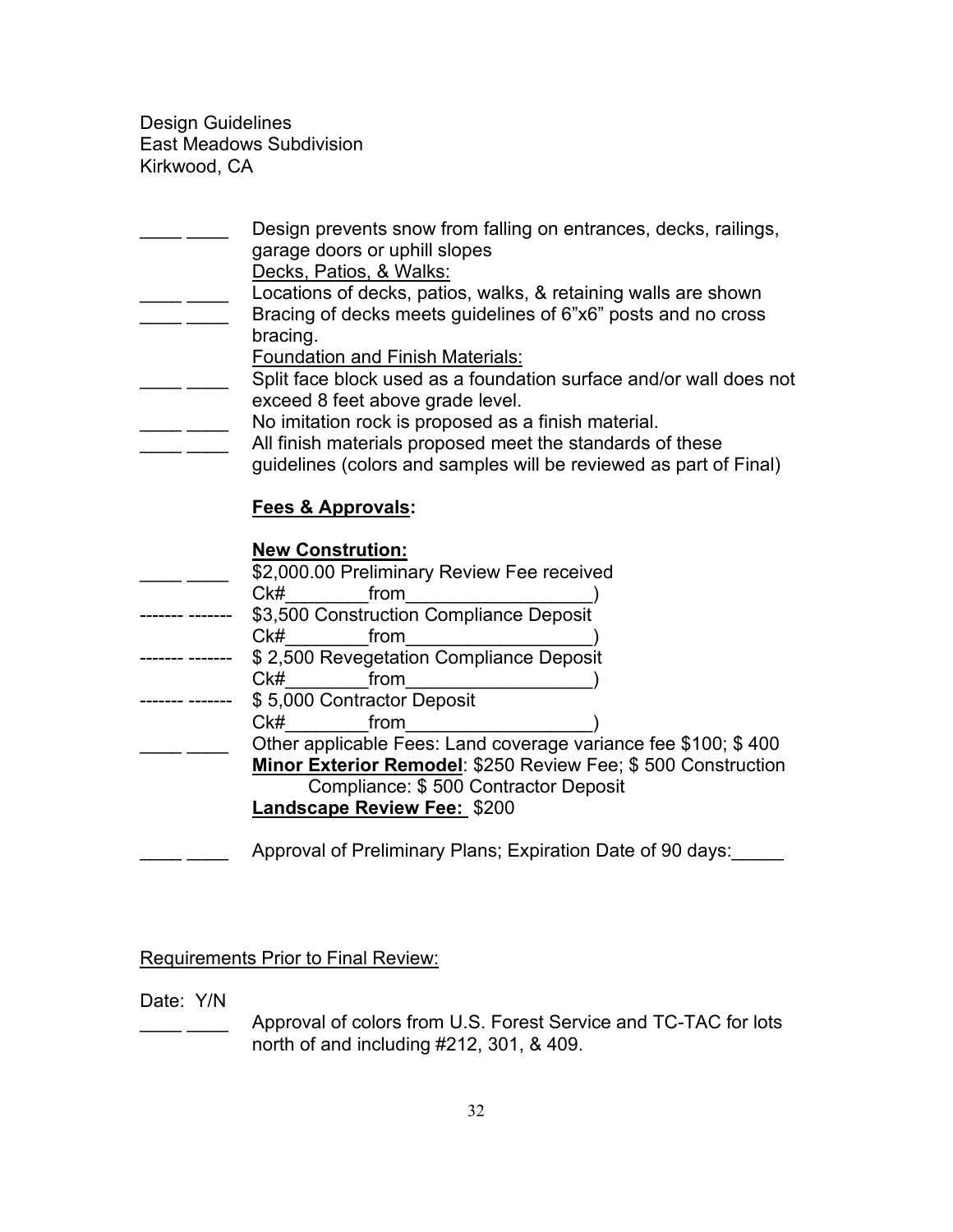Approval from TC-TAC for all Phase 3 lots in regards to site analysis of view shed of individual residence, site design, tree removal, and structural design.

# Final Review:

(This checklist assumes no significant changes to approved Preliminary design)

| Date: Y/N |                                                                                                                                                                                   |
|-----------|-----------------------------------------------------------------------------------------------------------------------------------------------------------------------------------|
|           | Site Plan:                                                                                                                                                                        |
|           | Site Plan is $1/8$ " = 1'-0", Other Plans are $\frac{1}{4}$ " = 1'-0"                                                                                                             |
|           | Re-vegetation Plan is submitted either separately or on site plan.                                                                                                                |
|           | Drainage is indicated and adequate.                                                                                                                                               |
|           | Location of material storage and garbage enclosure (amount,<br>where, length of time) are indicated.                                                                              |
|           | Construction zone fencing is shown. Areas disturbed during                                                                                                                        |
|           | construction are indicated, for example, temporary roads providing<br>access to site, etc., along with notes requiring such areas to be                                           |
|           | scarified prior to re-vegetation.                                                                                                                                                 |
|           | Location of portable toilet is indicated.                                                                                                                                         |
|           | Location of Knox box is indicated.                                                                                                                                                |
|           | Propane detectors are indicated.                                                                                                                                                  |
|           | Owner has been informed of Contractor Constraints document,<br>including fine policy, and Contractor's meeting and deposit.                                                       |
|           | Driveways:<br>Motion detector light over garage for snow removal is shown<br>Fill is limited to 4' vertical outside of structure.                                                 |
|           | Railings and/or retaining walls indicate use of snow markers.                                                                                                                     |
|           | Permanent conduit holes and steel conduit for removable snow<br>stakes in accordance with EMHOA specifications are indicated on                                                   |
|           | plans.                                                                                                                                                                            |
|           | Final Plans have been reviewed by EMHOA Snow Removal<br>Contractor (if requested by EMACC)                                                                                        |
|           |                                                                                                                                                                                   |
| Date: Y/N | Materials (Samples provided on an $8\frac{1}{2} \times 11$ sample board):<br>Types of doors, windows, decks, railing & stair materials have been<br>submitted and approved. Type: |
|           | Exterior lights are concealed and catalog sheets or photos                                                                                                                        |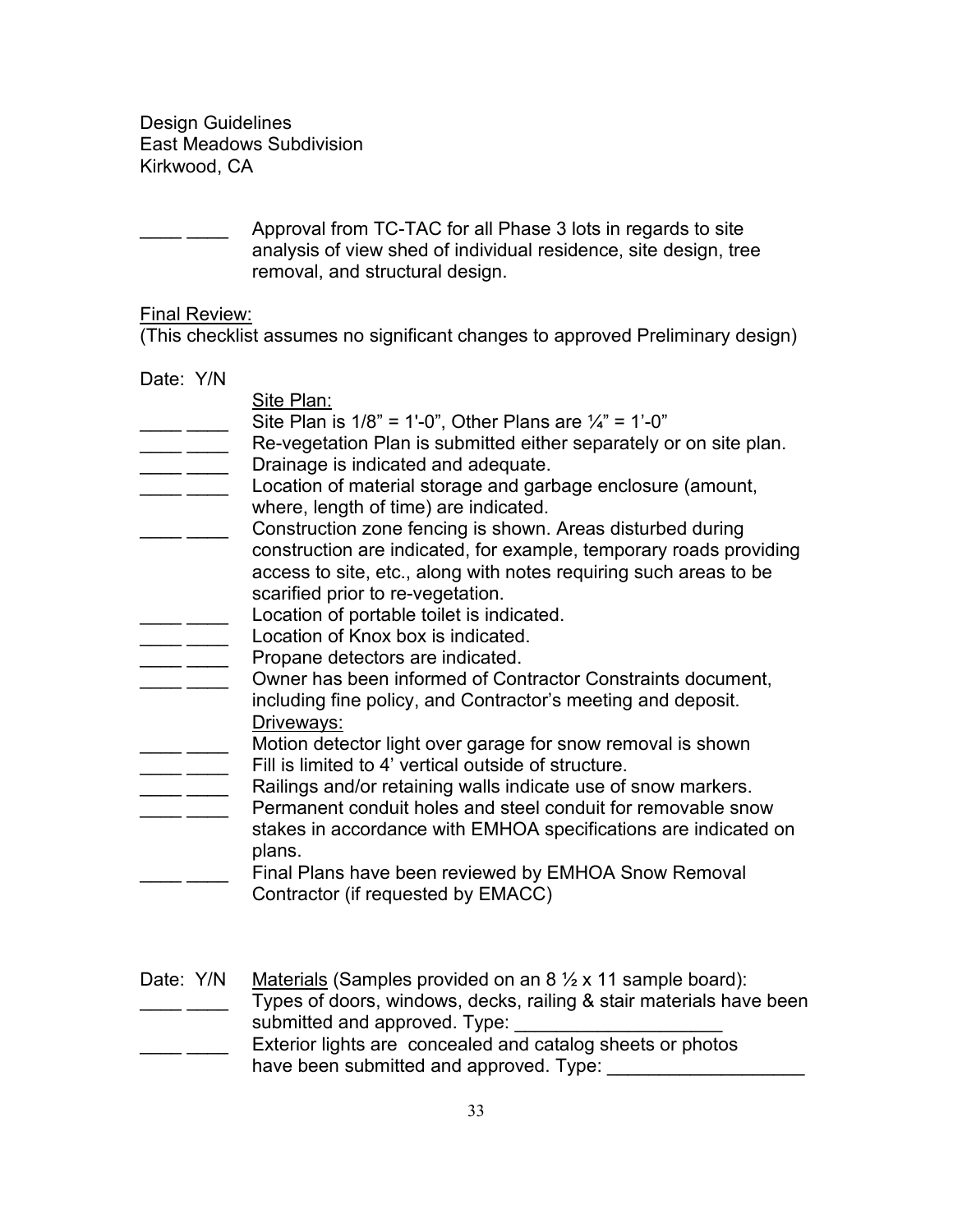| Foundation surface is approved. Type:<br>Chimney material/fireplace type Type:<br>Wall surfaces do not exceed the maximum percentage of stucco<br>$(60\%)$                 |
|----------------------------------------------------------------------------------------------------------------------------------------------------------------------------|
| Sample of color and material for all siding, including rock is<br>submitted and approved. Type:                                                                            |
| Sample of color and material for exterior metal submitted and<br>approved. Type:                                                                                           |
| Sample of color and material for roof submitted and approved<br>Type:                                                                                                      |
| Sample of garage door color and material approved<br>Type:                                                                                                                 |
| Sample of rip rap material approved Type:                                                                                                                                  |
| <b>Approvals and Deposit:</b><br>Compliance Deposit (New Residence \$6,000 ; Major Exterior<br>Remodel/Addition \$1,500; Minor Exterior Remodel \$500) paid<br>$Ck\#$ from |
| Approval of Final Plans; Expiration Date of 120 days:                                                                                                                      |

Owners need 3 copies of plans for approval from EMACC, KMPUD, Alpine County.

Snow Removal, KMPUD and Alpine County Building Department. One set will remain with EMACC. Your building permit will not be released until all approvals have been stamped. No tree removal, building or excavation of any kind is to start prior to effective date of approvals, signed Contractor Constraints document, and building permit.

Final Inspection:

- All construction is in conformance with approved plans.
- \_\_\_\_ Partial Refund of deposit and date: \_\_\_\_\_\_\_\_\_\_\_\_\_
- All re-vegetation is in conformance with approved plans.
- Balance of Refund of deposit and date:

# **Public and Private Agency Contacts**

Before a County building permit is issued, the County will need plans stamped and signed with approval from each and all: EMACC, and KMPUD, , then the Alpine County Building Department will require a plan check fee. Also, have a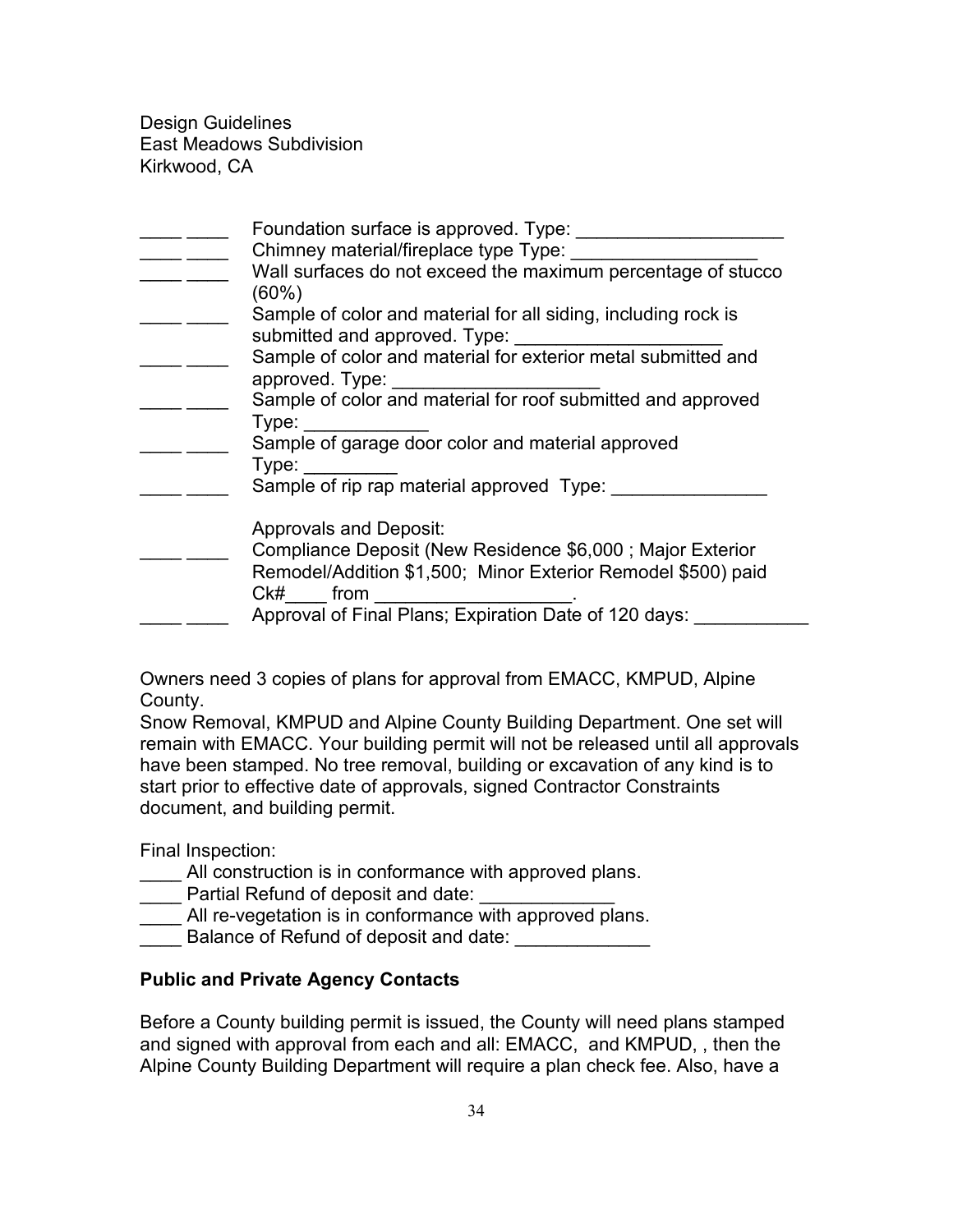check available to cover fees for a building permit, plumbing, heating and grading permit.

# EMACC

The primary EMACC Consultant is: Joan Pilar 1725 Grizzly Mountain Drive South Lake Tahoe, CA 96150 jpilarpyramidpeakproperties.com 530.573.1855

EMACC Chair and Members and their contact information can be found at the EMHOA website shown below.

The EMACC (and EMHOA) mailing address is: East Meadows Homeowners Association Box 9341 South Lake Tahoe, CA 96158 Website: [www.emhoa.org](http://www.emhoa.org/)

Kirkwood Meadows Public Utility District (KMPUD):

Electricity & Propane Gas Service: gas and electric meters are placed and owned by KMPUD. KMPUD should be contacted as listed below) so that meters are available prior to the start of construction. Meters can take up to two months to receive.

Water & Sewer Service: Before the contractor installs the required pipes, the water meter set fee and sewer connection fee must be paid. Contact the KMPUD at:

P.O. Box 247 Kirkwood, CA 95646 (209) 258-4444 or on-line: [kmpud@volcano.net](mailto:kmpud@volcano.net)

The KMPUD also provides domestic trash service and the homeowner pays the KMPUD for the availability of all central collection bins. It is the responsibility of the homeowner to deposit his/her garbage in the appropriate collection bins. Individual collection is not provided at present. KMPUD requires that construction dumpsters be provided at all job sites.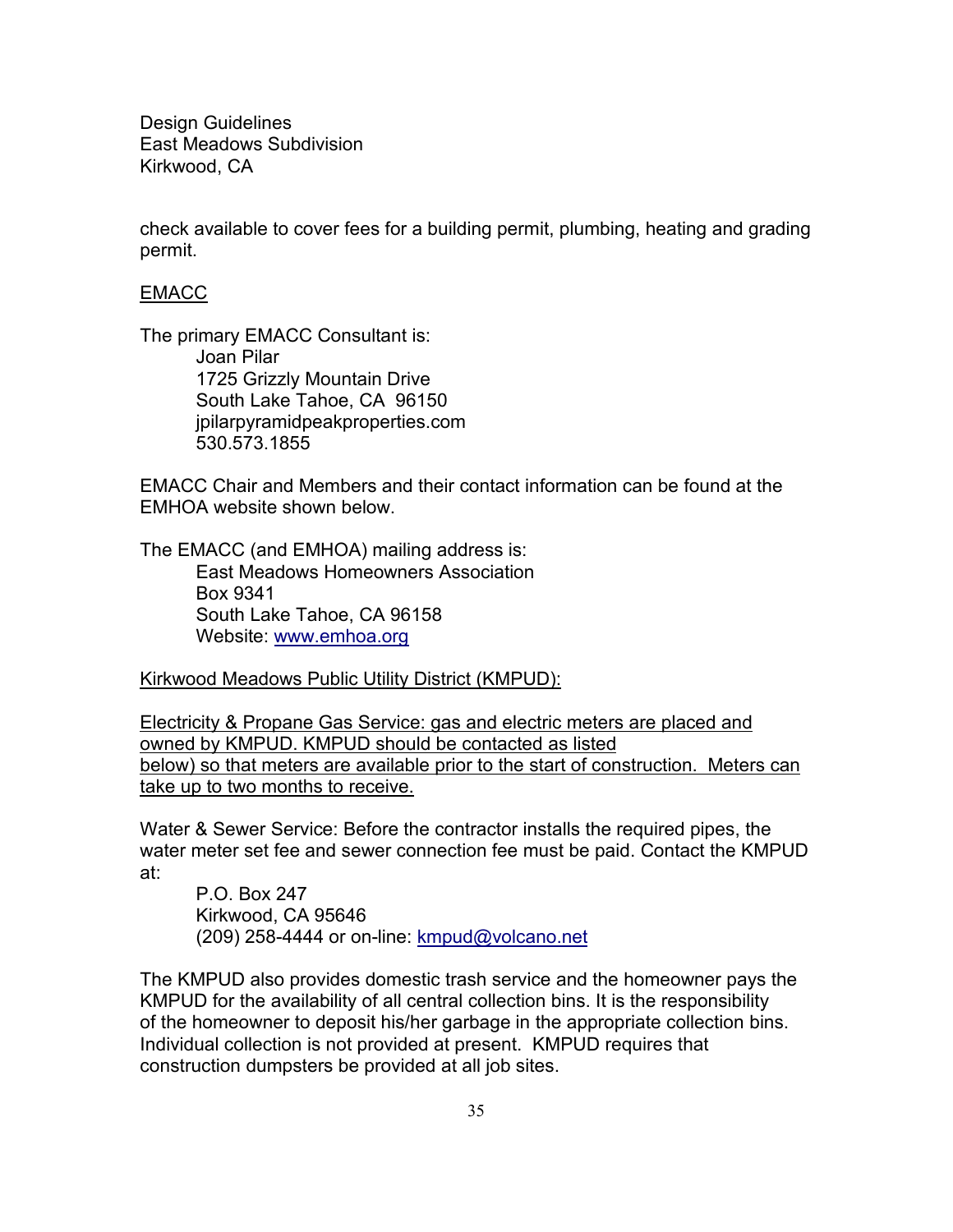#### Volcano Telephone

Call the telephone company to make arrangements for installation. Phone locations must be specific. A piece of paper tacked on the wall to show interior locations desired is recommended. (209) 295-7502

## Volcano Vision

Cable Television: Prior to the start of construction, you should contact Volcano Vision for services to pre-wire the structure for cable television. (209) 296-2288

An additional list of agencies from which approvals or services are or may be required in order to construct a home in East Meadows include (names and numbers accurate as of the date of this writing):

Alpine County Community Development Department: 50 Diamond Valley Road Markleeville, CA 96120 530.694.2140 Tony Creter, Building Official tcreter@alpinecountyca.gov

Online portal for Development Applications:

#### https://alpinecounty.portal.iworq.net/portalhome/alpinecounty

Community Development Department website:

https://www.alpinecountyca.gov/156/Community-Development

Tri-County Technical Advisory Committee: Larry Shoemaker, Planner II lshoemaker@alpinecountyca.gov

USFS Amador District (for exterior color review required on certain lots) See Appendix D for U.S.F.S. Approved Color List

# **Exhibit A - Building Envelope Modifications and Variances**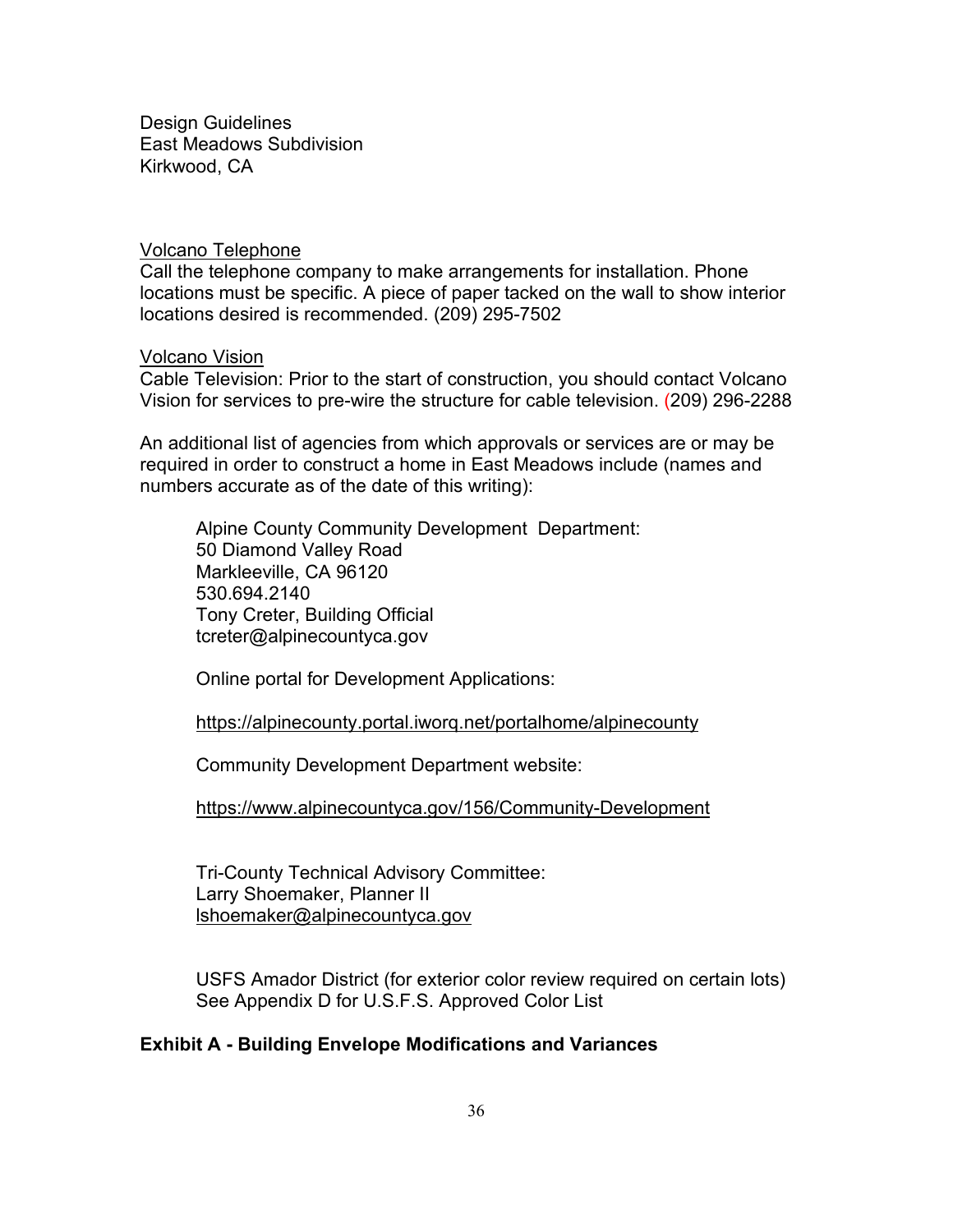Any modification or variance in the building envelope must be reviewed and approved by the EMACC, and formal approval must be obtained by the Tri-County Technical Advisory Committee (TC-TAC). All modifications or variances must still meet the following minimum setbacks:

- Front 15 feet from the front property line (not from the edge of the pavement), except lots with extreme slope may have a zero setback from the front property line approved on a case by case basis
- $\bullet$  Side  $-10$  feet
- Rear 30 feet or 25% of the depth of the lot, whichever is greater, from the rear of the lot

Building envelopes have been established for all lots within the East Meadows. Building envelopes were chosen over traditional zoning setbacks in recognition of the following unique design objectives in the East Meadows area:

- Minimize the visual impact of development when viewed from the Highway 88 corridor, a designated scenic highway, and the Kirkwood Meadows
- Avoid development constraints within the subdivision including avalanche areas and wetlands
- Maintain forest cover and minimize removal of trees
- Minimize site disturbance associated with construction of homes and driveways
- Provide for adequate drainage throughout the subdivision and preserve natural drainage ways as much as possible
- Provide adequate space for snow shedding from roofs and snow removal from roads and driveways
- Provide for a sense of connection to open space throughout the subdivision
- Provide a sense of privacy and separation of individual building sites

Building envelopes were designated during the subdivision approval process using these design objectives as a guide. The Tri County Technical Advisory Committee (TC-TAC) has been granted authority to review variances to building envelopes for the County. Variances should only be granted where the physical conditions on the lot make it difficult to build within the designated building envelope and the variance does not constitute a special privilege which is inconsistent with the zoning limitation in place on other properties within the same zoning district.

## Policy for Building Envelope Modifications (Changes of 5% or less)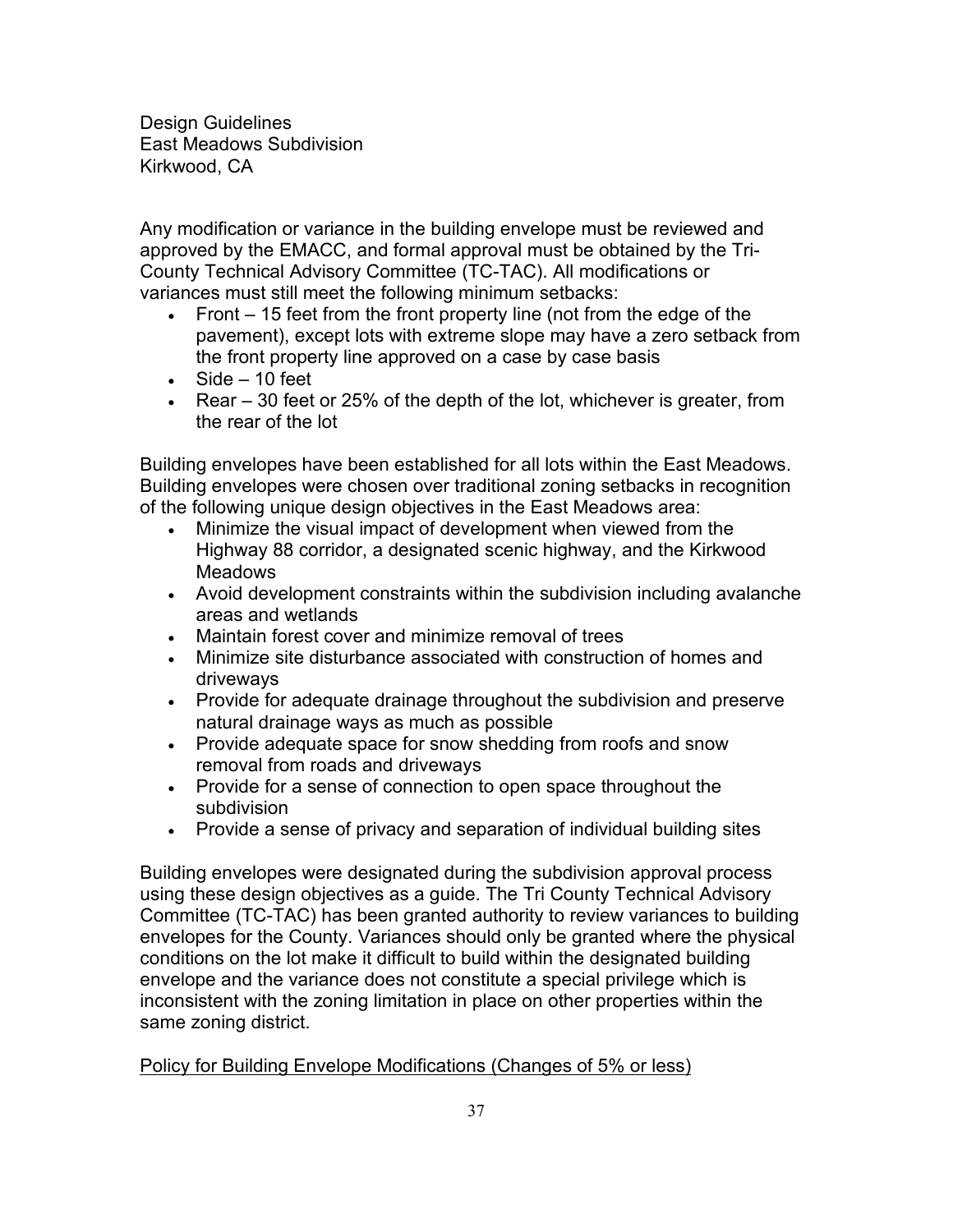EMACC and TC-TAC will consider modifications to designated building envelopes where it can be demonstrated that all of the following criteria can be satisfied:

- The new area added to the building envelope should not exceed 5% of the total area of the original envelope.
- The modified building envelope shall not contain more area than the original building envelope.
- The modified envelope location will not increase the visual impact of the building site when viewed from Kirkwood Meadows and the Highway 88 corridor.
- The modified envelope does not result in buildings or driveways being located within any of the following areas:
	- Federally designated Wetlands and Waterways of the United States.
	- Red or Blue avalanche zones
- The modified building envelope preserves separation of buildings on adjoining lots and does not unreasonably impact adjoining lots. In no event shall a modified building envelope be closer than10 feet to any lot line bordering another residential lot.
- The modified building envelope does not result in a substantial increase in site disturbance, including tree removal, site grading and excavation, when compared to the existing envelope.
- The modified building envelope does not adversely affect any natural drainage way or the overall drainage plan within the subdivision, and provides for adequate drainage within the lot.
- The modified building envelope provides adequate space on the lot for snow shedding, snow removal and off-street uncovered parking.
- The modified building envelope is otherwise compatible with the overall design objectives in the East Meadows area.

It should be recognized that the design objectives of individual homeowners cannot, by themselves, be a reason for modifying a building envelope. Instead, buildings and sites should be designed to fit within the existing building envelopes to the greatest extent possible. Modifications to building envelopes will only be granted where the applicant can clearly demonstrate to the EMACC and TC-TAC that the request meets all of the criteria listed above.

Policy for Building Envelope Variances (Changes of greater than 5%) Changes to the building envelopes that exceed the 5% limitation are discouraged. However, the property owner may pursue a variance request if the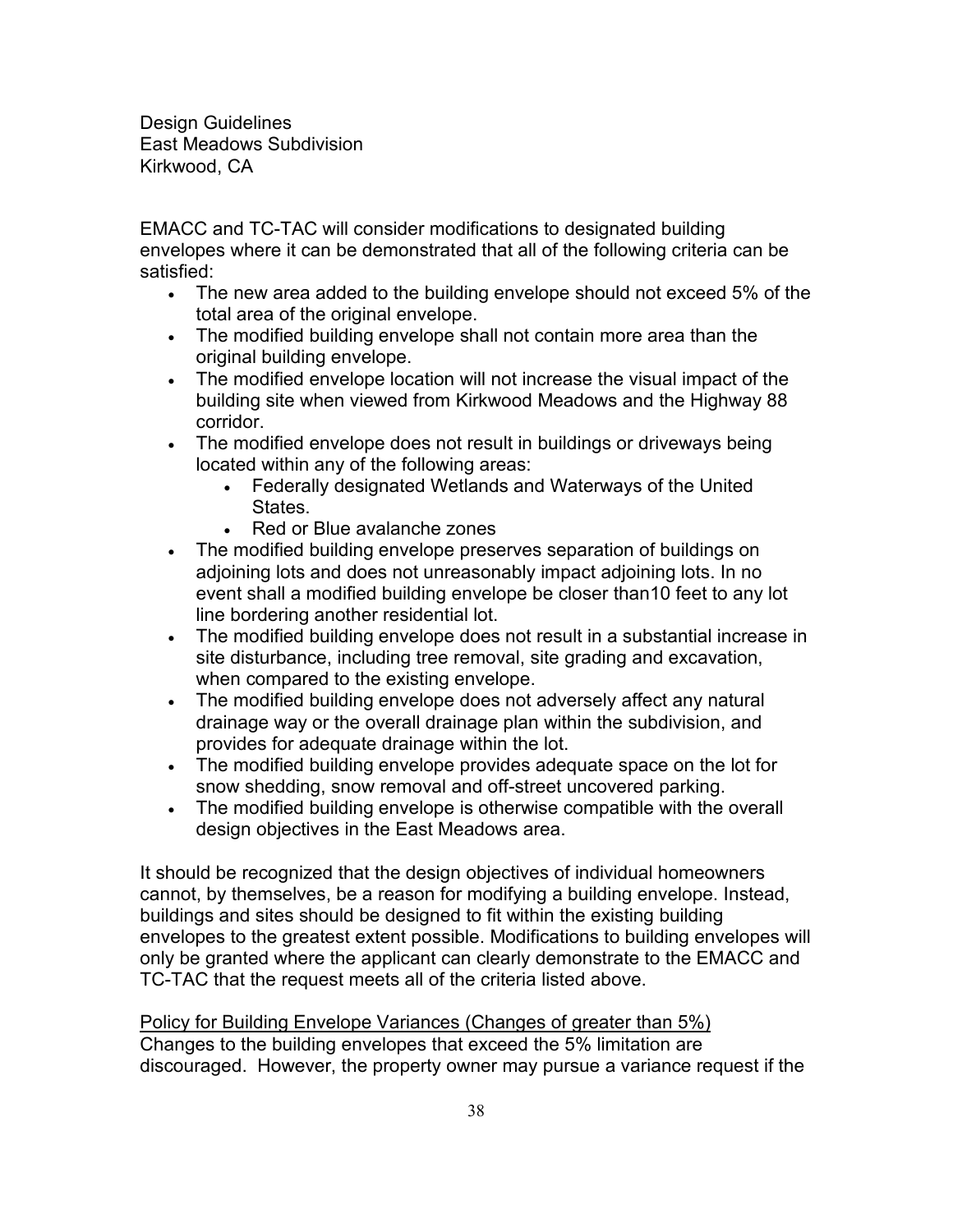change exceeds the 5% limit. The Alpine County Planning Commission makes decisions on variances as set forth in Section 18.80 of the Alpine County Code.

The variance must first be reviewed by TC-TAC and the recommendation of TC-TAC will be forwarded to the Alpine County Planning Commission prior to the Commission's decision. **EMACC approval is also required for this type of variance.** 

In order to grant a variance, the project applicant must conclusively demonstrate the following:

- There is a physical condition on the lot that precludes reasonable development within the original envelope. Reasonable development is not defined by the homeowner's or architects design preferences. Rather, it is defined as the ability to construct a home on the property that is reasonable when compared to other homes within the East Meadows area.
- Granting of the variance will not constitute grant of a special privilege to the lot owner, or be inconsistent with the zoning limitations in place on other properties within the same zoning district in the East Meadows area.
- All of the criteria for a building envelope modification, except for the 5% limit, are satisfied.
- The TC-TAC will only recommend granting the minimum variance necessary to allow reasonable development on the lot.

# TC-TAC Application:

A complete application for a building envelope modification or variance must be submitted to the Alpine County Planning Department a.k.a. Alpine County Community Development Department) at least four weeks prior to the TC-TAC meeting. The application shall contain the following information:

- Three sets of full-sized (24" x 36") plans, professionally drawn to scale showing the following (structural or engineering drawings are not required):
	- Plot plan drawn to a typical engineering scale  $(1" = 10$  feet or  $1" =$ 20 feet) showing the location on the lot of the existing building envelope and proposed modified building envelope, footprint of the proposed structure (including projections such as decks and covered porches/entryways), and locations of the driveway and any other site improvements (patio areas, etc.).
	- Elevation drawings of the building drawn to typical architectural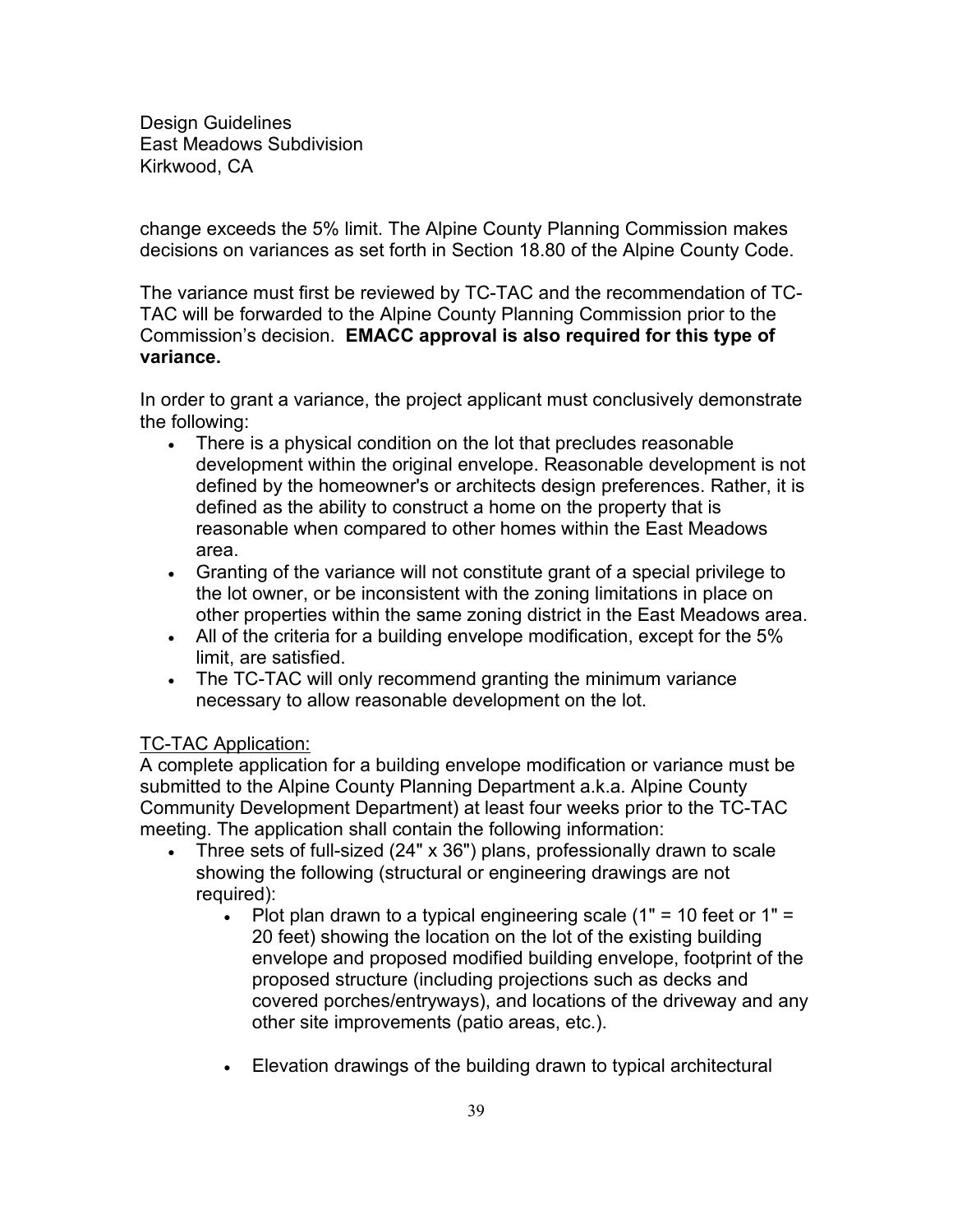scale; i.e., 1/4" = 1 foot

- Floor plans
- Location map showing the location of the lot and all lots and building envelopes on all adjoining lots (a copy of the subdivision map that clearly shows building envelopes will be acceptable).
- One set of drawings reduced to 11" x 17".
- A statement of the need/reasons for the proposed modification; applicants should address the criteria for approval.
- Fee, payable to the Alpine County Planning Department.
- Completed application form (form provided by Alpine County).

Once a completed application is received, it will be scheduled for review by the TC-TAC. At least three weeks prior to the TC-TAC meeting, Alpine County will send a notice of the application, including date and time of the TC-TAC meeting, to all property owners of record within 300 feet of the subject lot, Kirkwood Associates, and any homeowners association, design review board and/or architectural review committee with jurisdiction.

## Building Envelope Modification or Variance Fees

Contact the Alpine County Planning Department (a.k.a Alpine County Community Development Department) for fee information.

Application for an envelope variance shall be considered by EMACC when the plans are submitted for Preliminary Plan review. The Owner shall be responsible for notifying all neighbors within 300 feet and shall provide proof of such noticing to EMACC.

## **Exhibit B - U.S.F.S. APPROVED COLOR LIST as of February 2022**

The intent of the color charts is to establish compatibility between buildings and the average forest colors and patterns usually found in the natural surrounding landscape. These color lists are only examples of colors that should achieve the desired blending of buildings with the landscape and minimize color contrast. Other colors and brands that closely match these colors may be used after receiving approval by EMACC .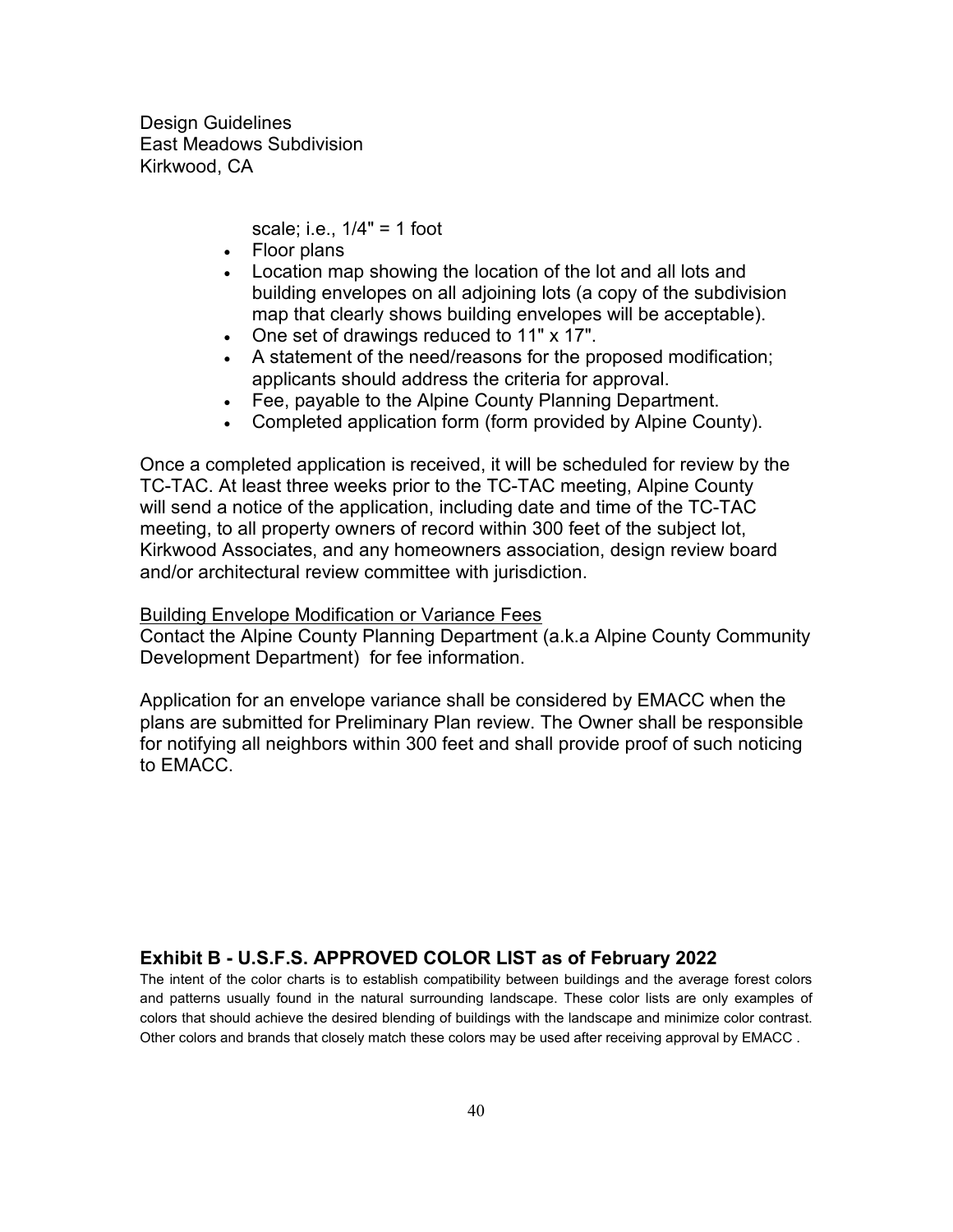#### **RECOMMENDED COLORS**

| <b>Applications</b>                                       | <b>Manufacturer/Brand</b>                                                                                      | <b>Name of Color</b><br>(*Generally appropriate for trim only)                                                                                                                        |                                                                                                                                                                                     |                                                                                                                                                                              |       |
|-----------------------------------------------------------|----------------------------------------------------------------------------------------------------------------|---------------------------------------------------------------------------------------------------------------------------------------------------------------------------------------|-------------------------------------------------------------------------------------------------------------------------------------------------------------------------------------|------------------------------------------------------------------------------------------------------------------------------------------------------------------------------|-------|
| Metal Roof Colors                                         | Western Metal Building Products, Antique Bronze<br>Inc.                                                        |                                                                                                                                                                                       |                                                                                                                                                                                     | Medium Bronze<br>Moca Brown                                                                                                                                                  |       |
|                                                           | <b>BHP</b> Steel Building Products<br>USA, Inc.                                                                | Chestnut Brown<br>Classic Brown                                                                                                                                                       |                                                                                                                                                                                     | Slate Gray<br>Weathered Copper                                                                                                                                               |       |
|                                                           | Butler/Butlerib II                                                                                             | Hunter Green                                                                                                                                                                          |                                                                                                                                                                                     |                                                                                                                                                                              |       |
| <b>Exterior House Paint</b>                               | <b>ACE Hardware</b><br>(Ace Seven Star Acrylic Latex) Bark Brown                                               | <b>Bungalow Brown</b><br>Cafe Noir<br>Deep Teal *<br><b>Estate Brown</b><br>Ginger Brown<br>Black (Key 1)<br>Brown Benedictine (Key 2)<br>Commander (Key 1) $*$<br>Gerardia (Key 1) * |                                                                                                                                                                                     | Gladstone *<br>Navy Wool*<br>Oakleaf Brown *<br>Ranch Red <sup>*</sup><br>Slate Gray<br>Gondola (Key 2) *<br>Oxford Brown (Key 1)<br>Russet (Key 1)<br>Spanish Brown (Key 2) |       |
|                                                           | Ameritone Paint (Exterior<br>Colors)                                                                           |                                                                                                                                                                                       |                                                                                                                                                                                     |                                                                                                                                                                              |       |
|                                                           | Ameritone Paint<br>(PA570 Series Exterior Colors) Magnet                                                       | Cocoa<br>Mahogany                                                                                                                                                                     | PA575<br>PA591<br>PA578                                                                                                                                                             | Oxford Brown PA571<br>Russet                                                                                                                                                 | PA577 |
| <b>Exterior House Paint</b><br>(Latex House & Trim Paint) | Sears Best Weatherbeater                                                                                       | MEDIUM<br><b>DARK</b>                                                                                                                                                                 | 016 Charcoal Grey - A (88)<br>044 Spruce Green - C (88)<br>006 Driftwood Brown - B (88)<br>019 Sierra Brown - ABC (88)<br>028 Molten Black - ABC (88)<br>066 Saddle Brown - BC (88) |                                                                                                                                                                              |       |
| <b>EXHIBIT B Continued - Exterior Stains Continued:</b>   |                                                                                                                |                                                                                                                                                                                       | 031 Barcelona Brown-ABC (8)                                                                                                                                                         |                                                                                                                                                                              |       |
| Sears Best Weatherbeater                                  | MEDIUM<br>610 Tuxedo Grey (88)<br>395 Mountain Forest (90)<br>396 Lombardi Blue (88)<br>323 Cathedral Sky (90) |                                                                                                                                                                                       | <b>DARK</b><br>J068 Mountain Blue<br>5549 Guardian Black (88)<br>0028 Molten Black (88)<br>398 Nocturne Grey (90)                                                                   |                                                                                                                                                                              |       |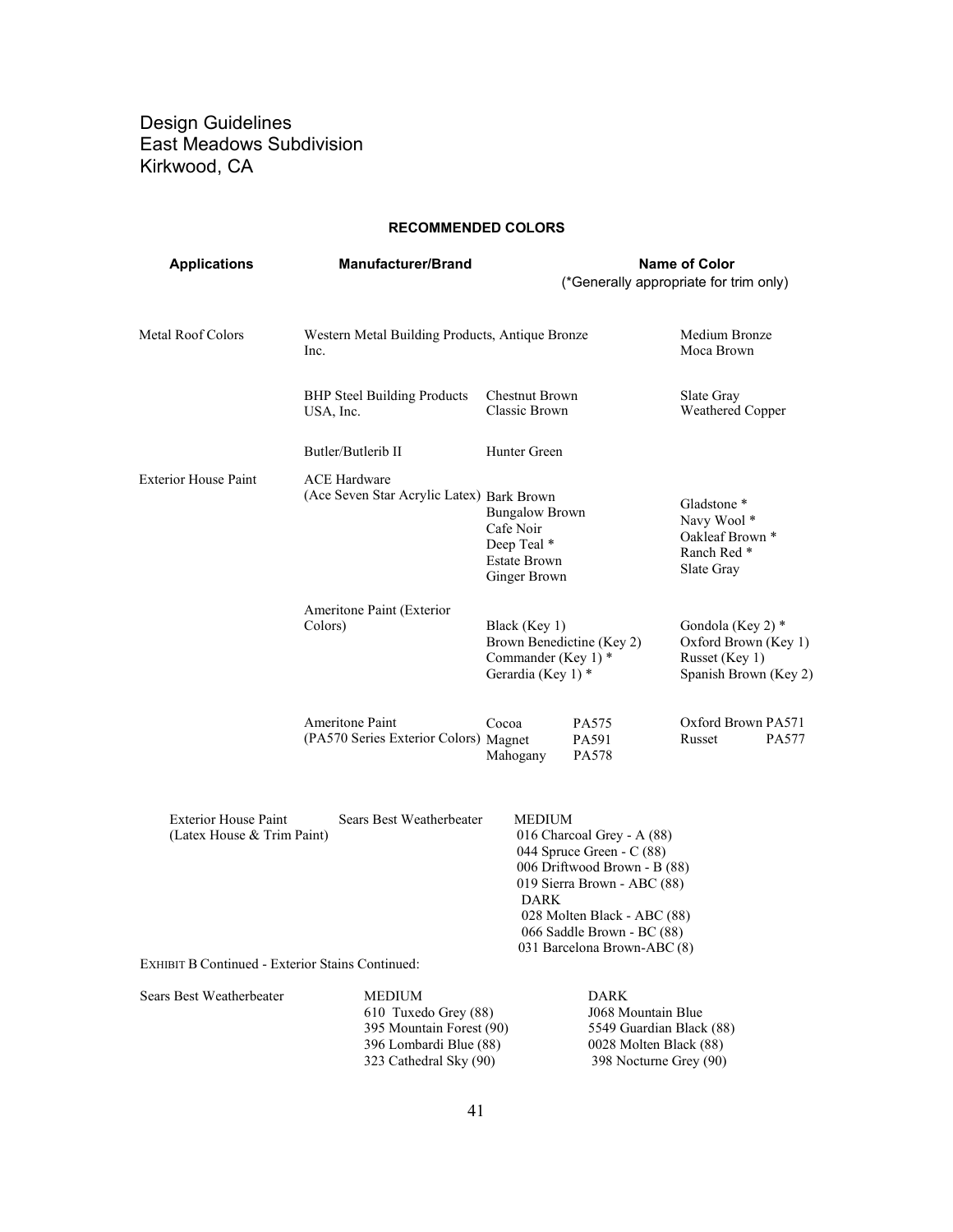|                                           | 563 Stormy Sky (88)<br>327 Puffin Bay Grey (90)<br>527 Colonial Blue (88)<br>330 Cumberland Fog (88)                                                                                                                                                                                                                                                       | 318 Lava Gray<br>016 Charcoal Grey (88)                                                                                                                                                                                                                                                                                     |
|-------------------------------------------|------------------------------------------------------------------------------------------------------------------------------------------------------------------------------------------------------------------------------------------------------------------------------------------------------------------------------------------------------------|-----------------------------------------------------------------------------------------------------------------------------------------------------------------------------------------------------------------------------------------------------------------------------------------------------------------------------|
| Benjamin Moore Paints<br>(Exteior Stains) | <b>Bleached Driftwood</b><br>Butternut<br>Chocolate<br>Cocoa<br>Coffee<br>Cordovan Brown<br>Deep Charcoal<br>Graywood*<br>Great Smoky Brown<br>Heritage Blue*<br>Mission Brown<br>New Pilgrim Red*                                                                                                                                                         | New Stone*<br>Old Pewter<br>Onyx<br>Ranger Brown<br>Rich Avocado<br><b>Russet Brown</b><br>Rustic Taupe<br>Sage Green<br>Spanish Moss<br>Taupe*<br>Tree Bark<br>Wilderness Gray                                                                                                                                             |
| Olympic<br>(Solid Color Stains)           | Butternut<br>Chocolate<br>Cocoa<br>Coffee<br>Ebony<br>Fawn <sup>*</sup>                                                                                                                                                                                                                                                                                    | New Pilgrim Red*<br>Heritage Blue*<br>Mahogany<br>Oxford Brown<br>Russet<br>Taupe *                                                                                                                                                                                                                                         |
| Sherwin Williams<br>(Solid Color Stains)  | Acadia Blue SW3011*<br>Black Alder SW3022<br>Black CherrySW2724<br><b>Black Forest SW2238</b><br><b>Bracken</b><br>SW2734<br>Brickdust<br>SW2715<br>Buckthorn<br>SW3003<br>Cabin BrownSW3031<br>Caribou<br>SW3025<br>Carnelian<br>SW2708*<br>Chaparral<br>SW2733<br>SW2707*<br>Eggplant<br>Flagstone<br>SW3023<br>Heather<br>SW2705*<br>SW3028<br>Ironwood | Kings Canyon SW3026<br>Lodge Brown SW3007<br>Manor House SW2013<br>Mushroom Basket<br>SW2026*<br>Pepperidge<br>SW3017<br>River Birch<br>SW3024*<br>Roan<br>SW2722<br>SW2721<br>Ruddy<br>Salem Red<br>SW3018<br>Shade Tree<br>SW3037<br>SW3001<br>Shagbark<br>Spicewood<br>SW3021<br>Tobacco<br>SW3039<br>Woodland<br>SW3042 |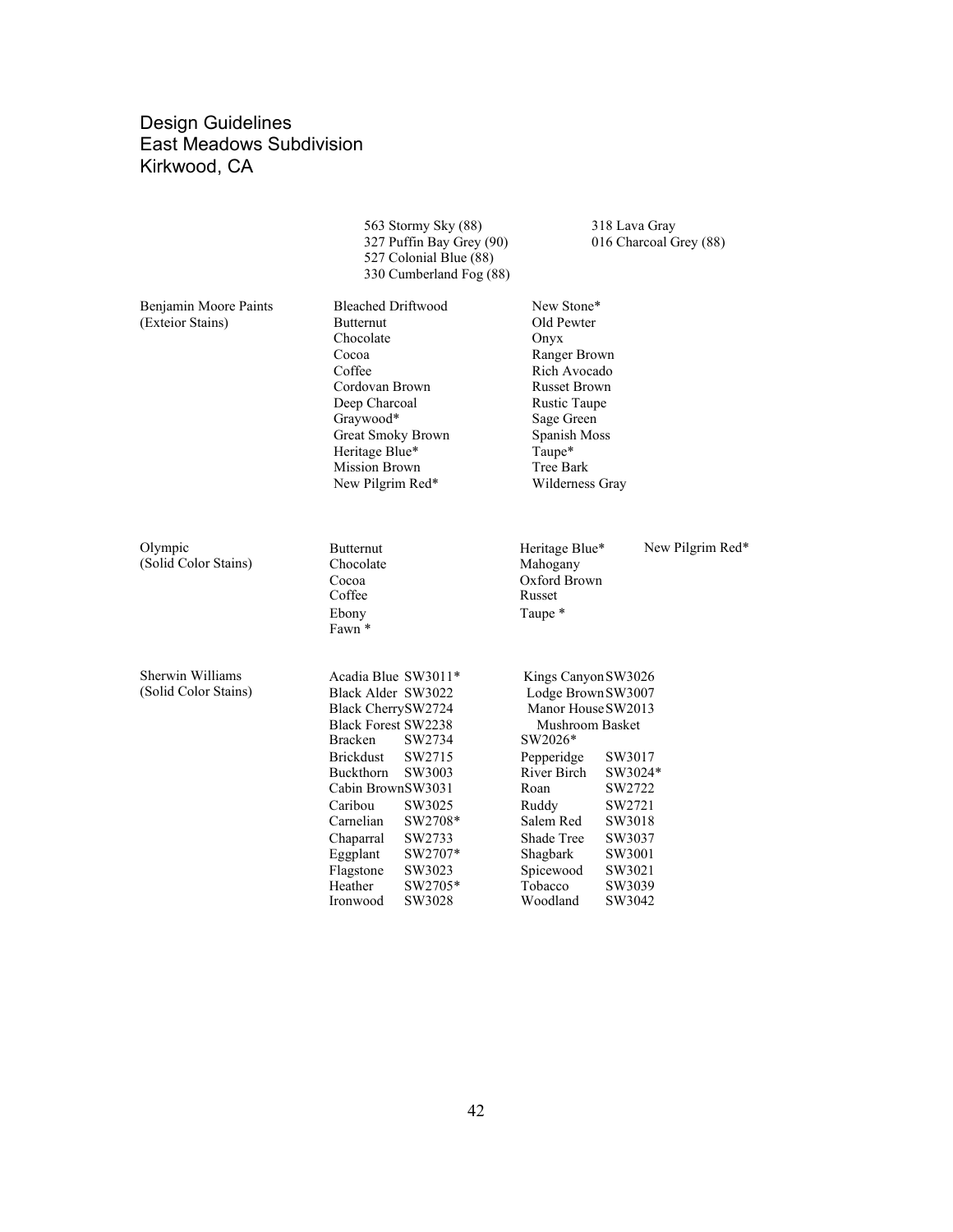| <b>EXHIBIT B CONTINUED:</b> | 387 Adobe Brown *              | 394 Fawn *                                                    |
|-----------------------------|--------------------------------|---------------------------------------------------------------|
| <b>Exterior Stains</b>      | 374 Antique Brass              | 304 Forest                                                    |
| (continued)                 | 360 Avocado                    | 300 Gray Seas *                                               |
| Behr                        | 381 Bayberry                   | 514 Hemlock Green                                             |
| (Solid Color Stains)        | 386 Boot Hill Gray             | $320$ Ivy                                                     |
|                             | 377 Bronze                     | 356 Mahogany                                                  |
|                             | 380 Butternut                  | 517 Mauvewood                                                 |
|                             | 310 Chestnut                   | 373 Mesa Gray                                                 |
|                             | 397 Chocolate                  | 357 New Bark                                                  |
|                             | 328 Cinnamon                   | 359 Oxford Brown                                              |
|                             | 355 Cocoa                      | 335 Padre Brown                                               |
|                             | 358 Coffee                     | 518 Pewte                                                     |
|                             | 319 Cordovan Brown             | 354<br>r                                                      |
|                             | 503 Dark Gray                  | Russet 318                                                    |
|                             | 303 Deep Charcoal              | Sable                                                         |
|                             | 375 Dove Brown                 | 388 Santa Fe Gray *                                           |
|                             |                                | 376 Slate                                                     |
|                             |                                |                                                               |
| Semi-Transparent Stains:    |                                |                                                               |
| Olympic                     |                                | 705*, 707, 708, 709, 711, 713, 723*, 726, 730, 906*, 910, 916 |
| Behr                        | 706, 707, 708, 709, 710,       |                                                               |
|                             | 711, 712, 713, 714, 715*, 719, |                                                               |
|                             | 721, 722*, 725, 726, 730, 913, |                                                               |
|                             | 916 <sup>*</sup> ,             |                                                               |
|                             | 323, 531, 532, 535             |                                                               |
| Cabot                       |                                |                                                               |
|                             | $D$ order                      |                                                               |

Bark Bark Mulch Chestnut Brown Cordovan Brown Deep Forest Evergreen Mission Brown Mountain Laurel Oak Brown Sandstone Spanish Moss

Linseed Oil and Acrylic Latex:

| California Rustic Stain | <b>MEDIUM</b>          | DARK                |  |
|-------------------------|------------------------|---------------------|--|
|                         | 857 Chocolate (28, 29) | 900 Ebony (70)      |  |
|                         | 853 Cocoa (79)         | 848 Mesa Brown (79) |  |
|                         |                        | 721 Russet (28, 79) |  |

 855 Mahogany (28, 79) 850 Oxford Brown (28, 79)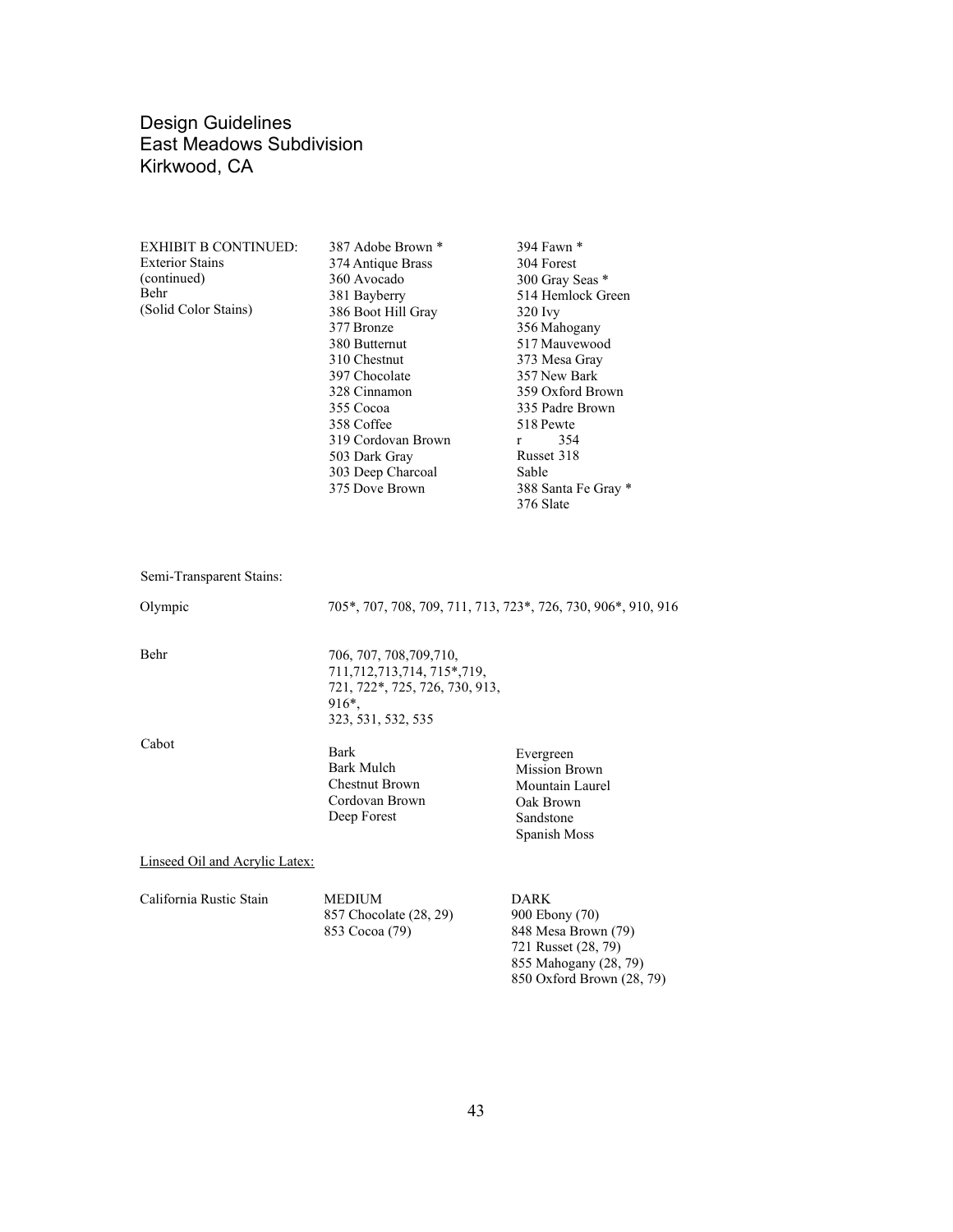# **Exhibit C - 3500 Square Foot Land Coverage Variance**

Variances to the 3500 square foot land coverage limit in these guidelines will be considered on a case-by-case basis. "Land Coverage" is defined in the "Restrictions" section of these Guidelines.

Variances are not a right. They are granted by the EMACC or, on appeal, by the EMHOA Board when, in their opinion, the application is justified by circumstances and consistent with the terms and overall intent of the CC&R's and the Design Guidelines. Such variances are intended to accommodate substantial extenuating circumstances in the design of homes, which involve significant offsetting concessions to mitigate their impact, such as a building substantially below the maximum permissible height. Variances will not be granted simply to permit the building of larger homes than would be possible within the guidelines. No variance shall be considered a precedent for subsequent decisions.

Applications for variances must be in written form, detailing the specific reasons why the variance is required, the existence of any extenuating circumstances, and proposed trade-offs to mitigate the environmental impact of the building. The request should include drawings and information on the square footage of:

- Total proposed land coverage, broken down by living space, garage, decks, overhangs requiring ground support, driveway, and patios; and
- Total dwelling size as defined in these Guidelines

•

Variances to increase land coverage will generally be considered up to a maximum of 3,850 square feet (10% above the existing 3500 square foot limit). Applications for variances to increase the footprint beyond 3,850 square feet (10%) will be considered only in very exceptional circumstances.

Notice of a variance request will be given to property owners within 300 feet of the proposed building and other more distant neighbors, judged by the EMACC to be visually impacted by the proposed structure. The EMACC will inform applicants of the exact number of copies required.

Consideration will be given by the EMACC (and, in cases of appeal, the EMHOA Board of Directors) to objections received from neighbors. The EMACC will make reasonable efforts to assure that issues are resolved to the satisfaction of the concerned parties. A variance will, however, not necessarily be withheld simply because of the objection of one or two property owners.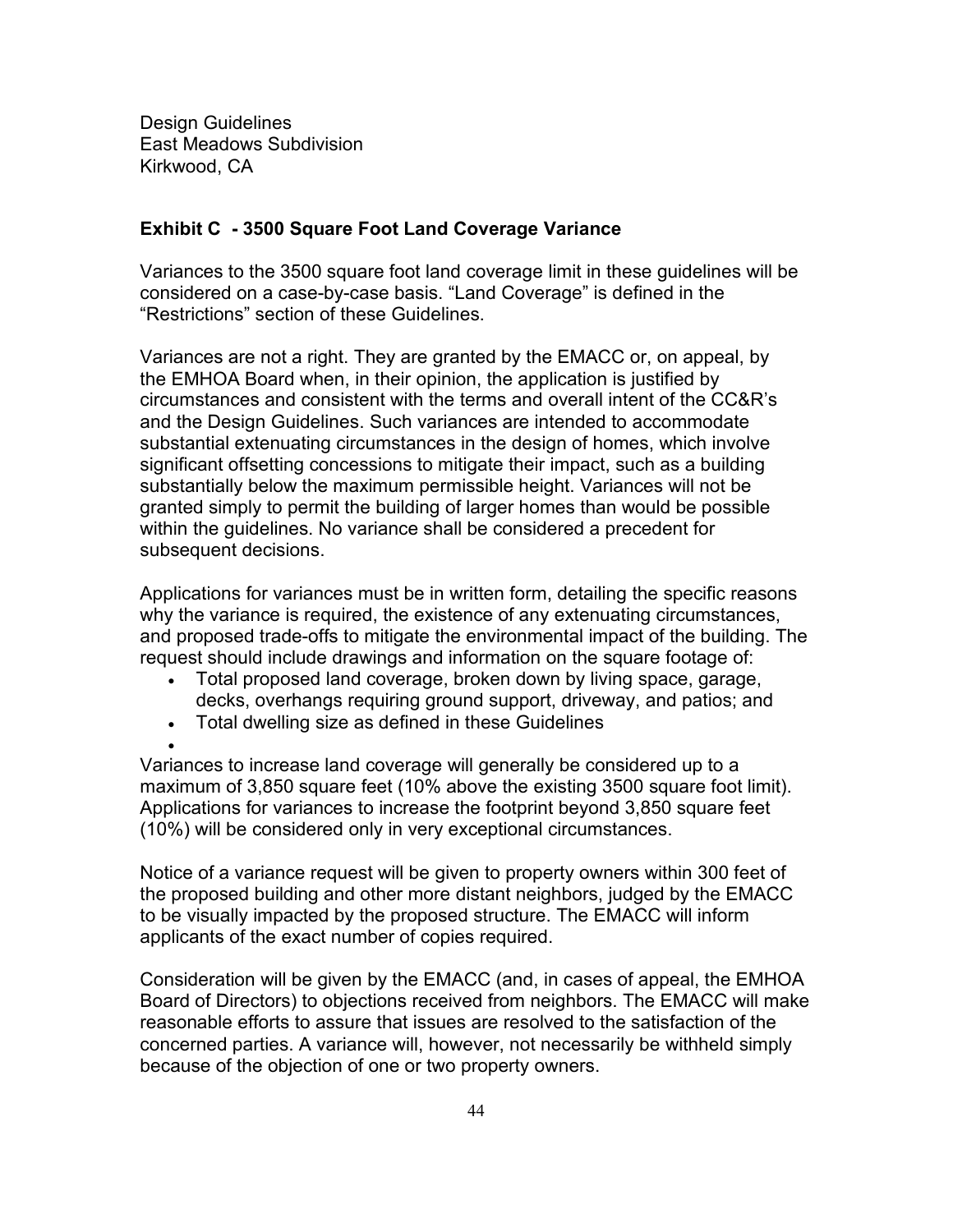Applications must be submitted at least 60 days before the date of the EMACC meeting at which the variance request is to be considered. (30 days for processing and 30 days for consideration by affected neighbors).

Applications must be submitted with sufficient copies for distribution to members of the EMACC, the EMACC Review Architect, and affected neighbors.

## **Exhibit D - Driveway Design Alternatives**

*Note: Alpine County driveway standards may be more strict in some circumstances than the standards shown here. Please consult with the County for requirements applying to your driveway.*

There are two different types of driveway situations in the subdivision, one for uphill lots and one for downhill lots. Since the drainage of a driveway and its impact on the adjoining road are a primary concern for the Homeowners Association as well as the individual homeowner, the following guidelines have been developed for the different situations. It is believed that these guidelines also facilitate homeowner access and snow removal concerns.

During design, the architect should pay particular attention to the sun exposure the driveway will receive. This solar exposure plays an important role in how well a driveway functions.

Maximum centerline grades are shown. Care should be taken to minimize the grade difference between the edges and the centerline as this can cause major problems during snow removal. The architect shall play close attention to the design grades and be certain that the driveway can be constructed in accordance with the design grade. Driveways must be constructed in accordance with the approved grades. On driveways proposed for 7% or greater, a survey is required prior to the foundation pour to insure that excavation has been completed to an adequate depth and that the driveway can be constructed as approved.

#### Downhill Lots

A maximum slope of 12.5% on driveways onto downhill lots will be allowed if an area large enough to back out, turn around, and drive forward up the driveway is provided. A 2% grade immediately in front of and directed away from the garage door is required for 10 feet in front of the garage.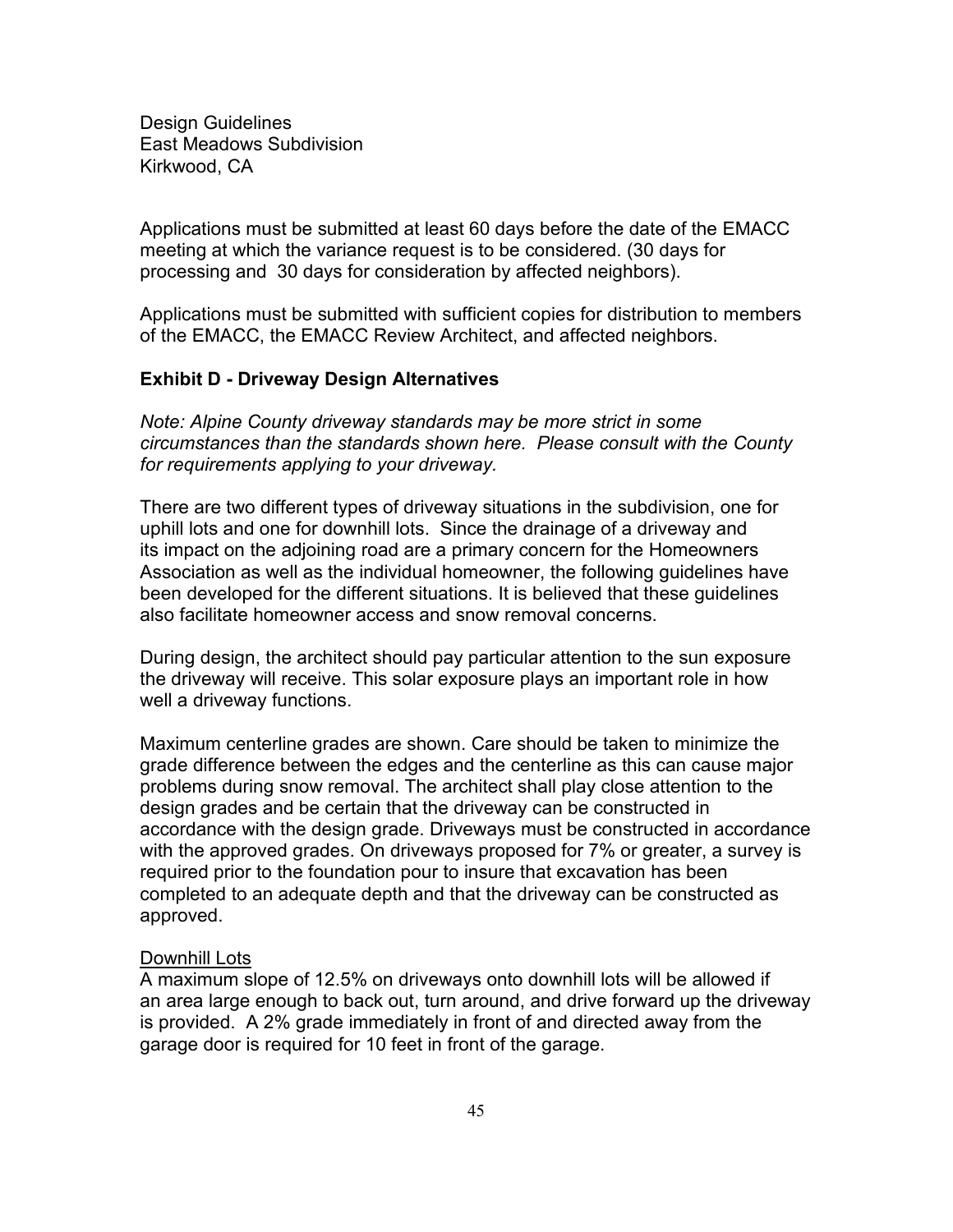If a turn around area is not provided, then a maximum slope of 4% is allowed. A 2% grade away from the garage door is required for a minimum of 5 feet in front of garage door, for drainage away from the garage door.

*Note: Alpine County maximum driveway slope may be more strict than described in these Guidelines.*

## Uphill Lots

Immediately in front of the garage, all driveways shall have an area 10 feet in length which has a grade of 2% away from the garage. A maximum grade of 10% is permitted on uphill lots. A maximum grade of 12% will be considered by the Committee based on excellent solar exposure. Driveways shall be designed so the driveway does not drain directly into the roadway, due to icing concerns.

If the driveway intersects the road at a large cut bank, the driveway and any adjacent structures or banks shall be designed to provide adequate sight distance at the roadway.

*Note: Alpine County maximum driveway slope and slope at intersection with roadway may be more strict than described in these Guidelines.*

# **Exhibit E - Tree Removal Guidelines (incl Defensible Space) - TC-TAC is considering an update to the Kirkwood Tree Ordinance and a first draft may be on the February 11, 2022 agenda.**

This Exhibit outlines the regulations governing the cutting down, removal, and trimming of trees on private property within East Meadows. These regulations are based on:

- 1. The requirements of Alpine County ordinances approving the Kirkwood Specific Plan; and
- 2. California State requirements and recommendations regarding fire wise landscaping, contained in Section 4291 of the Public Resources Code, and in the California Department of Forestry and Fire Protection (CDF) General Guidelines for Creating Defensible Space.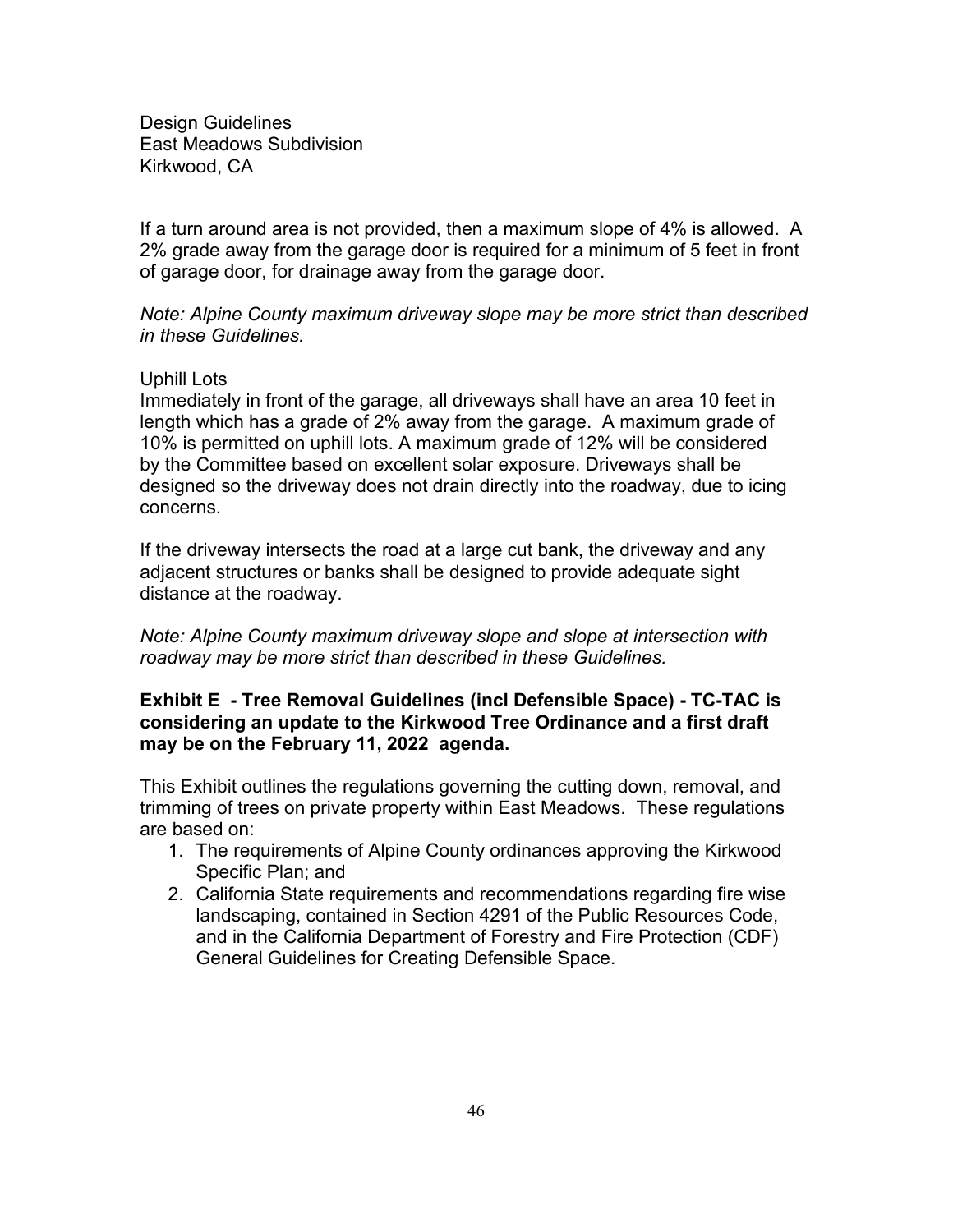Superimposed on these requirements are the provisions of the EMHOA's CC&R's and Design Guidelines detailed in this  $Exhibit<sup>1</sup>$ .

## **Objective**

Provisions in this Exhibit seek to protect people and property and retain the natural forest characteristics as closely as possible within a residential subdivision. This goal favors retaining the existing species composition, age classes and developmental structure of the forest. The desire is to continue natural ecological processes to the extent reasonable in a residential setting.

## **Definitions**

- DBH: Diameter at breast height; diameter of tree measured at four and one-half feet  $(4 \frac{1}{2})$  above the ground on the high side of a tree.
- Tree: For purposes of this Exhibit, "tree" means a plant characterized by having a main stem or trunk, or a multi-stemmed trunk system with a more or less definitely formed crown, and is usually over ten feet high at maturity. Trees that are the subject of this Exhibit are standing trees with a DBH of 6 inches or greater or a height of 6 feet or greater<sup>[2](#page-46-1)</sup>; and smaller trees planted pursuant to orders of TC-TAC or the EMACC.
- Tree Crown: Totality of branches extending from the trunk or main stems.
- Dead Tree: A tree that has not evidenced green branches, leaves, or growth for a period of 12 months.
- Measurements: See section at the end of this Exhibit for definitions of measurements.

## Approval Authorities

For provisions in this Exhibit, the Approving Bodies are the Tri-County Technical Advisory Committee (TC-TAC) and the EMACC. TC-TAC in general will not grant approvals without prior approval of EMACC.

First line administration of CDF regulations is the responsibility of the Kirkwood Fire Chief.

<span id="page-46-0"></span><sup>1</sup> This Exhibit in no way relieves the property owner, tree removal contractor, and/or Licensed Timber Operator from adhering to the requirements of the California Department of Forestry and Fire Protection (CDF) for tree harvesting activities on private lands within the State of California.

<span id="page-46-1"></span><sup>2</sup> Although seedlings and "volunteer" trees are not regulated by this Exhibit, homeowners are encouraged to allow such trees to grow, consistent with "natural ecological processes."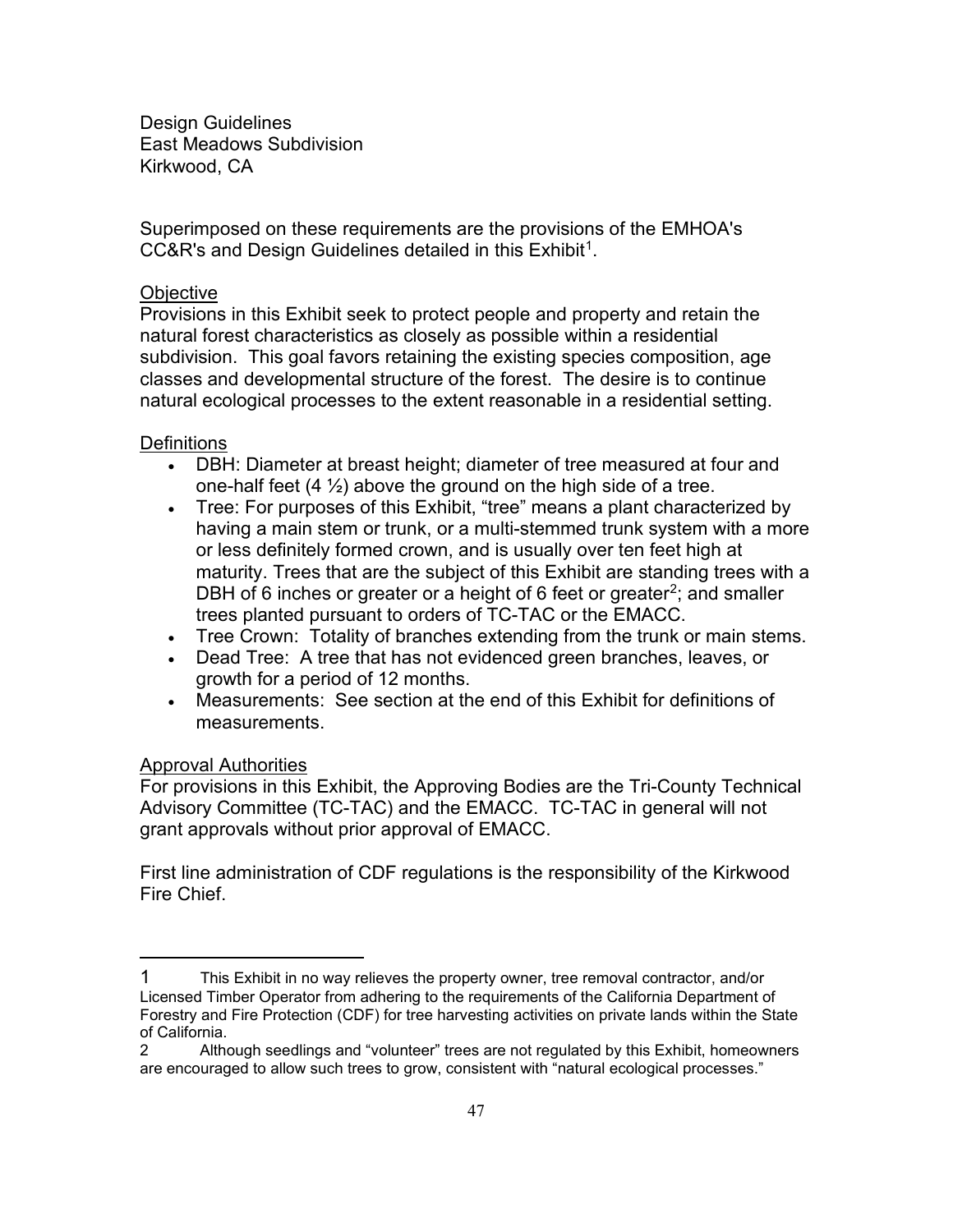# General Rules

The patchwork of requirements, regulations, and recommendations can best be understood by two general rules and a set of exceptions to these rules:

- 1. No tree (dead or alive) on East Meadows private property may be felled, trimmed, pruned, topped, damaged, or removed, except under the conditions specified below<sup>[3](#page-47-0)</sup>; and
- 2. The felling, trimming, pruning, topping, damaging, or removal of any tree covered by such exceptions requires the prior approval of both TC-TAC and the EMACC except as specified below.

# Exceptions to General Rules

Trees may be felled, trimmed, pruned, topped, or removed under the following circumstances and with approvals noted:

- 1. No approvals (except as noted) are required to:
	- Remove dead branches from trees that are within 30 feet of a house and the branches are within 5-6 feet of the ground.
	- Remove live branches from trees that are within 30 feet of a house and the branches are within 5-6 feet of the ground, as long as this action is part of a fuel reduction program and the branches to be removed constitute less than 1/3 of all branches of a tree.
	- Remove dead branches that overhang (at any height) a house, walk, or driveway.
	- Remove dead and live branches from a tree when such branches are within 10 feet of a chimney top.
	- Remove trees or limbs in an emergency, to address an immediate threat to people, public safety, or property, but such removal requires prior approval of the Kirkwood Fire Chief.
- 2. EMACC approval is required to:
	- Remove trees within a building envelope to permit construction according to a design approved by the EMACC (approval to remove trees is given at the time of design approval).
	- Remove trees that have been identified by a licensed arborist or forester as dying or unhealthy and present a danger to people or property.
	- Trees that are dead. Note that:
		- EMACC approval is limited to confirming that the tree is dead.

<span id="page-47-0"></span><sup>3</sup> This prohibition also applies to any public agency or utility provider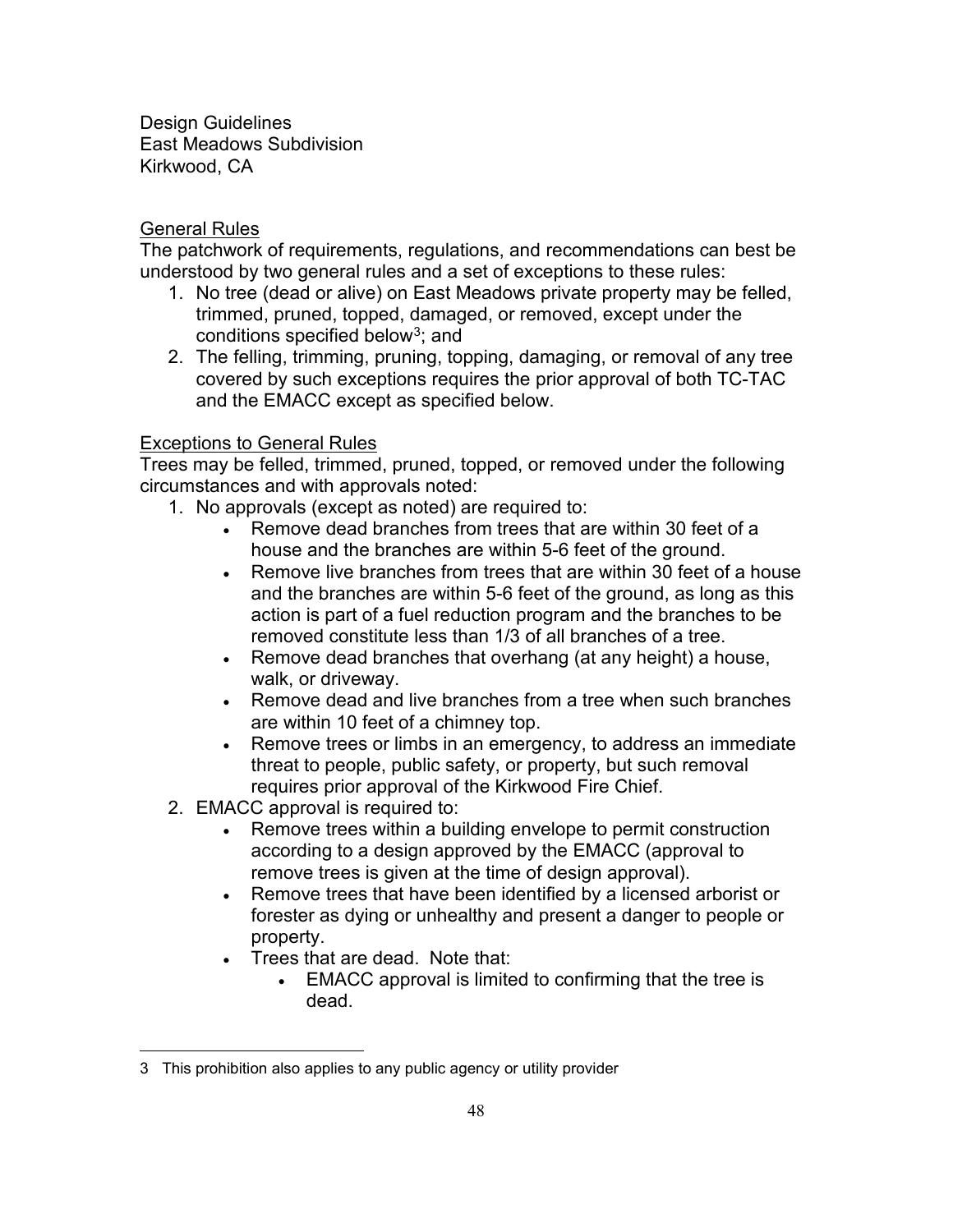- Removing dead trees within 30 feet of a building is an important fire management practice.
- Homeowners are encouraged to allow dead trees that are more than 30 feet from homes to stand and decompose naturally. However, such trees may be removed (completely or partially) at homeowners' discretion, following EMACC approval. The following information is provided to help homeowners decide whether to remove a dead tree that is more than 30 feet from a home:
	- Firs usually decompose and are likely to fall within the shortest period of time after death. Lodgepole pine take moderate time and Sierra juniper the longest (10 or more years). Small trees decompose and weaken more quickly than large stemmed trees.
- 3. TC-TAC and EMACC approval is required to:
	- Fell, trim, prune, top, or remove any tree under circumstances or for purposes other than those described above.

# **Permit Procedures**

The following permit procedure is required to gain approval from TC-TAC and/or EMACC.

An application for a tree permit shall be submitted by the lot owner and shall include the following:

- Name, address and phone number of applicant and owner of record of the land on which the activity is to occur.
- Written consent of the owner of record of the land, if other than the applicant.
- The location of the land on which the removal/trimming is to occur.
- A plot plan drawn to scale showing accurate location, number, species, size (DBH) and approximate age of the trees to be removed/trimmed. The plan should also show the general location, characteristics and densities of the trees to be left on the site and any improvements on the property.
- A brief statement of the reasons for removal. For EMACC purposes, please attach letters from licensed arborist, CDF, etc.
- An application fee of \$10 plus the cost to notify adjacent lot owners or owners of lots within a 300 foot radius (not just developed lots) is required by TC-TAC. In addition, a fee of \$10 per tree proposed to be removed or limbed, to defray the cost of EMACC review, plus the cost of an independent licensed Forester's review if the EMACC determines that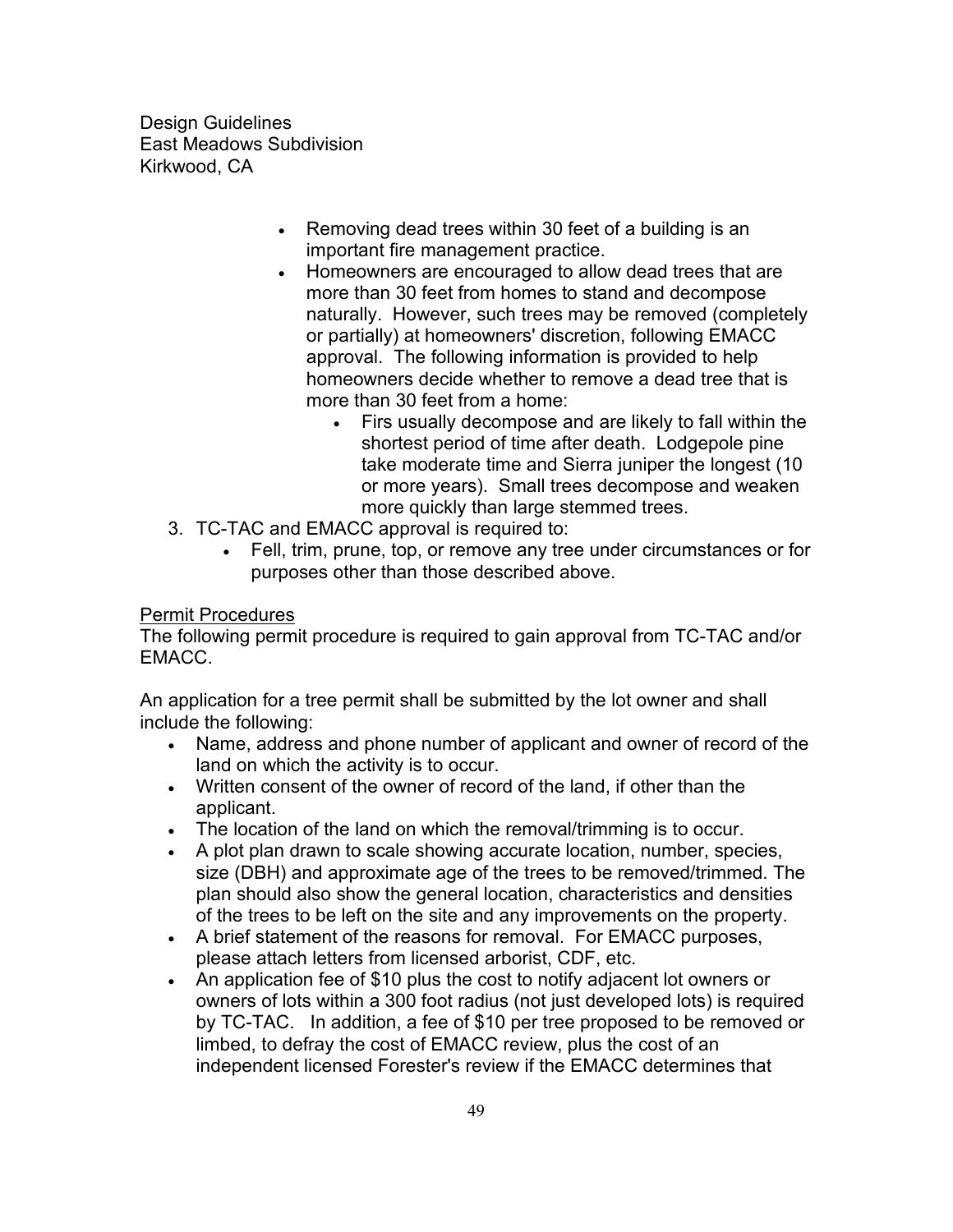> such services are needed. TC-TAC will determine which lot owners must receive notification. Notification must be done either in person, by registered mail or witnessed affidavit.

• Any additional information that may be requested by TC-TAC or the EMACC.

Upon issuance of the permit, the lot owner shall be required to place a cash deposit with TC-TAC. This deposit shall be a minimum of \$100 and a maximum of \$500 as determined by TC-TAC and shall be refunded when all items under the Tree Removal Provisions (see below) have been completed. In addition to the cash deposit, the lot owner shall provide the permitting agency with proof of homeowner's liability insurance. If a contractor is hired to perform the work, he shall provide insurance in lieu of the lot owner.

## Appeal Procedures

To appeal conditions or denial of a permit, the lot owner shall make an appeal to the Alpine Planning Commission. The County shall levy appropriate fees. To appeal the decision of EMACC, the lot owner shall make a written appeal to the Board of Directors of the East Meadows Homeowners Association. A fee shall be paid to the EMHOA based on time spent, if any, by EMHOA's consultants.

If a permit is denied, written notification shall be provided to the applicant including the reasons for denial.

A permit is valid for a period of 90 days unless otherwise specified. An extension of the permit time may be granted upon written request prior to the permit's expiration.

The approving body may revoke the permit whenever there has been a false statement or misrepresentation in the application upon which the permit was based.

## Decision Criteria

Prior to the issuance of a tree permit, the approving bodies shall ascertain whether or not the tree (or limbs) cannot or should not be retained. The determination of the approving bodies in granting or denying a permit shall be based upon, but not limited to, the following:

• Whether or not the preservation of the tree or limbs would unreasonably compromise the owner's development of the land.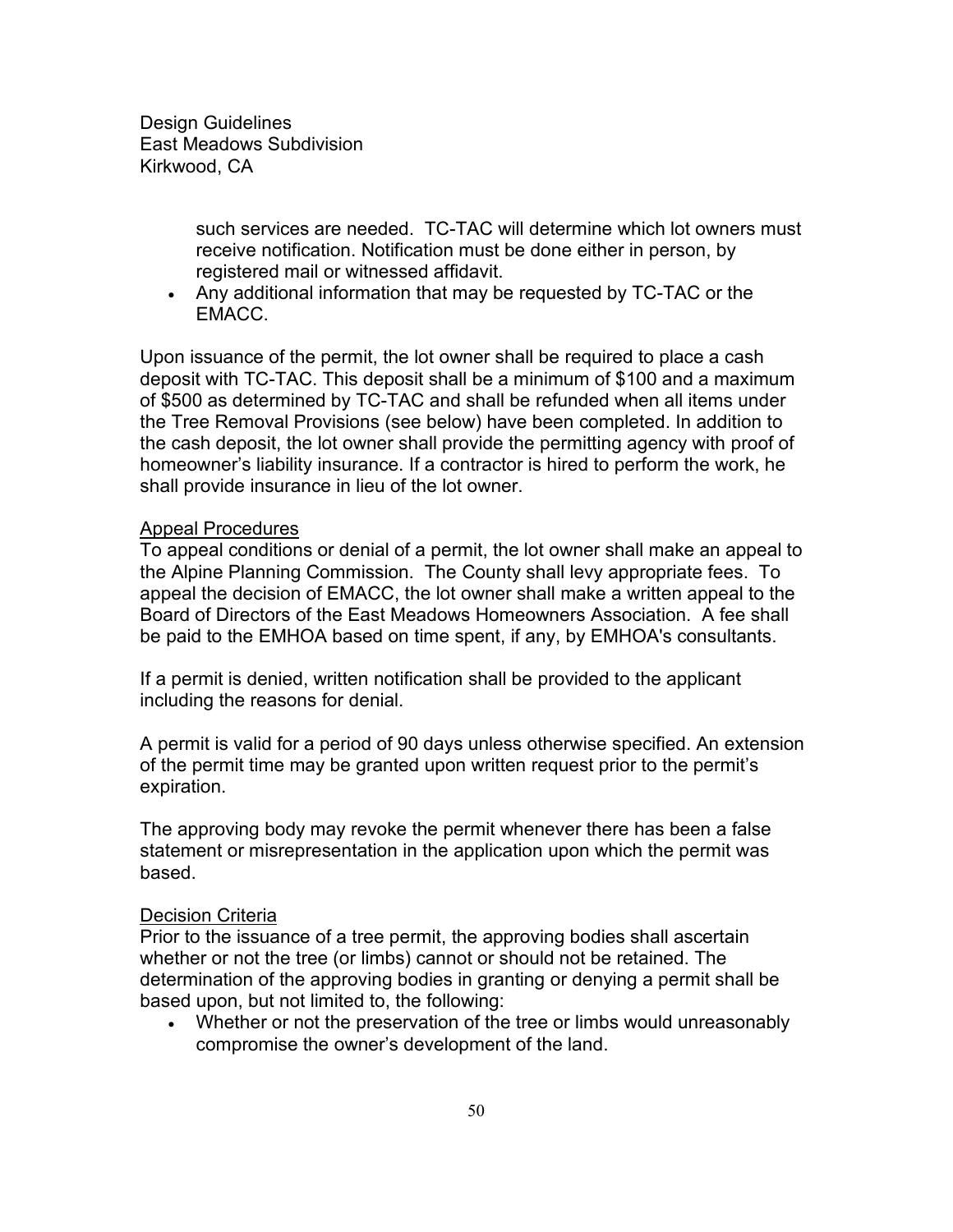- Whether removal of the tree contributes to creation of "defensible space" to prevent spread of fire, in accord with the following criteria:
	- Trees within 30 feet of a house should be individual specimens with crowns no closer than10 feet apart if on a slope of 20 percent or less; and no closer than 20 feet apart if on a slope of 20 to 40 percent; and
	- The proposed removal of a tree or trees is part of a property owner's overall plan to create defensible space, in accordance with the California Department of Forestry and Fire Protection (CDF) General Guidelines for Creating Defensible Space, paragraph 4a (some of the provisions important to East Meadows are shown under "Management of Defensible Space" shown later in this Exhibit).
	- Note that if the desired distance between tree crowns can be achieved through minor trimming of tree branches, that approach is preferred to tree removal.
- The condition of the tree with respect to disease, general health, danger of falling, and potential risk to people and property. Specifically, the following conditions warrant removal of a tree or tree limbs:
	- Hanging broken limbs (widow makers) over a deck, driveway, lawn area or roof. (The danger can be removed without felling the tree by removing the limb).
	- Leaning trees where the lean is substantial or the lean is noted to be increasing and there is a target that could be harmed in the direction of the lean. Targets would be play or activity areas, homes, driveways, and roads that if blocked have no alternative routes for ingress or egress.
	- Dead trees (snags) within 30 feet of a building.
	- Dying trees within 30 feet of a building that are expected to live less than a year; dying trees greater than 30 feet from a building and expected to live less than a year, which could, if they fall, hit the building or other target.
	- Snag topped trees, where the dead top is obviously unsound or very large, if there is a target that could be harmed within the probable direction and area of fall. (Snag tops can be stabilized by removing the top rather than by falling the entire tree).
	- Trees with signs of root weakness, such as lifted or cracked soil, and where there is a target within the likely direction of fall.
	- Trees with substantial evidence of interior trunk rot that would make them likely candidates for failure and are within range of a target.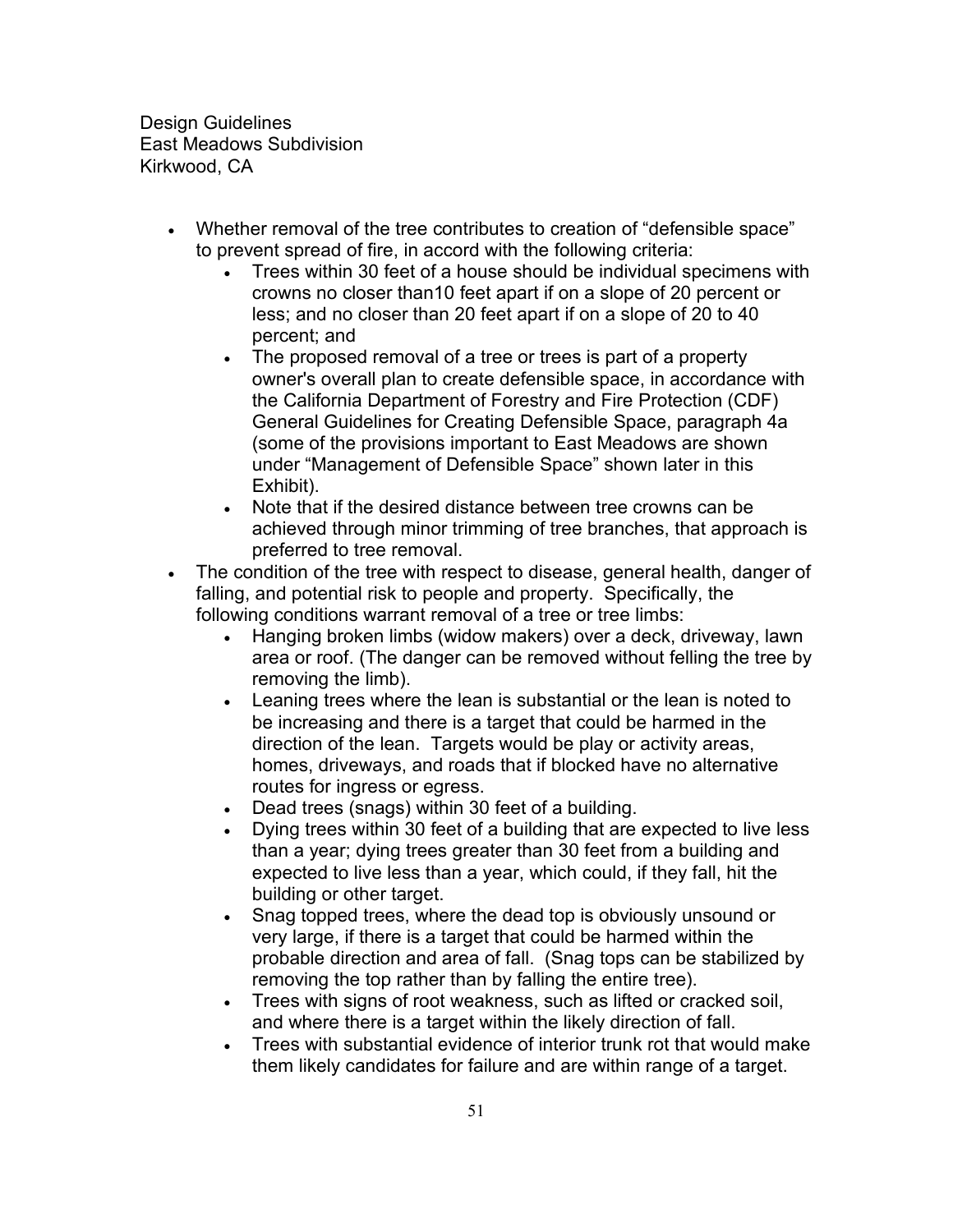- Trees with open cankers over  $\frac{1}{2}$  the circumference of the trunk with a target within range of the likely direction of fall.
- The approximate age of the tree compared to its life span.
- The number of existing trees in the area and the effect of the removal upon public health, safety, visual beauty and general welfare of the area.
- The effect of the removal on soil erosion and stability, particularly near streams or steep slopes.
- The desire to remove trees to enhance performance of roof mounted solar panels. For this type of request, the EMACC will use decision criteria such as the following: a) is tree within building envelope? b) what percent solar improvement will tree removal accomplish? c) do trees provide visual screening from adjacent homes? d) what percent of trees on the site do those proposed to be removed represent? e) what is the health and projected lifespan of the trees proposed to be removed?
- The potential for the tree to be a public nuisance or interfere with utility service.
- Future visual screening potential.
- Any other information TC-TAC and EMACC find pertinent to the decision.

The following conditions will in general not warrant removal of trees or tree limbs:

- Dying trees that are sound and may survive two or more years from identification, have no defects that would make them likely to fall and are not within range of a target.
- Snag topped trees where the dead portion appears sound (common for juniper) or are not within range of a target if failure occurs.
- Large dead hanging limbs in trees that are not near a target (these dead limbs may still be removed if desired).
- Lightning stuck trees whether recently struck or with healed scars.
- Trees with healed cat faces or other open wounds.
- Trees with cankers on the trunk that have currently solid wood and are not in danger of falling on a target.
- Trees with recent bark scarring from construction and maintenance equipment.
- Large living sound limbs on trees above a target.
- Tree thinning, whether through removal of trees from the understory or from the overstory, except if a tree removal is for defensible space as described above; or if there is an outbreak of insects or disease that appears to be beyond natural endemic levels.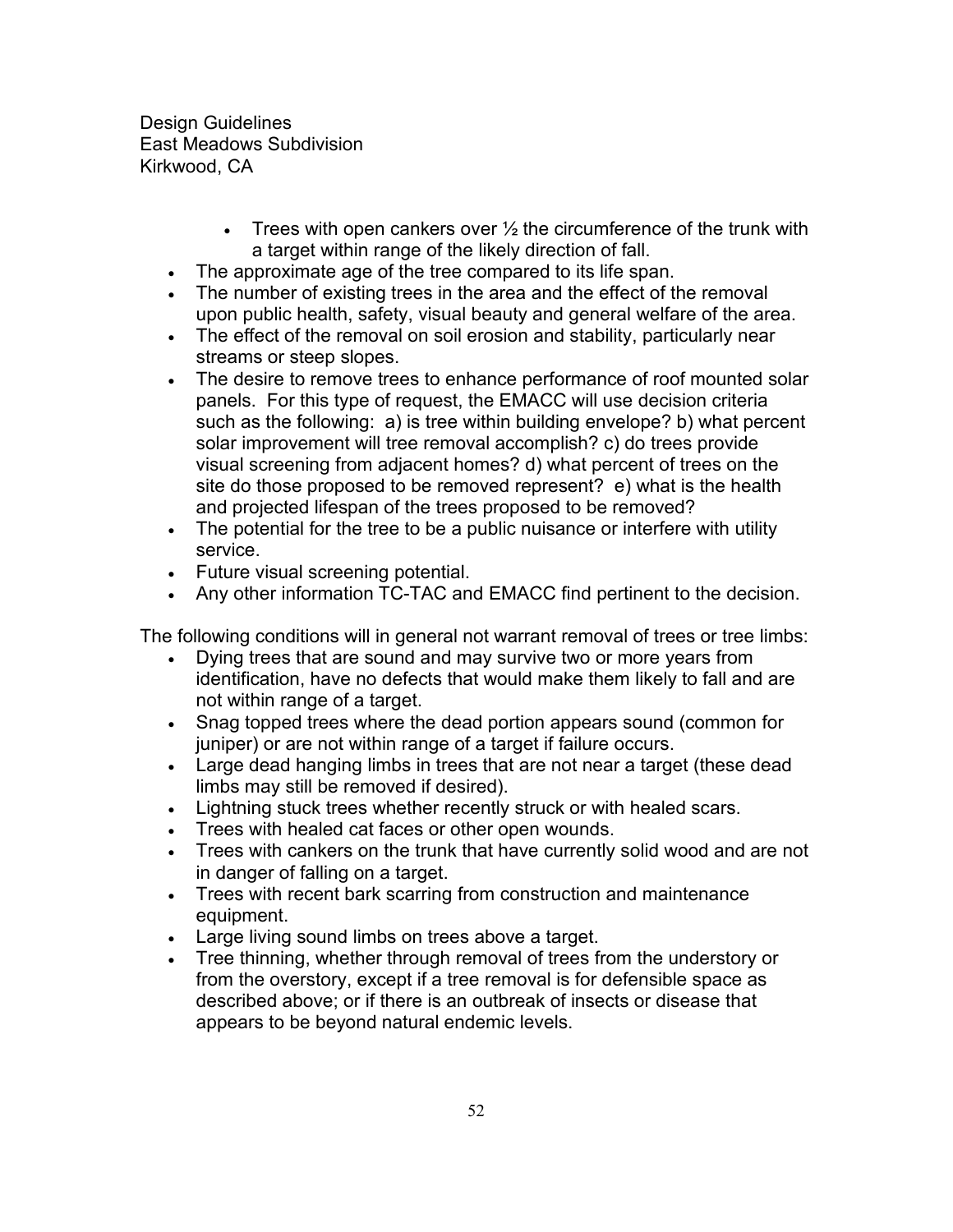## **Tree Removal Provisions**

It shall be the responsibility of the person removing or trimming any tree to maintain a copy of the approved tree permit, building permit, or other permit of which the tree removal is a part, at the tree removal site.

Existing healthy trees and native vegetation on the site shall be preserved and protected by adequate means during any construction. Damage to trees not to be cut and to residual vegetation shall be avoided. Damaged trees shall be repaired with tree sealer and any necessary surgery.

No tree shall be intentionally felled into a perennial or seasonal stream.

Any stump left in the ground shall be treated with approved chemicals or methods to prevent the spread of forest tree diseases. In addition, all stumps left in the ground shall be left at a height not more than 12 inches on the high side (uphill) of the stump. Slash, debris and non-merchantable timber generated by the removal shall be disposed of in a manner approved by the approving body. All tree removal sites shall be winterized before the end of the construction season to prevent erosion and loss of soil from the site (see Exhibit E).

## Public Nuisance

The approving body may determine, on the advice of a competent authority, that a tree on private land is diseased, insect infested or hazardous to the public, and may declare the tree to constitute a public nuisance. Upon making such a determination, the approving body shall, by written notice, notify the owner of the land on which the tree or trees are located of the condition and his duty to remove it within a specified period of time. If the owner refuses or fails to do so, the approving body shall take the necessary steps to remove the nuisance and charge the owner the cost, which shall be a lien on the property.

- All diseased and bug-infested trees shall be treated prior to removal by approved methods to prevent the spread of such disease or infestation.
- For each damaged or hazardous tree removed, it may be required that five seedlings of the same species be planted on the property. These seedlings shall be planted in locations specified by the licensed arborist or forester who determined the trees to be damaged or hazardous. The arborist or forester shall be particularly aware of the visual impact the removed trees will have on the property and surrounding properties, and shall locate the seedlings accordingly.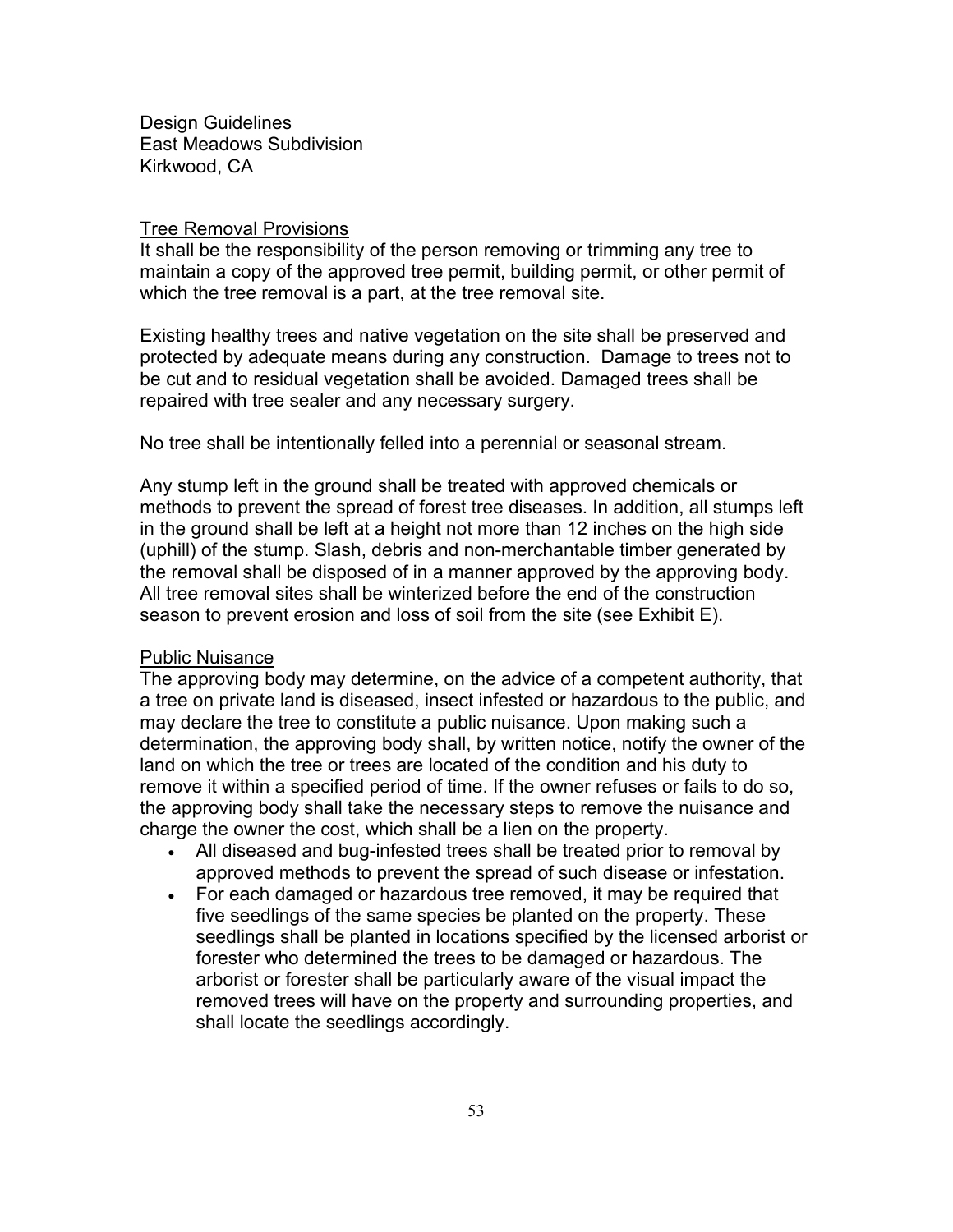## **Penalties**

In the event that a tree is removed without required approvals, a permit shall be applied for after the fact.

Any party that is in violation of the provisions of this exhibit shall be subject to conditions of restoration of the site or monetary penalties as follows:

- For each tree removed without authorization, the replacement of the tree shall be based on the following replacement value: \$30.00/inch at DBH for each illegally removed tree. The replacement shall consist of trees the same or similar species. TC-TAC shall determine the actual replacement size.
- If a project site is not capable of supporting all the replacement trees, the violator shall pay the sum equivalent to \$30.00/inch at DBH for each illegally removed tree. All funds collected for violations shall be put into a Kirkwood Reforestation Fund. TC-TAC shall approve distribution of the funds.
- In addition to the above monetary penalty paid to TC-TAC, a penalty of \$60.00/inch at DBH shall be paid to the EMHOA.
	- If a tree is totally removed and DBH cannot be measured, the measurement will be made at the remaining trunk/stump
- Any tree damaged during the removal process shall be repaired with tree sealer and any necessary tree surgery.

# Management of Defensible Space

The risk of forest fire in Kirkwood and East Meadows is rated by the California Department of Forestry and Fire Protection (CDF) as "Moderate." The East Meadow forest is isolated from outside fire sources by the meadow below and barren slopes above. Absence of overhead power lines and presence of a community fire protection force help to decrease the risk and spread of fire in East Meadows.

The EMHOA recommends that all homeowners follow the CDF's General Guidelines for Creating Defensible Space, available through the Kirkwood Fire Department and on-line at: http://www.fire.ca.gov.

In accord with these Guidelines, homeowners should take the following actions to create defensible space that will help prevent the spread of fire, should it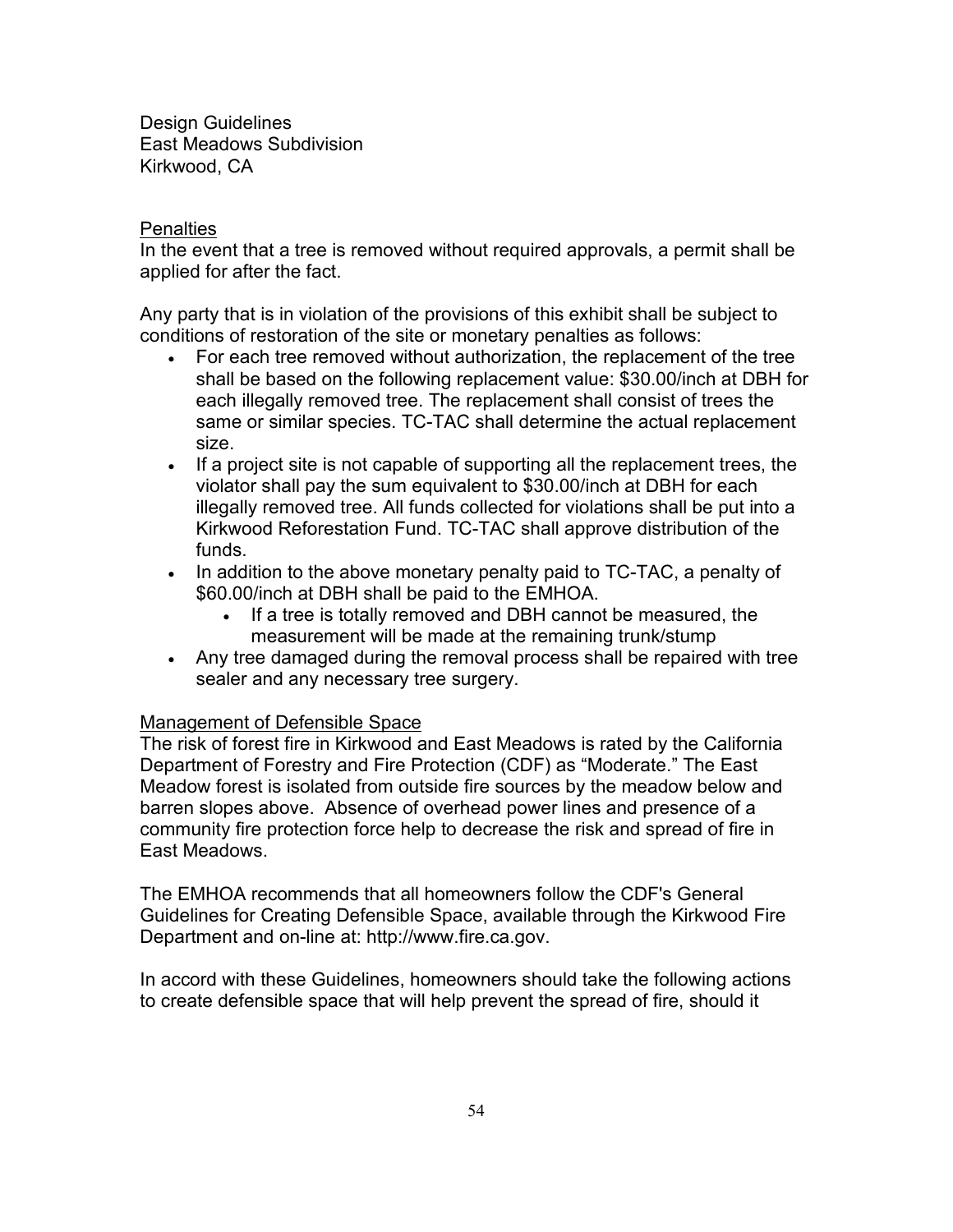occur. This space should extend 30 feet from a building (or to the property line if the building is less than 30 feet from the property line):

- Within the 30 foot space, recommended actions that do not require EMACC review and approval include:
	- Remove down trees.
	- Remove dead tree branches from trees to a height of 5-6 feet above the ground.
	- Remove green tree branches on mature trees to a height of 5-6 feet above the ground (branches removed should not exceed 1/3 of all branches on the tree).
	- Remove dead tree branches that overhang a roof (at any height).
	- Remove all branches within 10 feet of a chimney top.
	- Thin dense stands of shrubs so that space between the shrubs is 2 times the shrub height.
	- Be sure that shrubs beneath the tree canopy have vertical clearance to nearest tree branches of 3 times the height of the shrub.
	- Avoid build-up of needles and leaves on roofs and gutters.
	- Install a fine-screen spark arrestor on chimneys.
- Recommended actions that do require EMACC review and approval:
	- Remove dead trees
	- Remove live trees to achieve tree separation described under "Decision Criteria," above. This action also requires TC-TAC approval.

In addition, up to 100 feet from buildings, examples of where fuel management are recommended are:

- Large quantities of dead standing or downed woody debris from new or past tree mortality (removal of dead standing trees requires EMACC approval).
- Thick understory of shrubs and small trees that are exposed to sun drying for long periods of time.

Measurement Definitions

- Vertical Distance: measured from the average of the low and high ground points adjacent to a tree trunk.
- Horizontal Distance between Trees: measured from outside edges of tree crowns.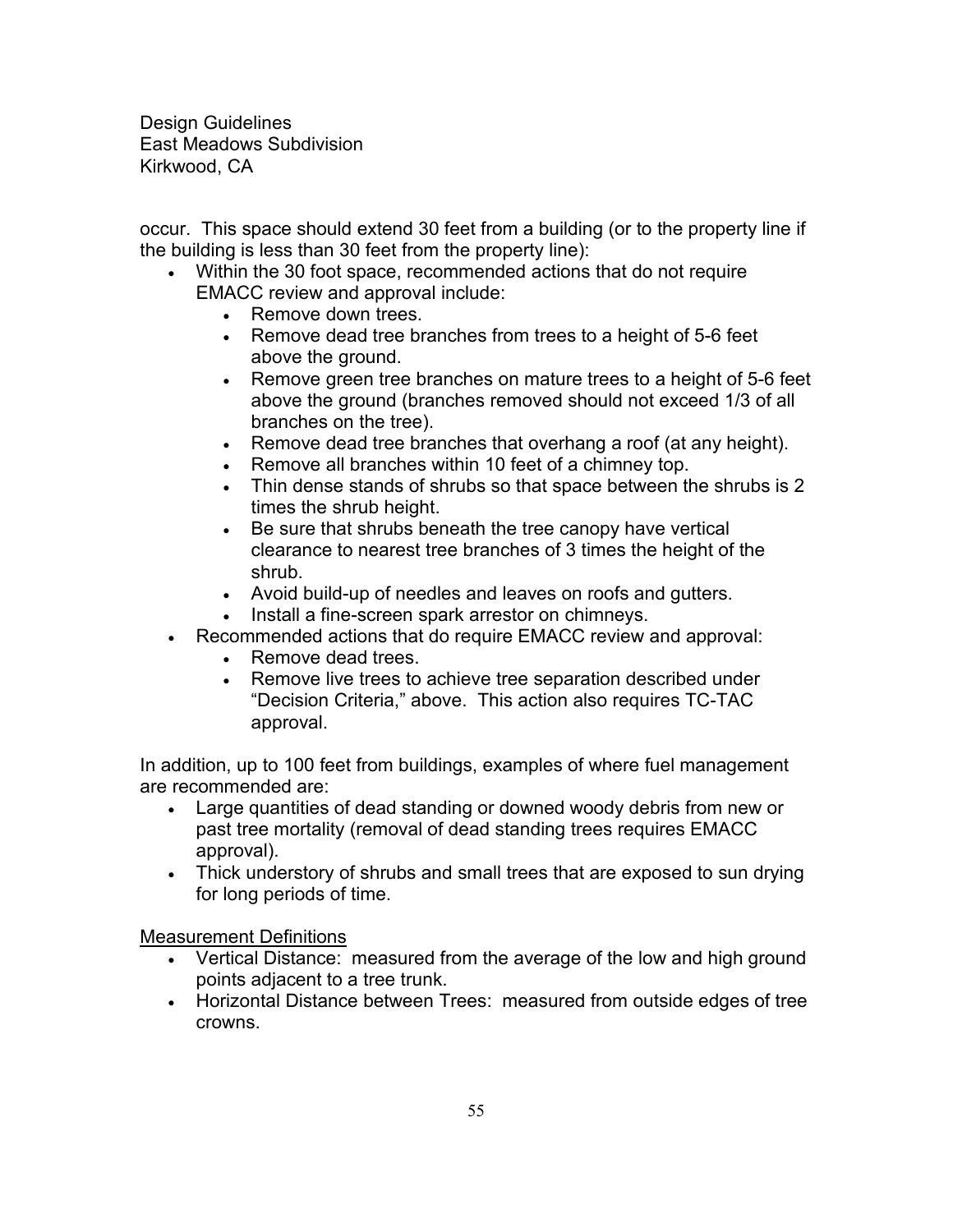> • Distance between Tree and Building: measured from outside surface of building wall to edge of tree crown. If the tree is dead, with few or no remaining branches, the measurement is to the surface of the trunk.

## **Exhibit F - Erosion Control Guidelines**

#### Introduction

These requirements are intended to avoid pollution of watercourses with nutrients, sediments or other earthen materials generated on or caused by surface runoff on or across the development area. Development at East Meadows must comply with applicable regulations of Alpine County, regarding grading permits and grading requirements of the Uniform Building Code, and the Kirkwood Erosion Control Plan.

#### Erosion Control Guideline Intent

It is the intent of this section that erosion control shall be properly designed, constructed, inspected, and maintained so as to minimize adverse environmental effects. Erosion control plans shall accompany building permit requests and shall be approved by Alpine County.

#### Minimum Requirements

Temporary erosion control is effective in controlling run-off and finer grades of sediment. Temporary erosion control to protect adjacent lots, the meadow, roadways, and drainages shall be implemented. Each project shall be evaluated for its erosion control needs, and temporary erosion control shall be determined accordingly. During this determination, one should consider the length of time the erosion control measures will be needed as certain measures, such as straw bales, can have a longer life and fare much better through the winter. The use of filter fence for wintertime use should be avoided as it has been found to not withstand the snow conditions.

Typically, temporary erosion control will require the use of straw bales or filter fence along the front or back of the foundation excavation depending on site conditions. Utility trenches may also need temporary erosion control if the trench is to be open for a long period of time or is not stabilized prior to winter. Depending on the driveway layout and grade, the use of gravel filter beds may be needed. Depending on the location of street drainage, catch basins, culverts, etc. in relation to the project, temporary erosion control may be needed around these facilities to protect them from siltation.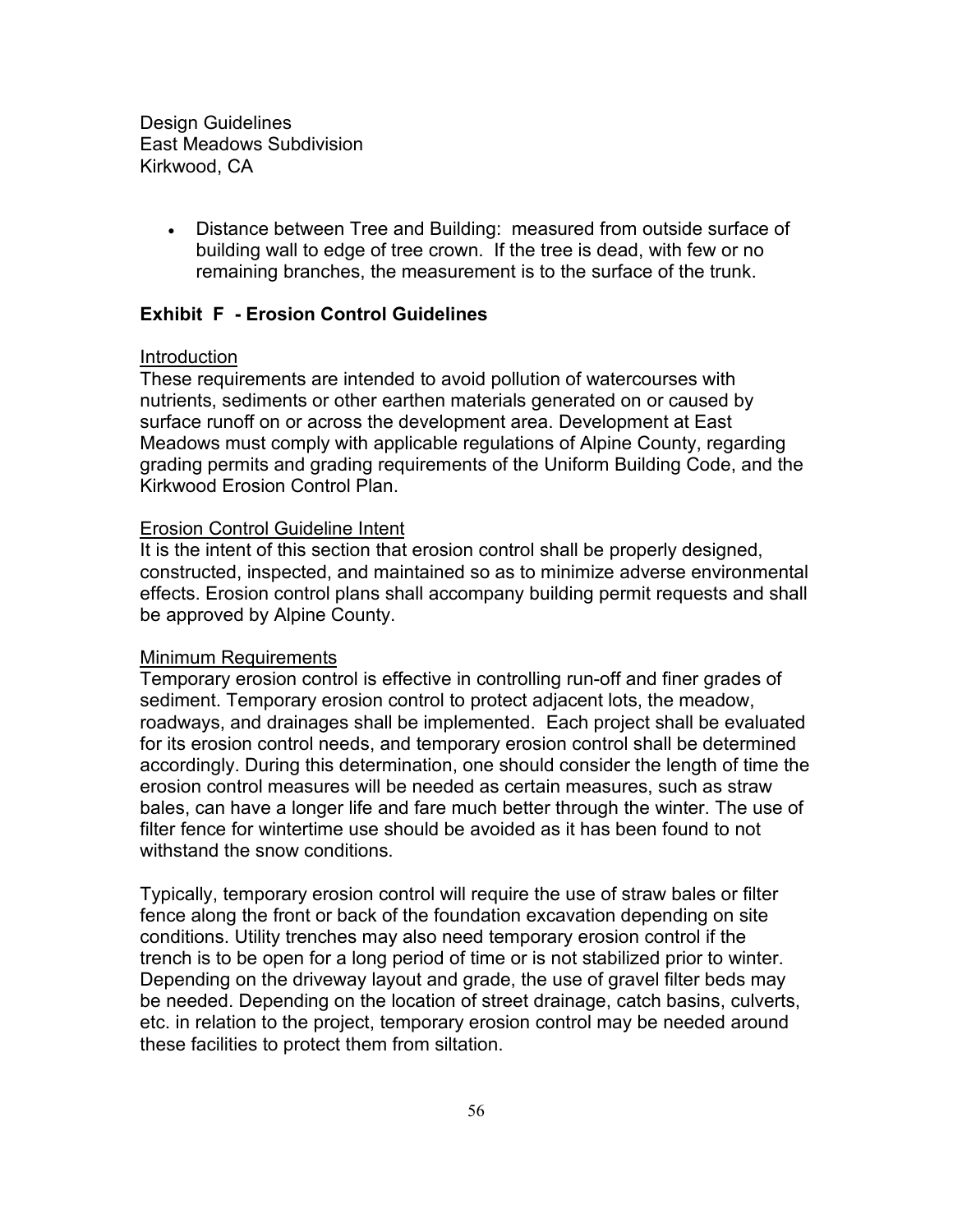Temporary erosion control measures shall be in place prior to any grading or excavation.

For a more comprehensive description and discussion of the erosion control methods mentioned above, consult the Water Quality Management Plan for the Lake Tahoe Region: Volume II, Handbook of BMP's, Tahoe Regional Planning Agency and Alpine County's 2003 Kirkwood Specific Plan Ordinance Appendix 1.

Phases of development shall be planned so that only those areas of immediate concern are exposed for the shortest possible time. Erosion and sediment control shall be coordinated with the sequence of grading, development and construction operations.

- Topsoil shall be removed and stockpiled for later reuse as a re-vegetative media on disturbed areas. Runoff from the stockpiled area shall be controlled to prevent erosion and resultant sedimentation of receiving waters.
- Sediment basins, retention structures and/or traps shall be used when there are no other suitable measures to control sediment.
- Floodplains and other areas immediately adjacent to natural drainage ways and streams shall be preserved in their natural state unless specifically addressed at the time of subdivision approval.
- Drainage and storm water runoff control systems and their components shall be designed to fit the hydrology of the area and have adequate capacity to transport the up and down slope drainage through the project area.
- Whenever possible, natural features, including vegetation, terrain, watercourses, wetlands and similar resources shall be preserved. Limits of grading shall be clearly defined and marked to prevent damage by construction equipment. Wetlands and Waterways of the U.S. shall be protected to comply with requirements of the U.S. Army Corps of Engineers and the California Department of Fish and Game.
- While temporary erosion control is of utmost importance, the use of erosion control measures to address long-term site issues must be considered and should not be overlooked. The measures required are dependent upon each site's conditions, project design, and the reestablishment of vegetation on the site. Rip-rap swales and sediment basins are examples of measures that may be necessary.

# Erosion Control Plan Contents

The two main components of Erosion Control Plans shall be Drainage Plans and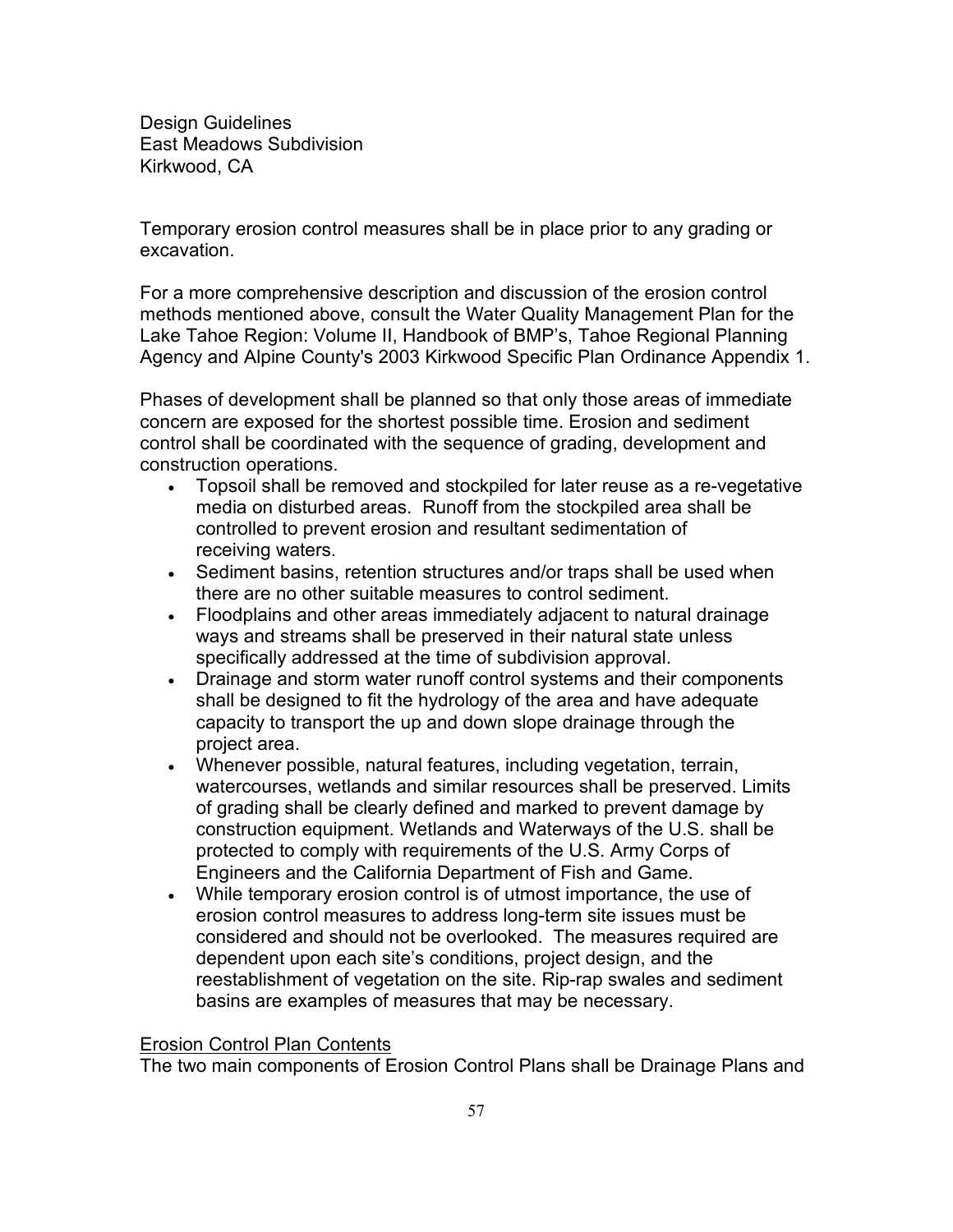Re-vegetation Plans. Drainage plans shall include the following:

- Hydrology of all areas draining through the site.
- Existing contours and existing drainage patterns.
- Proposed contours and/or slope lines.
- Proposed drainage paths and slope of all interceptor (cut-off) ditches top of cut and toe of slope.
- Erosion control devices and energy dissipaters. Runoff shall not be discharged from the site in quantities or at velocities substantially above those which occurred before grading except into drainage facilities with designs specifically approved by the Building Department or other appropriate County agency.
- Size and location of sediment traps and basins and their spillway dimensions, if required.
- Drain inlet and outlet locations and grate sizes (net area), if required.

# Re-vegetation Plan Content

- Location of re-vegetation project.
- Seed mixture and rate of application to be used.
- Mulch and/or straw application rate, method of application and method of holding in place.
- Method and timing of irrigation if irrigation is to be used for revegetation.
- Notes specifying that all cut and fill slopes, as well as other disturbed areas, shall be seeded, fertilized, and mulched after the first fall rains, but no later than October 31st.
- Methods to be used for scarifying soil compacted during construction.
- Construction Zone fencing delineation.
- Notes specifying that where grading has been completed between April 1 and October 31, re-vegetation shall occur by October 31. If re-vegetation is infeasible or cannot be expected to stabilize an erodible area during any part of the winter season, additional erosion and sediment control measures or irrigation of planted slopes may be required as appropriate to prevent increased sediment discharge.
- Special attention shall be paid to the type of erosion control measures used for the winter as straw bales have been found to be more effective than others in controlling runoff during winter conditions.

# Timing

No earthwork is to be performed during periods of wet weather (November 1 to April 1). Weather and site conditions may not allow earthwork to begin by April 1. Failure to implement the Erosion Control Plan by the specified date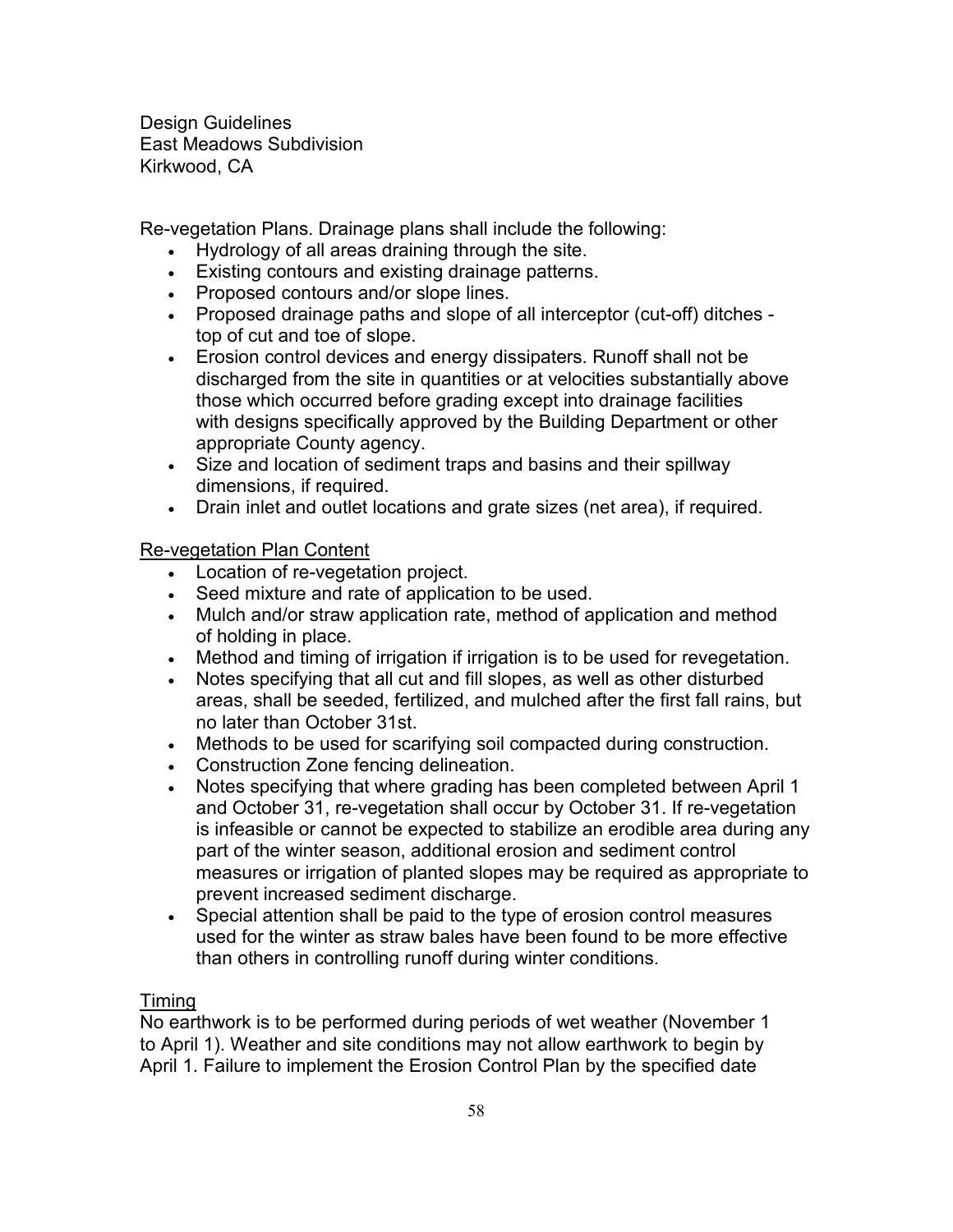may subject the contractor to a Stop Work Order by the Building Official or designee of Alpine County. In the event of a Stop Work Order, either the contractor or County forces will fit the site with the appropriate erosion control features.

Emergency construction during wet weather shall be allowed only by written request to the Building Department of Alpine County. Repair and maintenance of the Erosion Control Plan items shall be required during the wet season and shall be the responsibility of the contractor.

# **Costs**

All costs for erosion control shall be borne by the owner, including but not limited to, the cost of the work, engineering, inspection, clerical, materials, labor and legal costs.

## **Exhibit G - Administrative Process & Information**

#### Preliminary Plan Review

Contact the EMACC to get onto an agenda for review and to receive instructions, reviewers' addresses and deadline for mailing Preliminary Plan sets.

The owner or owner's architect should mail plan sets at least 14 days prior to the review meeting. Eight sets of Final Plans are needed, and they go to 1) the EMACC Review Architect, 2) each of the EMACC Members, 3) the EMACC Consulting Engineer, and 4) the EMACC Snow Removal Contractor. Make sure requirements for Preliminary Plan Review have been met; insufficient documentation can delay your project.

Prior to Preliminary Plan review, payment of the Review Fees must be submitted. A check payable to the East Meadows Homeowners Association should be mailed to the EMACC 14 days prior to the Preliminary Review.

Please be prompt with your mailings in order to get onto the agenda. The EMACC will not review preliminary plans if the EMACC Review Architect has not reviewed them first. The EMACC has the right to limit the number of reviews at one meeting.

#### Final Plan Review

Contact EMACC Coordinator to get onto an agenda for review and to receive instructions, addresses and deadline for mailing Final Plan sets.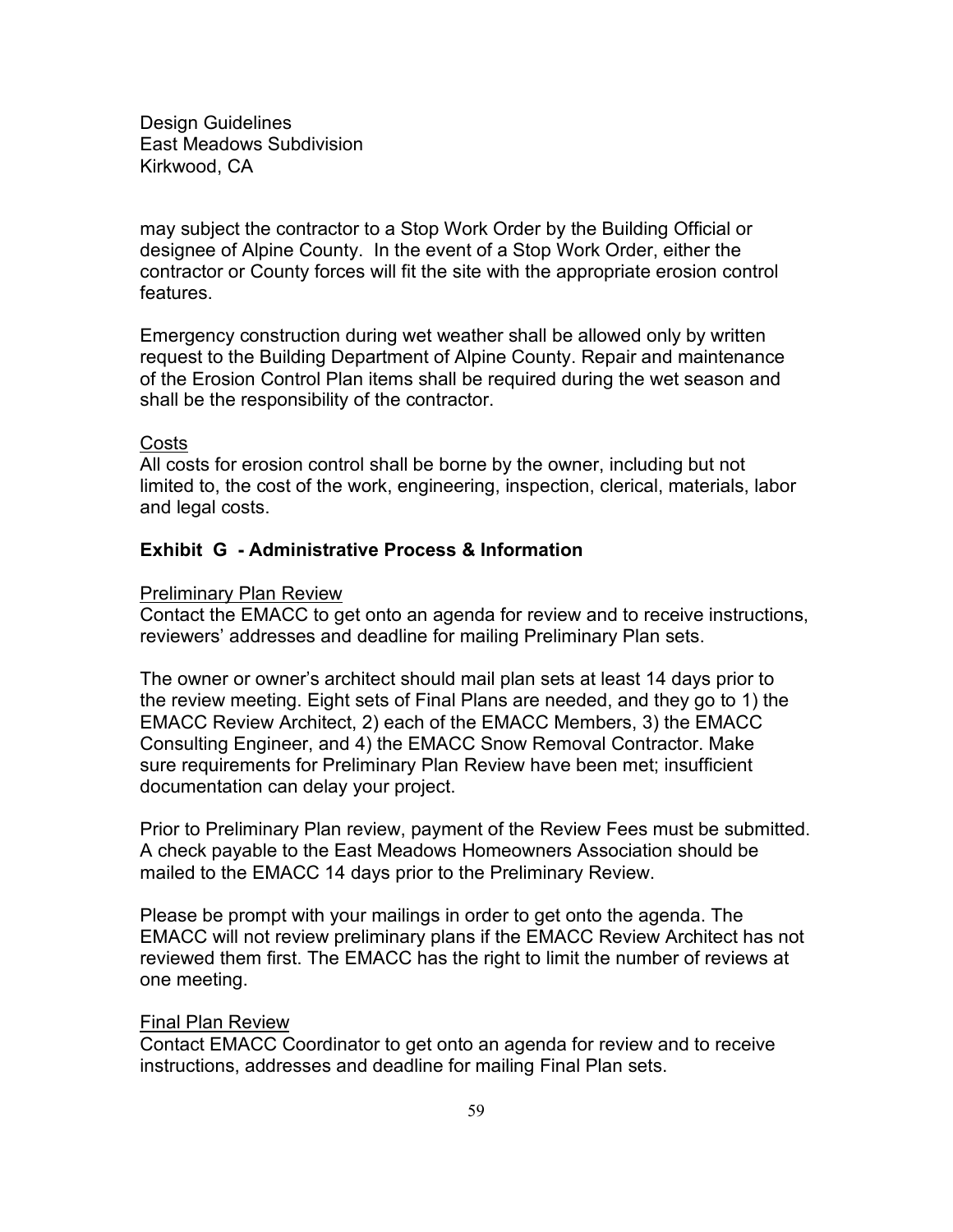The owner or owner's architect will be mailing plan sets at least 14 days prior to the review meeting. Eight sets of Final Plans are needed, and they go to 1) the EMACC Review Architect, 2) each of the EMACC Members, 3) the EMACC Consulting Engineer, and 4) the EMACC Snow Removal Contractor. These plans will receive review, comment and possible approval. Make sure requirements for Final Plan Review have been met; insufficient documentation can delay your project.

Prior to Final Plan approval, payment of the Owner's Compliance Deposit must be submitted. A check payable to the East Meadows Homeowners Association can be mailed to the EMACC prior to the Final Review, or submitted at the Final Review meeting.

Please make sure you are prompt in your mailings in order to get on the agenda. The EMACC has the right to limit the number of reviews at one meeting.

Tree Removal After Construction Contact EMACC to determine the best method to handle your request.

# **Exhibit H – Native/Locally Adapted Tree and Shrub Short List**

This list is provided as a quick reference to trees and shrubs acceptable to the EMHOA for planting within East Meadows. A more complete list is provided on the EMHOA website.

# *TREES*

Incense cedar - Calocedrus decurrens Jeffrey pine - Pinus jeffreyi Red fir - Abies magnifica White fir - Abies concolor Mtn Ash - Sorbus scopulina Mtn Alder - Alnus tenuifolia Lodgepole pine - Pinus contorta Quaking aspen - Populus tremuloides